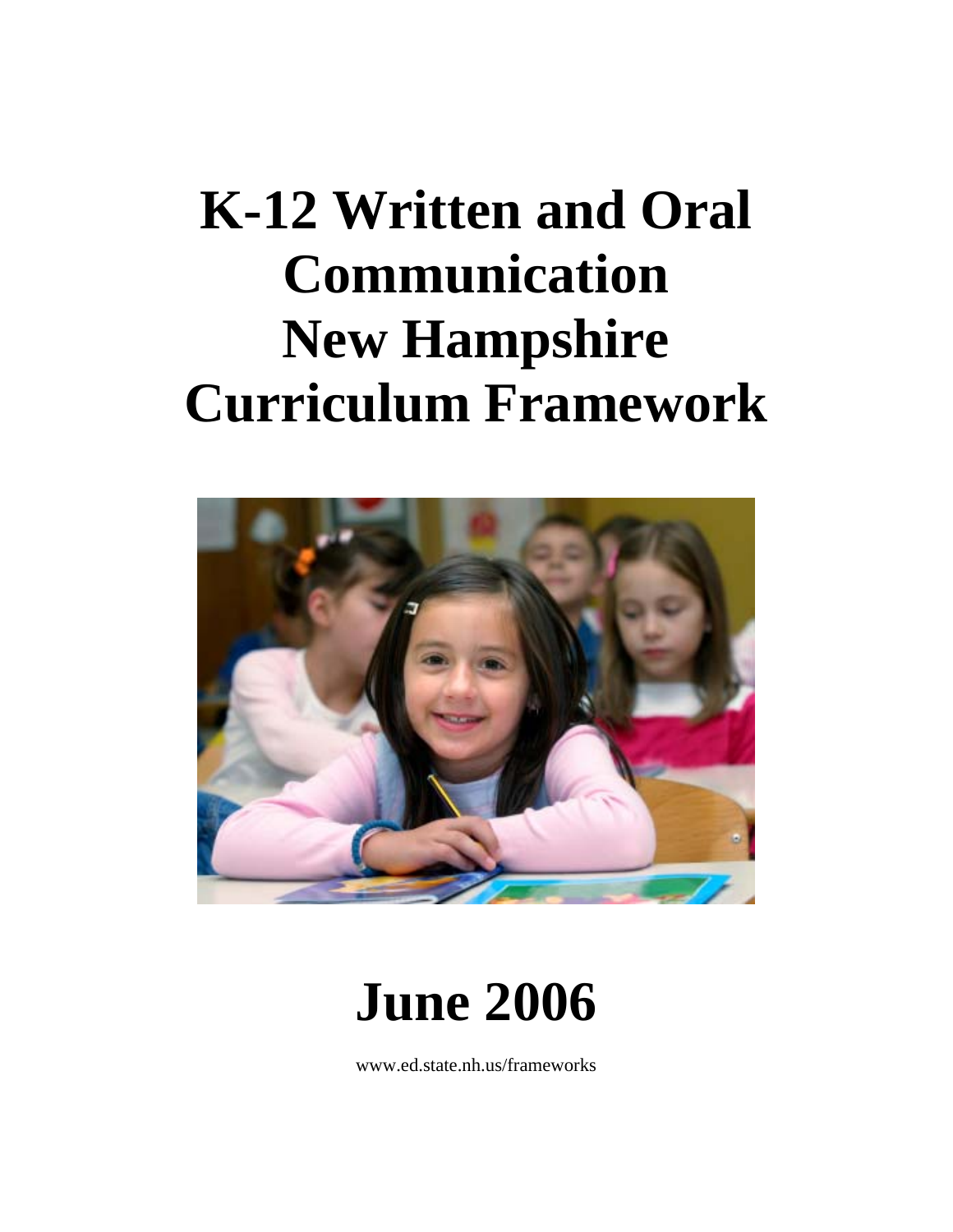# **Communication**

#### **Governor of New Hampshire**

John Lynch

#### **Executive Council**

| District 1 | Raymond S. Burton, Bath          |
|------------|----------------------------------|
| District 2 | Peter J. Spaulding, Hopkinton    |
| District 3 | Ruth L. Griffin, Portsmouth      |
| District 4 | Raymond J. Wieczorek, Manchester |
| District 5 | Debora Pignatelli, Nashua        |

#### **New Hampshire State Board of Education**

David B. Ruedig, Concord, Chairperson Fred J. Bramante, Jr., Durham Debra L. Hamel, Keene Daphne A. Kenyon, Windham John E. Lyons, Jr., Portsmouth Mary E. McNeil, Bedford William D. Walker, Campton

#### **Commissioner of Education**

Lyonel B. Tracy

#### **Deputy Commissioner**  Mary S. Heath

#### **Director, Division of Instruction**  Virginia Irwin

#### **Administrator, Bureau of Accountability**  Deborah Wiswell

#### **Administrator, Curriculum and Assessment**  Tim Kurtz

#### **English Language Arts Curriculum and Assessment Consultant**  Linda Stimson

#### **NOTICE OF NONDISCRIMINATION**

The New Hampshire Department of Education does not discriminate on the basis of race, color, religion, marital status, national/ethnic origin, age, sex, sexual orientation, or disability in its programs, activities, and employment practices. The following person has been designated to handle inquiries regarding the nondiscrimination policies: Brenda Cochrane, ADA Coordinator, NH Department of Education, 101 Pleasant Street, Concord, NH 03301-3860, (603) 271-3743 TTY/V or **bcochrane@ed.state.nh.us.** 

The information on the following pages is also available on our website at [www.ed.state.nh.us](http://www.ed.state.nh.us).

June, 2006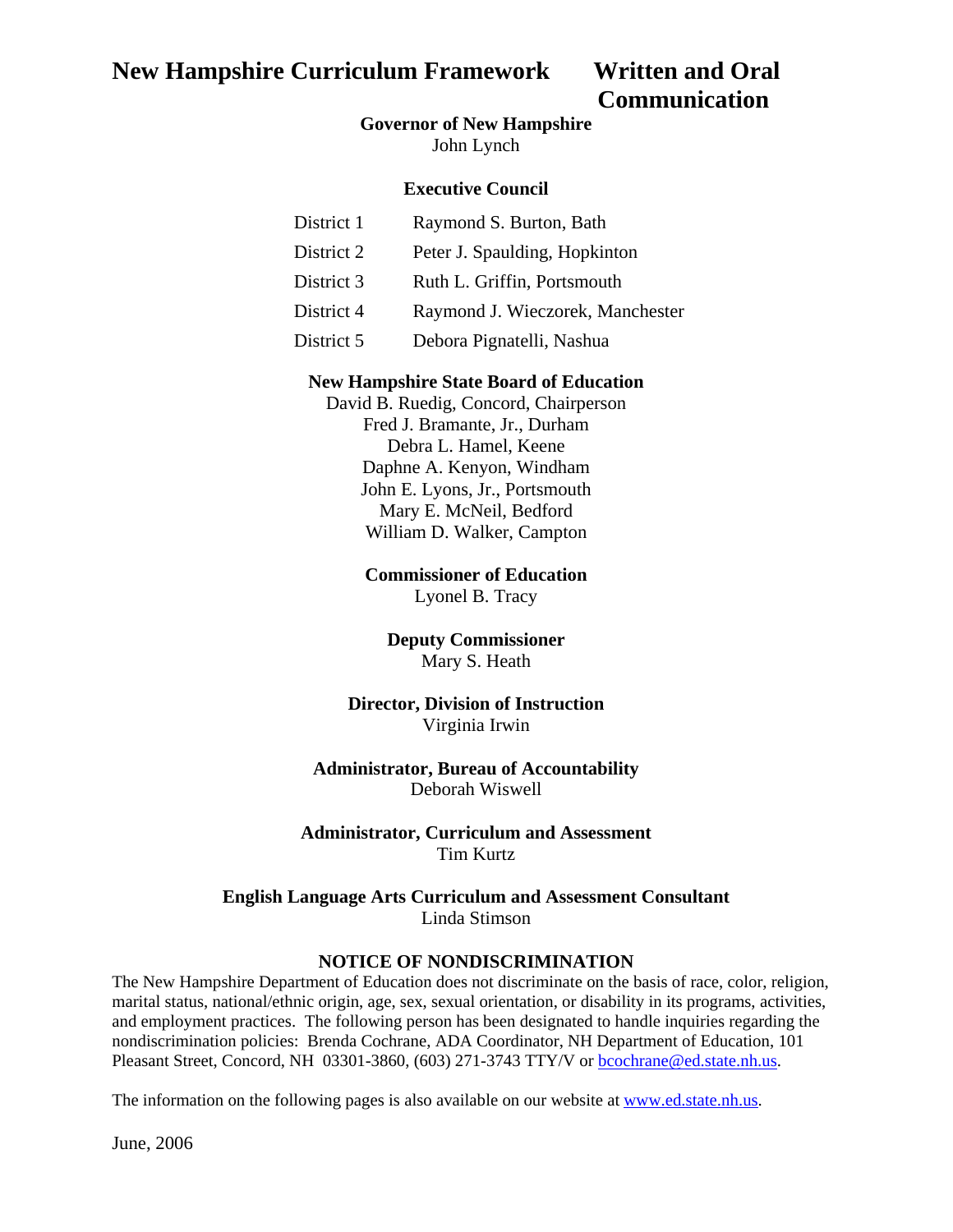# **Communication**

# **Table of Contents**

| <b>Contents</b>                                           |       |         | Page    |        |
|-----------------------------------------------------------|-------|---------|---------|--------|
|                                                           |       |         |         |        |
| <b>Table of Contents</b>                                  |       |         |         |        |
|                                                           |       |         |         |        |
| Introduction and How this framework is organized          |       |         | 4       |        |
|                                                           |       |         |         |        |
| Goals for English Language Arts Education                 |       |         | 5       |        |
|                                                           |       |         |         |        |
| Grade-Level and Grade-Span Expectations                   |       |         | 7       |        |
| About the Written and Oral Communication GLEs/GSEs        |       |         |         |        |
| Grade Spans                                               | $K-2$ | $3 - 5$ | $6 - 8$ | $9-12$ |
| <b>Structures of Language</b>                             | 10    | 23      | 36      | 52     |
| <b>Reading Connection</b>                                 | 11    | 24      | 37      | 53     |
| <b>Expressive Writing</b>                                 | 13    | 26      | 39      | 55     |
| <b>Informational Writing</b>                              | 15    | 28      | 44      | 60     |
| Conventions                                               | 18    | 31      | 47      | 63     |
| <b>Habits of Writing</b>                                  | 19    | 32      | 48      | 64     |
| <b>Oral Communication Strategies</b>                      | 21    | 34      | 50      | 66     |
|                                                           |       |         |         |        |
| Appendix A: Glossary of Terms Used in Writing Instruction |       |         | 68      |        |
| and Assessment                                            |       |         |         |        |
| Appendix B: Overview of The Writing Process               |       |         | 72      |        |
|                                                           |       |         |         |        |
| Contributors                                              |       |         | 73      |        |

i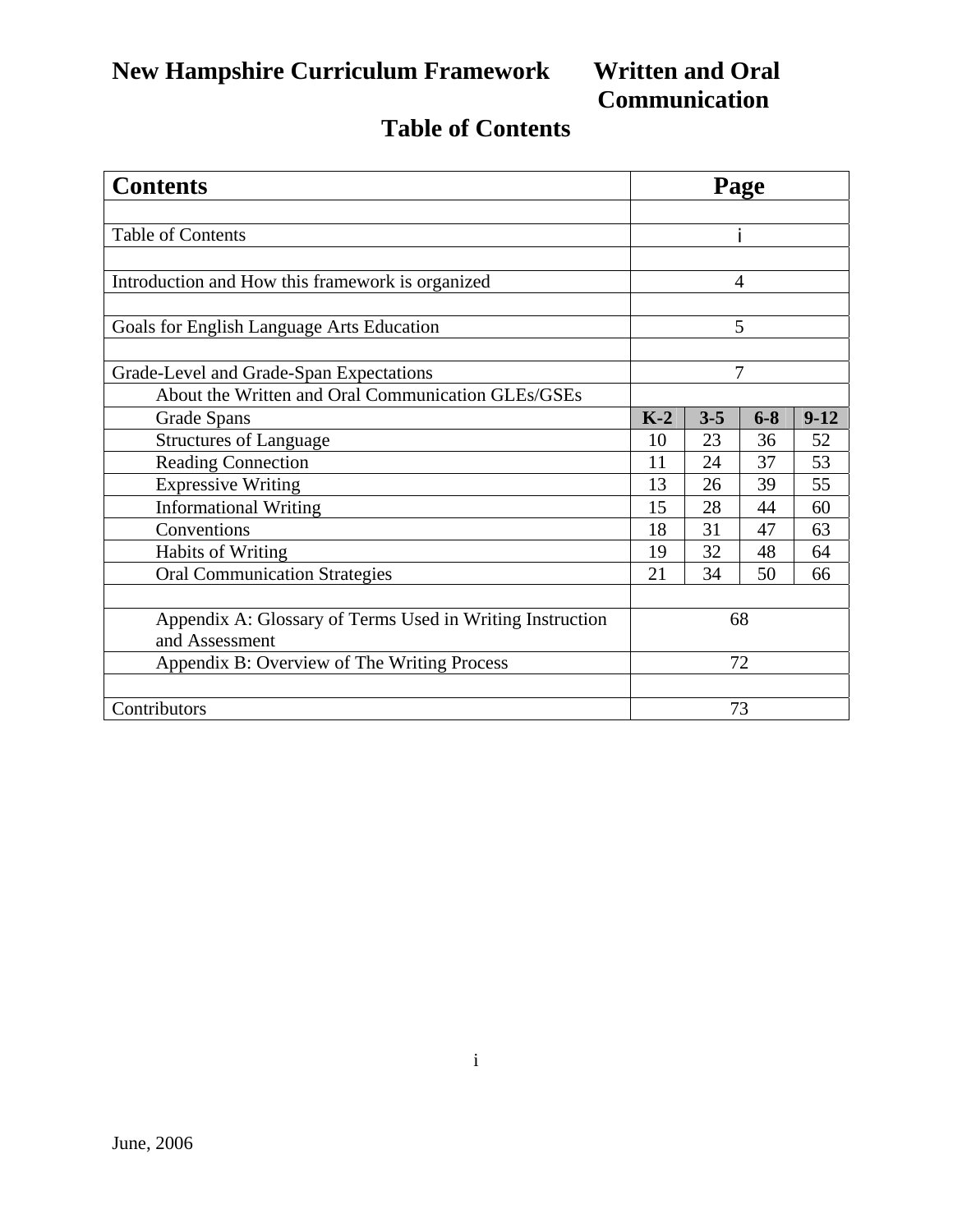# **Communication**

## **Introduction**

**The purpose of this framework is to serve (1) as the basis for the development of assessment instruments to be administered statewide and (2) as a guide for making local decisions about curriculum development and delivery, in accordance with RSA 193-C relative to the New Hampshire Educational Improvement and Assessment Program.** 

This framework establishes curriculum and expectations for English language arts. This is the accepted professional term for the subject area of reading and language arts as it is taught throughout the grades. "English" is more commonly used in high school; "language arts," in most elementary and middle/junior high schools. The English language arts consist of the interactive processes of reading, writing, speaking, listening, and viewing.

This framework will be used at the local level, in conjunction with assessment results, as a guide for making decisions about development of curriculum, delivery of instruction and utilization of classroom, school, and district assessments. Educators, school board members, and citizens are encouraged to work cooperatively to develop local educational improvement and assessment plans that build on and complement the state effort.

## **How this framework is organized**

The *K-12 English Language Arts Curriculum Framework* is organized into Grade-Level Expectations (GLEs) and Grade-Span Expectations (GSEs). Both the GLEs and GSEs contain statements about what all New Hampshire students are expected to know and be able to do. The GLEs are delineated by grade level across grades K-8. The GSEs are organized by grade spans of 9-10 and 11-12. Both the GLEs and GSEs are built upon the *K-12 English Language Arts Curriculum Framework* (1995)*.* 

Both the GLEs and GSEs are organized into five content strands for Reading: Vocabulary, Initial Understanding of Literary Texts, Analysis and Interpretation of Literary Texts, Initial Understanding of Informational Texts and Analysis and Interpretation of Informational Texts**.**  There are eight strands for Written and Oral Communication: Habit of Writing, Structures of Language, Writing in Response to Literary Text, Writing in Response to Informational Text, Narratives, Informational Writing, Writing Conventions and Oral Communication Strategies.

At the beginning of each strand is a purpose statement which places the strand in the context of the K-12 English Language Arts curriculum. Furthermore, each strand contains a number of big ideas referred to as stems. The stems articulate the main curricular focus across grades K-12.

There are two types of expectations throughout the document, those identified for state assessment purposes and those identified for local curriculum and assessment. The state assessment expectations appear in bold boxes; all other expectations are guidance for local curriculum and assessment.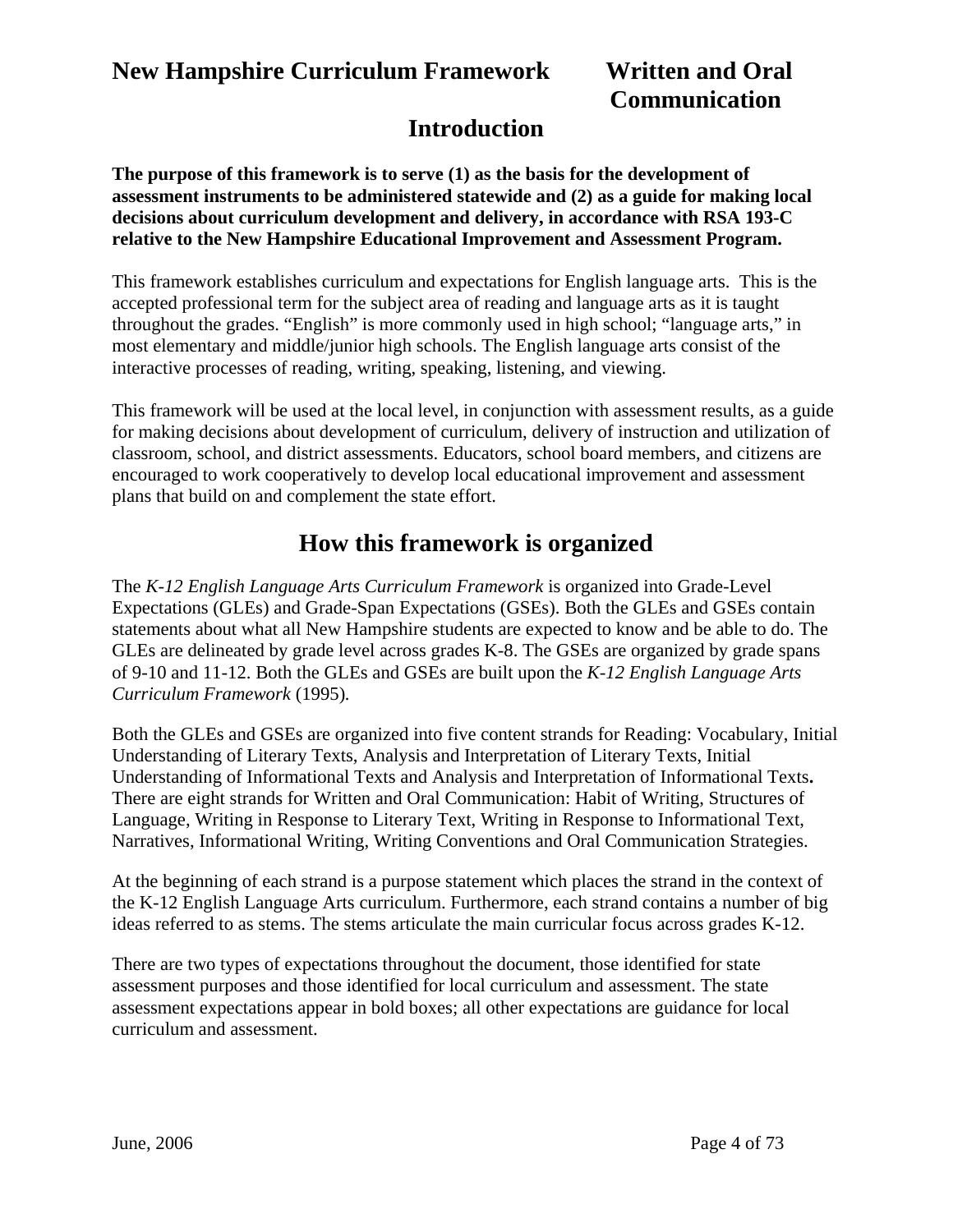# **Communication**

## **K-12 Broad Goals for English-Language Arts**

These goal statements establish general expectations of what New Hampshire students should know and be able to do in English language arts.

- Students will read fluently with understanding and appreciation.
- Students will write effectively for a variety of purposes and audiences.
- Students will speak purposefully and articulately.
- Students will listen and view attentively and critically.
- Students will understand, appreciate, interpret, and critically analyze classical and contemporary literature as well as works of nonfiction and informational texts.
- Students will use reading, writing, speaking, listening, and viewing to: gather and organize information; communicate effectively; and succeed in educational, occupational, civic, and social settings.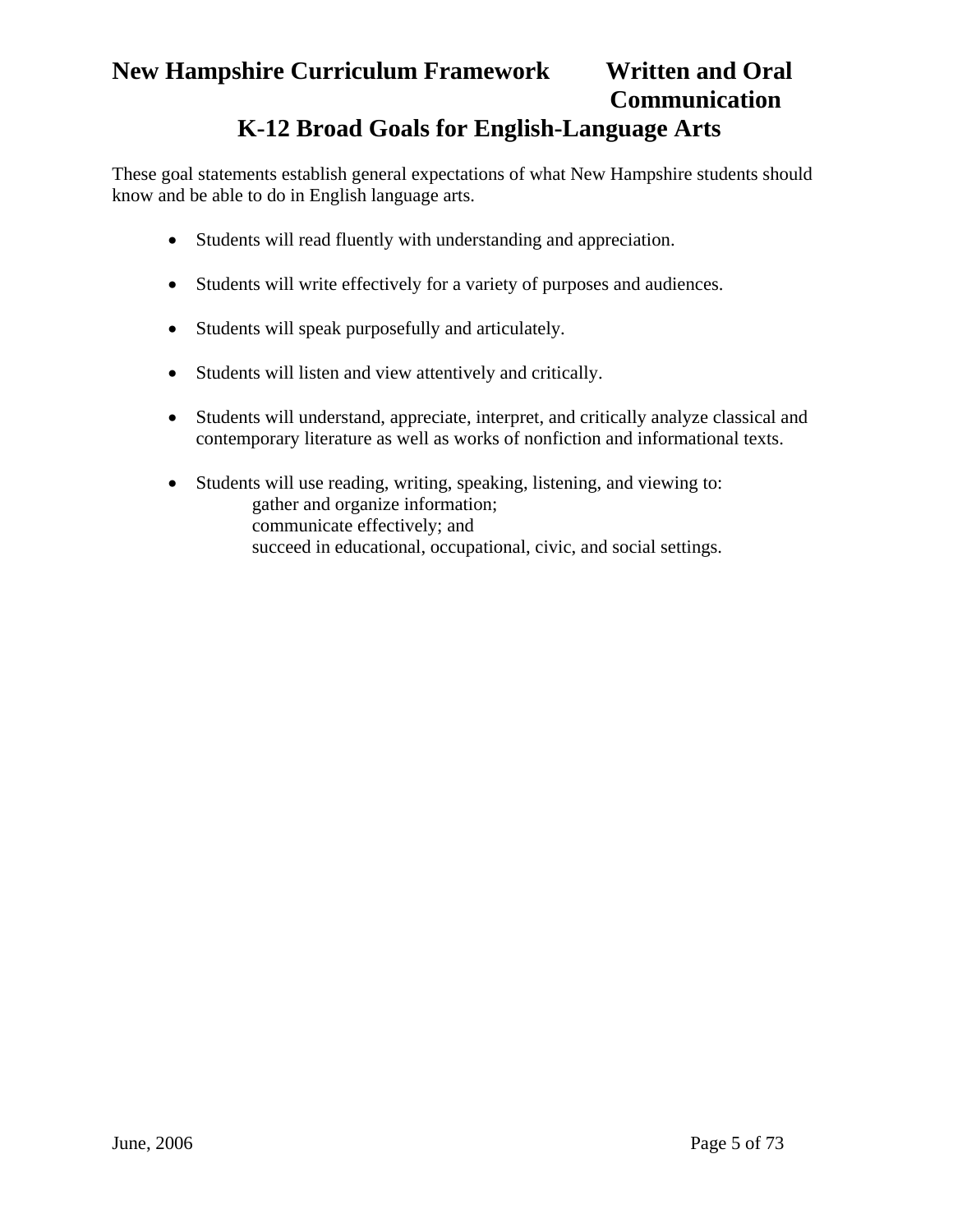# **Communication**

## **Reading**

**Purpose:** The ability to read is essential for students to succeed as learners, both in school and throughout their lives, and to become contributing members of society. Students must be able to deal critically with a variety of complex texts including literary, informational, and practical. Good readers combine the inclination to read with the ability to use monitoring and discussion to develop understanding. They employ multiple strategies and processes to understand the written word. Throughout their formal instruction, students should read authentic materials including worthy examples of literature as well as texts that reinforce other content areas of the school's curriculum.

## **Writing**

**Purpose:** Through writing students transmit information, construct meaning and communicate good ideas. Good writers employ language successfully in a wide range of settings for academic, personal, occupational, and public uses. Frequent writing practice across a variety of situations and tasks and in all content areas enables students to refine and expand both their knowledge base and their thinking skills.

## **English Language Uses**

**Purpose:** Students needs to learn how to use language to communicate in multiple ways and for multiple purposes. To this end, the language processes of reading, writing, speaking, listening, and viewing must become integral parts of their lives. By systematically employing these interactive processes, students are able to gather needed information and to prioritize and organize this material. The skillful use of these language processes provides students with the means of acquiring, constructing, and expressing knowledge in all school content areas and in the human experience. In order to be successful, students must become powerful users of language.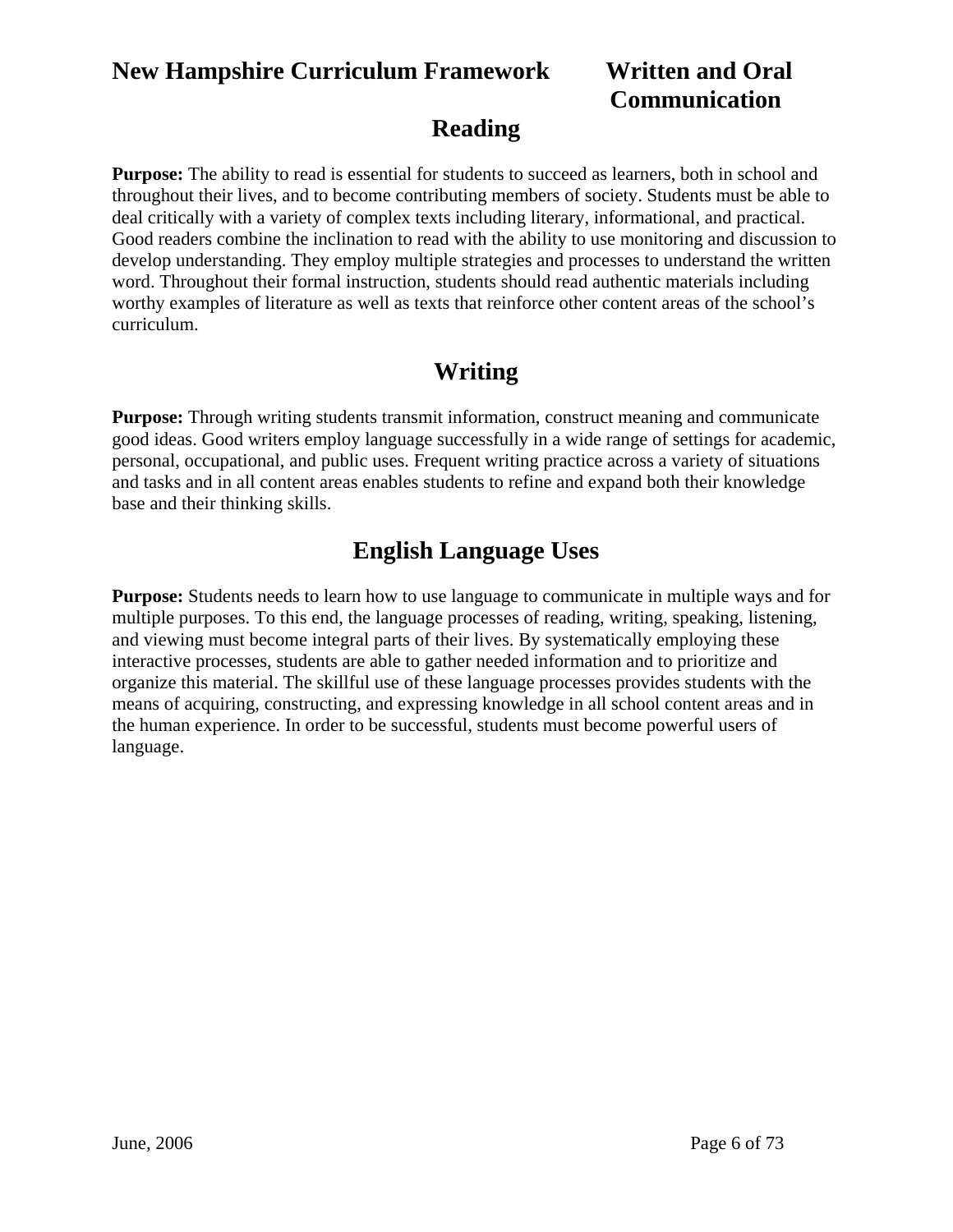#### **Introduction**

The New England Common Assessment Program (NECAP) Writing GLEs/GSEs have been developed as a means to identify the writing content knowledge and skills expected of all students, for large-scale assessment of writing in grade levels 5 and 8 and 11. **GLEs and GSEs** *are meant to capture the "big ideas" of writing that can be assessed, without narrowing the curriculum locally*. They *are not intended* to represent the full curriculum for instruction and assessment locally, at each grade. The set of GLEs/GSEs includes concepts and skills intended to be assessed on demand, in a large-scale assessment (indicated by "State") and other GLEs/GSEs indicated by ("Local") are for local assessment purposes only. All of the Writing GLEs/GSEs described in this document are expected to be assessed locally, even if indicated for large-scale assessment. "Local GLEs" in writing include those concepts and skills not easily assessed in an on-demand setting (e.g., writing process) and those GLEs/GSEs not designated for large-scale assessment at some or all grade levels (e.g., oral communication, poetry writing, etc.). Grade Level/Span Expectations – at any grade – represent writing content knowledge and skills *introduced instructionally at least one to two years before* students are expected to demonstrate confidence in applying them independently in an on-demand assessment.

The GLEs and GSEs in this document can be interpreted as describing the expectations for the end of the grade/grade span identified, or the beginning of the next grade/grade span. For example, grade 7 GLEs identify grade span expectations in writing for both the end of grade 7 and the beginning of grade 8, for large-scale assessment purposes.

*When using Written and Oral Communications Grade Level and Grade Span Expectations, the following are important to understand:* 

- 1. **Writing Dimensions: Purpose, Organization, Details, Voice/Tone** are addressed throughout the set of Writing GLEs/GSEs using descriptions appropriate to the related writing genres. Writing Dimensions are not addressed, nor intended to be assessed with a single GLE.
- 2. All of the concepts and skills identified at a given grade level are "fair game" for large-scale assessment purposes if "(State)" appears at the end of the GLE/GSE. Conjunctions used throughout this document have specific meaning. The use of the conjunction "or" means that a student can be assessed on all or just some of the elements of the GLE/GSE in a given year. The use of "and" between elements of a GLE/GSE means that the *intent* is to assess each element every year. In some situations, "or" is used when students have choices about how they will provide supporting evidence for their response (e.g., when writing in response to text, a student might choose to support an opinion or judgment about text with appropriate examples, OR quotations, OR citations).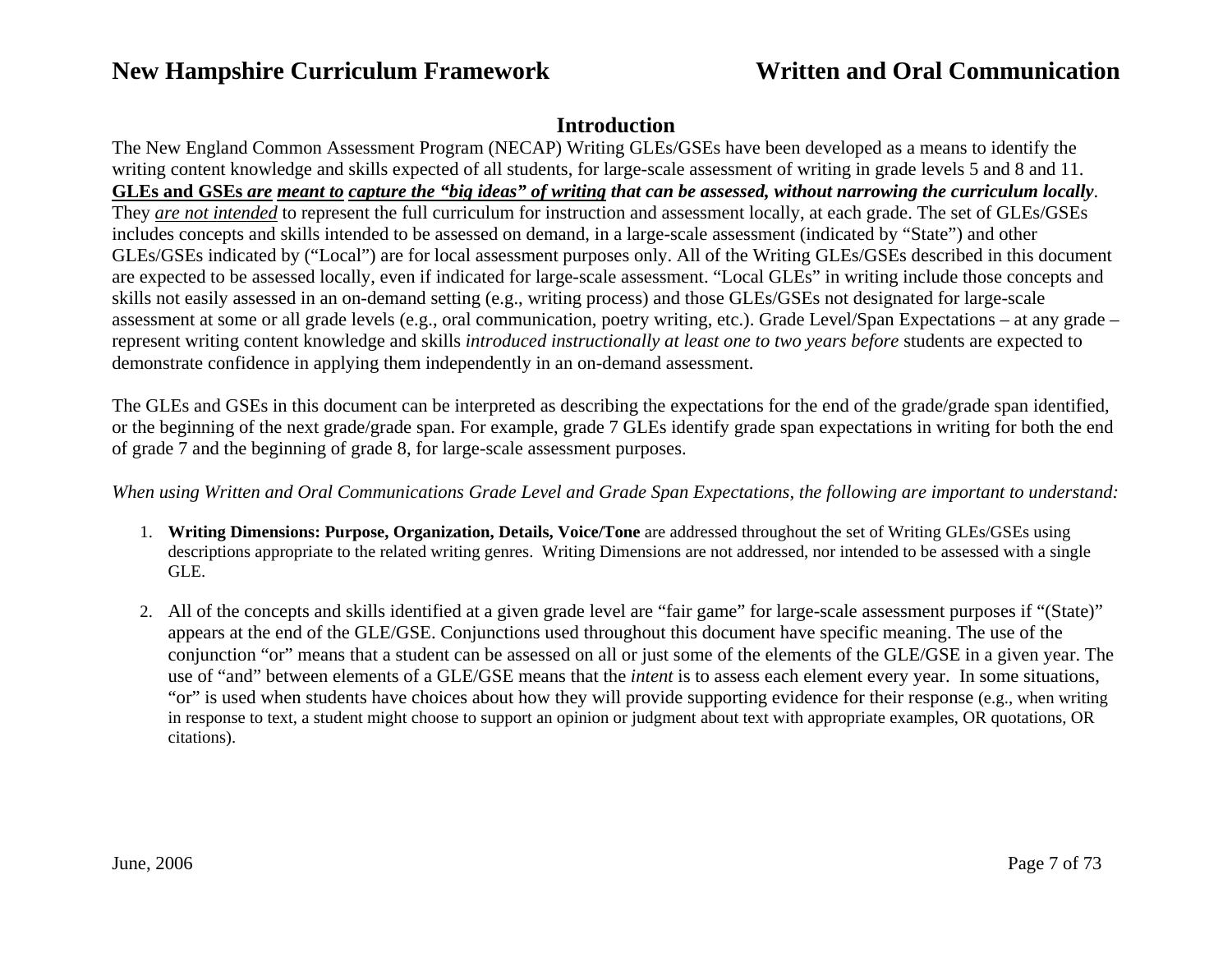- 3. Each GLE/GSE includes three parts.
	- a. **A statement in bold,** called the "stem," is at the beginning of each GLE/GSE. Each "stem" is the same or similar across the grades for a given GLE/GSE, and is meant to communicate the main curriculum and instructional focus of the GLE/GSE across the grades.
	- b. The non-bold text within a GLE/GSE indicates how the GLE/GSE is specified at a given grade level or grade span. There are often several indicators for each GLE/GSE stem. Each indicator is coded and indicated as fair game for "state" or "local" assessment.
	- c. Differences between adjacent grades are <u>underlined</u>. (Note: Sometimes nothing is underlined within a GLE/GSE. In these situations, differences in adjacent grades assume "applying writing skills with increasing complexity.")
- 4. Each GLE/GSE is coded for the content area, the grade span, the GSE "stem" number, and the specific indicator for that GSE stem. [E.g., "W (Writing) – SL (means Structures of Language) - 2 (grade 2) - 1 (1<sup>st</sup> stem) – 6 (the sixth specific indicator for the  $1<sup>st</sup> GSE stem$ .]



**The GLE/GSE stem identifies "the what" – meaning, "What is the big idea for instruction and assessment?" The indicators following each stem identify "the how" – meaning, "How will students demonstrate what they know?"**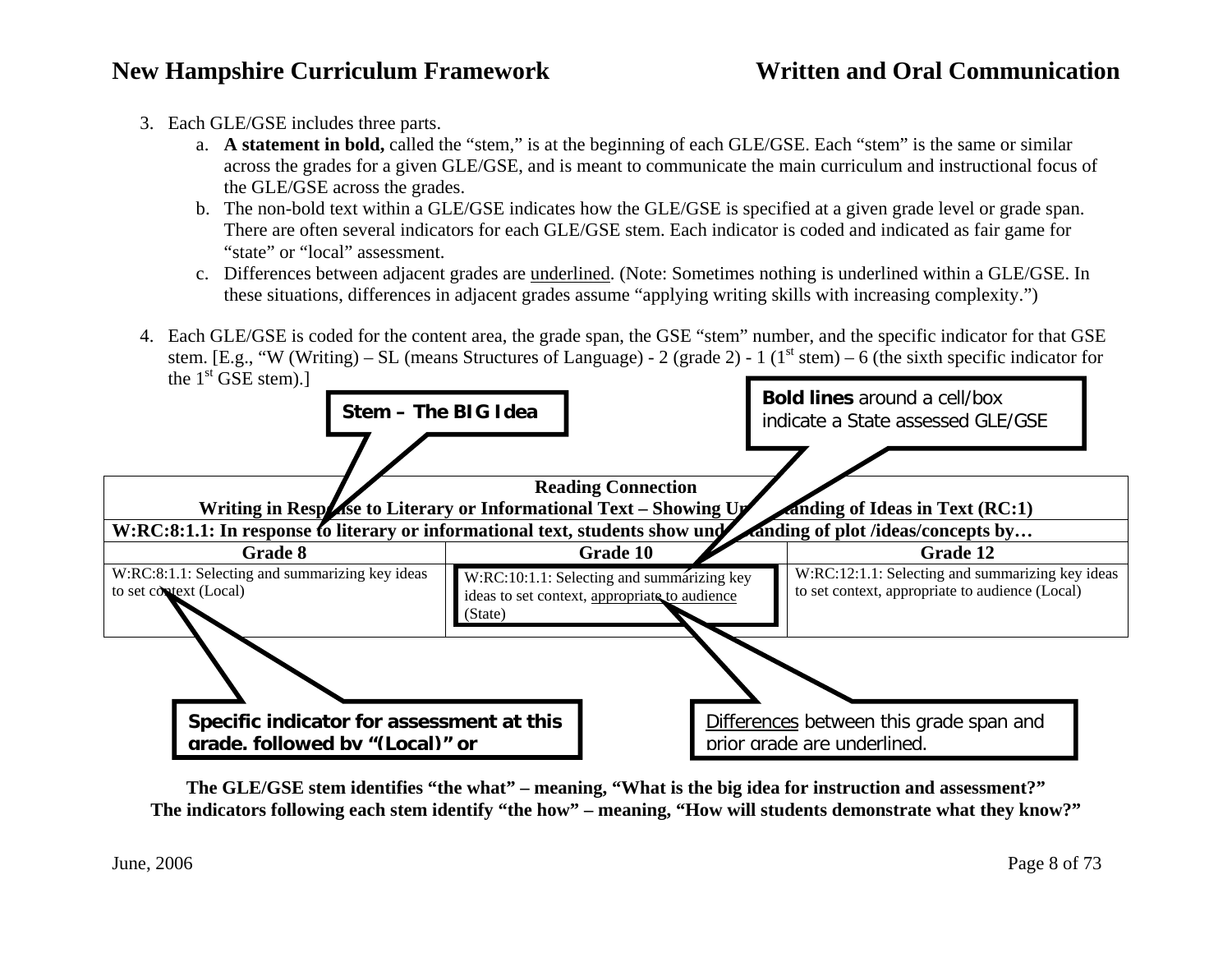### **Overview of New Hampshire Grade Level and Grade Span Expectations (GLEs/GSEs) for Written & Oral Communication**

| <b>Content Clusters for</b><br><b>Written &amp; Oral</b> | <b>Focus of GLE/GSE</b>                                                                           | <b>GLE/GSE</b><br>Number* | $K-2$<br>Page | $3 - 5$<br>Page | $6 - 8$<br>Page | $9-12$<br>Page |
|----------------------------------------------------------|---------------------------------------------------------------------------------------------------|---------------------------|---------------|-----------------|-----------------|----------------|
| Communication                                            |                                                                                                   |                           |               |                 |                 |                |
| <b>Structures of Language</b>                            | Applying Understanding of Sentences, Paragraphs, Text<br><b>Structures</b>                        | SL:1                      | 10            | 23              | 36              | 52             |
| <b>Reading Connection</b>                                | Writing in Response to Literary or Informational Text-<br>Showing Understanding of Ideas in Text  | RC:1                      | 11            | 24              | 37              | 53             |
|                                                          | Writing in Response to Literary or Informational Text - Making<br>Analytical Judgments about Text | RC:2                      | 12            | 25              | 38              | 54             |
| <b>Expressive Writing</b>                                | Narrative Writing – Creating a Story Line and Applying<br><b>Narrative Strategies</b>             | EW:1                      | 13            | 26              | 39              | 55             |
|                                                          | Narrative Writing - Applying Narrative Strategies                                                 | EW:2                      | 14            | 27              | 40              | 56             |
|                                                          | Poetry                                                                                            | <b>EW:3</b>               |               |                 | 41              | 57             |
|                                                          | Poetry                                                                                            | <b>EW:4</b>               |               |                 | 42              | 58             |
|                                                          | <b>Reflective Essay</b>                                                                           | <b>EW:5</b>               |               |                 | 43              | 59             |
| <b>Informational Writing</b>                             | Reports, Procedures, or Persuasive Writing – Organizing and<br>Conveying Information              | IW:1                      | 15            | 28              | 44              | 60             |
|                                                          | Reports, Procedures, or Persuasive Writing - Organizing and<br>Conveying Information              | IW:2                      | 16            | 29              | 45              | 61             |
|                                                          | Reports, Procedures, or Persuasive Writing - Using Elaboration<br><b>Strategies</b>               | <b>IW:3</b>               | 17            | 30              | 46              | 62             |
| <b>Conventions</b>                                       | Applying Rules of Grammar, Usage, and Mechanics                                                   | C:1                       | 18            | 31              | 47              | 63             |
| <b>Habits of Writing</b>                                 | <b>Uses a Writing Process</b>                                                                     | HW:1                      | 19            | 32              | 48              | 64             |
|                                                          | Writing Extensively                                                                               | HW:2                      | 20            | 33              | 49              | 65             |
| <b>Oral Communications</b>                               | <b>Interactive Listening</b>                                                                      | <b>OC:1</b>               | 21            | 34              | 50              | 66             |
|                                                          | <b>Make Oral Presentations</b>                                                                    | <b>OC:2</b>               | 22            | 35              | 51              | 67             |
| <b>Writing Appendices</b>                                | Appendix A: Glossary of Terms Used in Writing Instruction and<br>Assessment                       |                           |               |                 | 68              |                |
|                                                          | Appendix B: Overview of The Writing Process                                                       |                           |               |                 | 72              |                |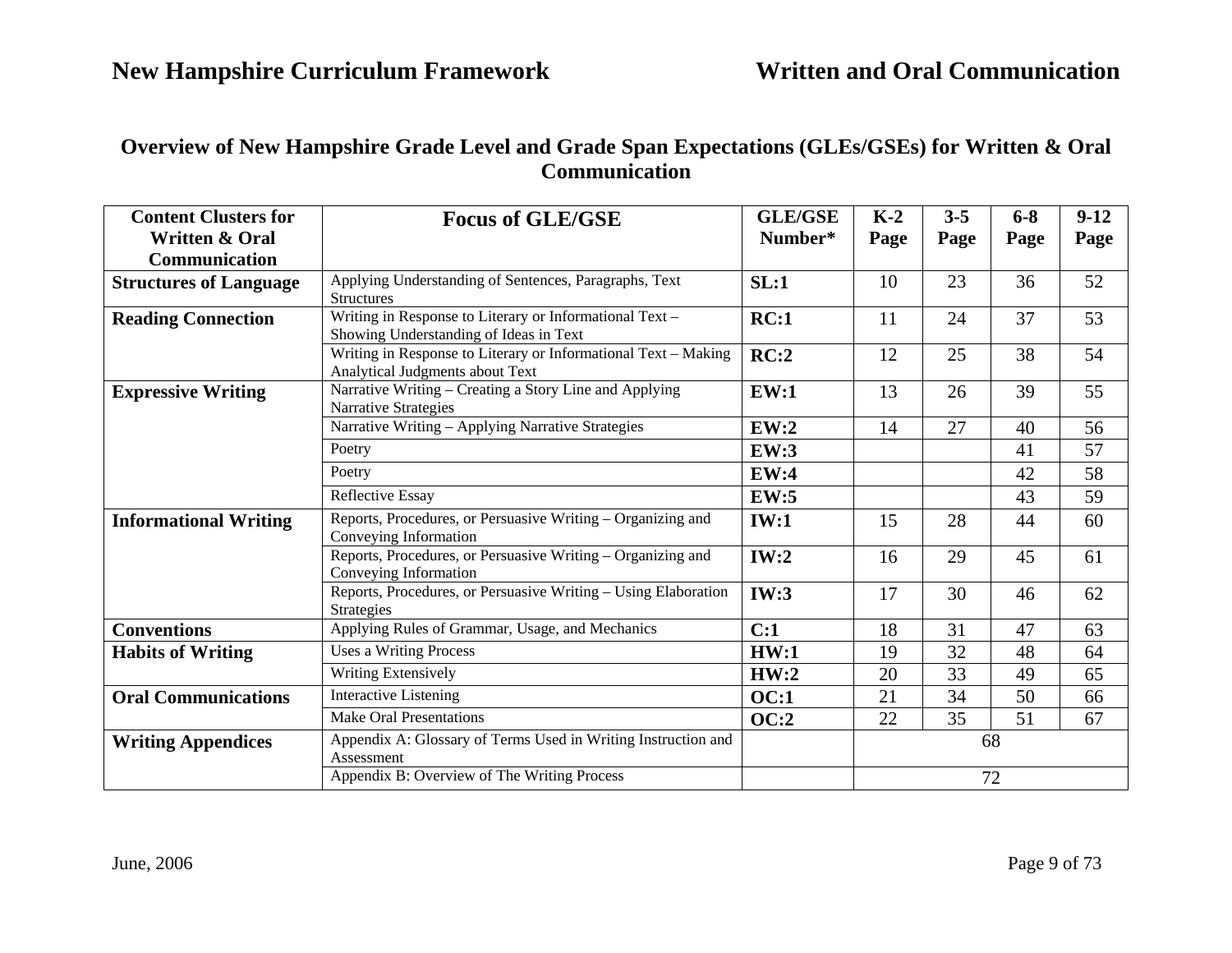| <b>Structures of Language</b><br>Applying Understanding of Sentences, Paragraphs, Text Structures (SL)<br>W:SL:1: Students demonstrate command of the structures of sentences, paragraphs, and text by |                                                                             |                                                                                                              |  |  |
|--------------------------------------------------------------------------------------------------------------------------------------------------------------------------------------------------------|-----------------------------------------------------------------------------|--------------------------------------------------------------------------------------------------------------|--|--|
|                                                                                                                                                                                                        |                                                                             |                                                                                                              |  |  |
| <b>Grade K</b>                                                                                                                                                                                         | <b>Grade 1</b>                                                              | <b>Grade 2</b>                                                                                               |  |  |
| W:SL:K:1.1: Expresses an idea using pictures and<br>letters (Local)                                                                                                                                    | W:SL:1:1.1: Writing recognizable short sentences<br>(Local)                 | W:SL:2:1.1: Writing short sentences (Local)                                                                  |  |  |
|                                                                                                                                                                                                        |                                                                             | W:SL:2:1.2: Not assessed at this grade level                                                                 |  |  |
| W:SL:K:1.2: Not assessed at this grade level                                                                                                                                                           | W:SL:1:1.2: Not assessed at this grade level                                |                                                                                                              |  |  |
|                                                                                                                                                                                                        |                                                                             | W:SL:2:1.3: Not assessed at this grade level                                                                 |  |  |
| W:SL:K:1.3: Not assessed at this grade level                                                                                                                                                           | W:SL:1:1.3: Not assessed at this grade level                                | W:SL:2:1.4: Not assessed at this grade level                                                                 |  |  |
| W:SL:K:1.4: Not assessed at this grade level                                                                                                                                                           | W:SL:1:1.4: Not assessed at this grade level                                |                                                                                                              |  |  |
|                                                                                                                                                                                                        |                                                                             | W:SL:2:1.5: Distinguishing between letters, words,                                                           |  |  |
| W:SL:K:1.5: Not assessed at this grade level                                                                                                                                                           | W:SL:1:1.5: Distinguishing between letters, words,<br>and sentences (Local) | sentences, and paragraphs (Local)                                                                            |  |  |
| W:SL:K:1.6: Not assessed at this grade level                                                                                                                                                           | W:SL:1:1.6: Applying directionality as appropriate                          | W:SL:2:1.6: Applying directionality as appropriate<br>to text (e.g., left to right, top to bottom, front and |  |  |
|                                                                                                                                                                                                        | to text (e.g., left to right, top to bottom) (Local)                        | back)                                                                                                        |  |  |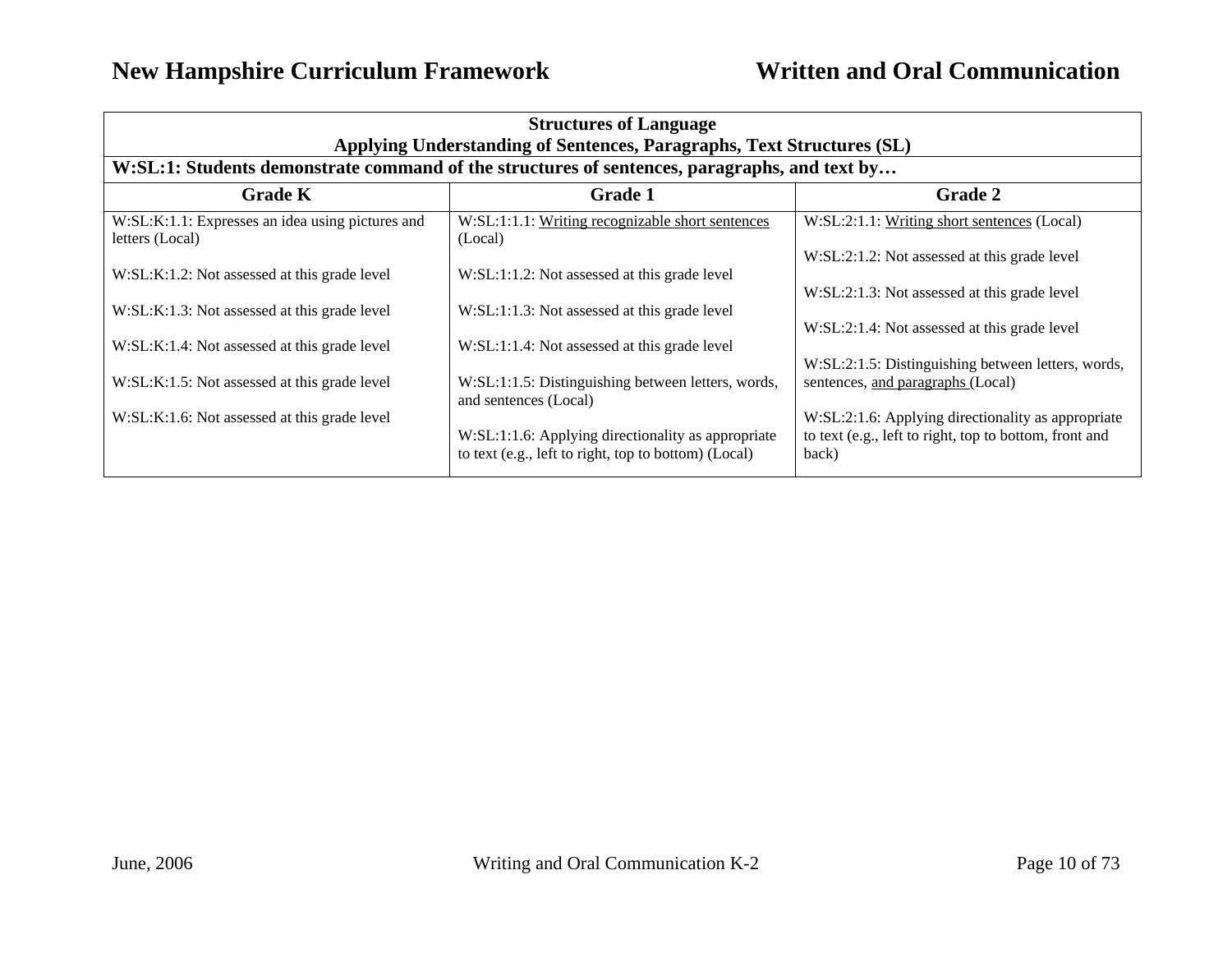| <b>Reading Connection</b><br>Writing in Response to Literary or Informational Text – Showing Understanding of Ideas in Text (RC:1)                                             |                                                                                                                          |                                                                                                                                     |  |
|--------------------------------------------------------------------------------------------------------------------------------------------------------------------------------|--------------------------------------------------------------------------------------------------------------------------|-------------------------------------------------------------------------------------------------------------------------------------|--|
| W:RC:1: In response to literary or informational text, students show understanding of plot /ideas/concepts by                                                                  |                                                                                                                          |                                                                                                                                     |  |
| <b>Grade K</b><br><b>Grade 2</b><br>Grade 1                                                                                                                                    |                                                                                                                          |                                                                                                                                     |  |
| W:RC:K:1.1: Representing understanding of text<br>through pictures (pictures may include labels, which<br>might only include beginning sounds and/or ending<br>sounds) (Local) | W:RC:1:1.1: Representing understanding of text<br>through pictures, "words," "sentences," or some<br>combination (Local) | $W:RC:2:1.1$ : Selecting information to set<br>context/background (Local) EXAMPLE: When<br>setting context include author and title |  |
| W:RC:K:1.2: Not assessed at this grade level<br>W:RC:K:1.3: Not assessed at this grade level                                                                                   | W:RC:1:1.2: Not assessed at this grade level<br>W:RC:1:1.3: Not assessed at this grade level                             | W:RC:2:1.2: Not assessed at this grade level<br>W:RC:2:1.3: Not assessed at this grade level                                        |  |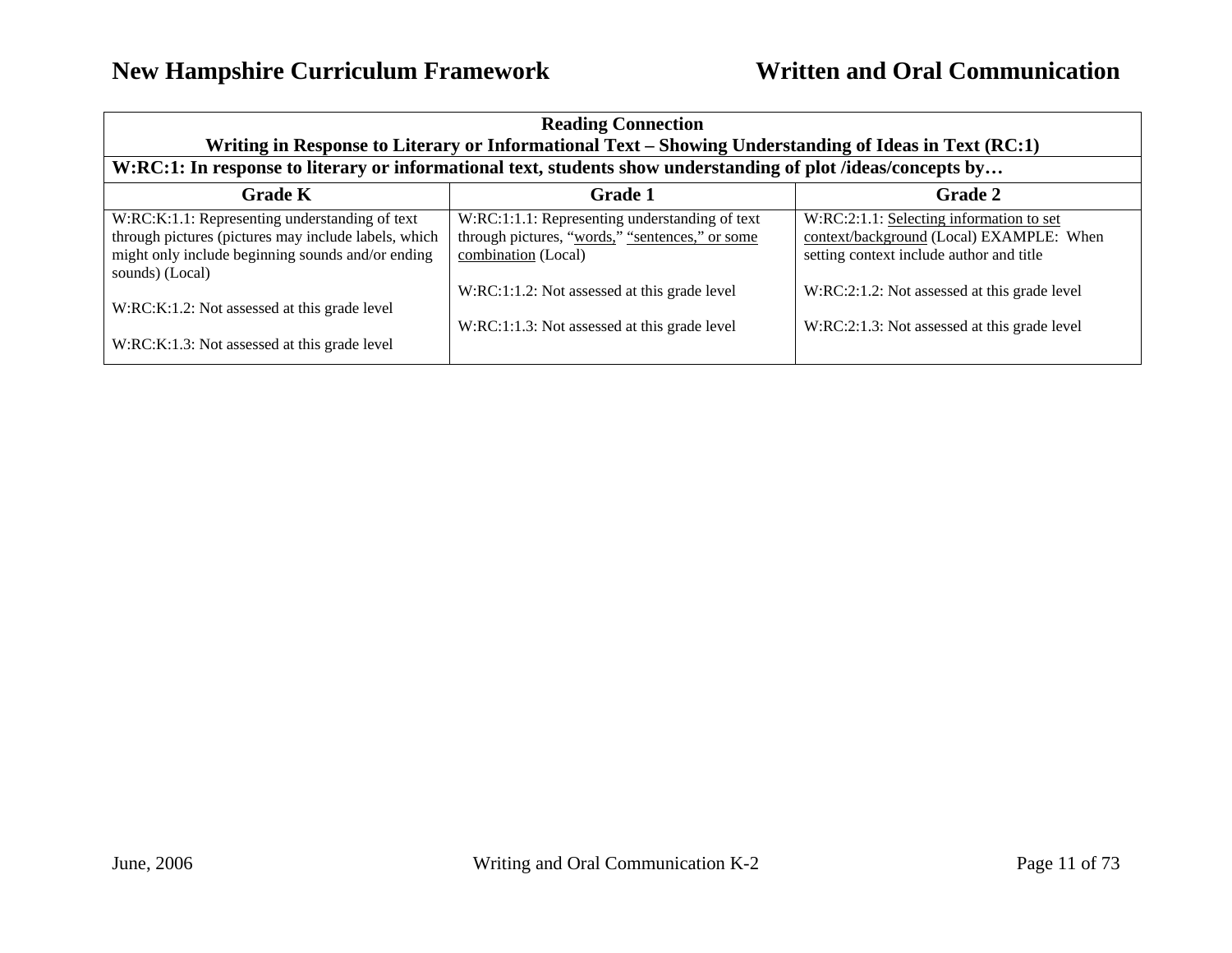#### **Reading Connection Writing in Response to Literary or Informational Text – Making Analytical Judgments about Text (RC:2)**

**W:RC:2: In response to literary or informational text read aloud, students make and support analytical judgments about text by…**

| <b>Grade K</b>                                         | <b>Grade 1</b>                                       | <b>Grade 2</b>                                     |
|--------------------------------------------------------|------------------------------------------------------|----------------------------------------------------|
| W:RC:K:2.1: Using prior knowledge or reference to      | W:RC:1:2.1: Using prior knowledge or references to   | W:RC:2:2.1: Stating a focus (purpose), when        |
| text to respond to a question using pictures (pictures | text to respond to a question (evidence may take the | responding to a given question (Local)             |
| may include labels, which might only include           | form of pictures, words, sentences, or some          |                                                    |
| beginning sounds and/or ending sounds) (Local)         | combination) (Local)                                 | W:RC:2:2.2: Not assessed at this grade level       |
|                                                        |                                                      |                                                    |
| W:RC:K:2.2: Not assessed at this grade level           | W:RC:1:2.2: Not assessed at this grade level         | W:RC:2:2.3: Using details or references to text to |
|                                                        |                                                      | support a given focus (Note: support may include   |
| W:RC:K:2.3: Not assessed at this grade level           | W:RC:1:2.3: Not assessed at this grade level         | prior knowledge) (Local)                           |
|                                                        |                                                      |                                                    |
| W:RC:K:2.4: Not assessed at this grade level           | W:RC:1:2.4: Organizing ideas by using a beginning    | W:RC:2:2.4: Organizing ideas by using a beginning, |
|                                                        | and an ending given a structure (Local)              | middle, and concluding statement/sentence given a  |
|                                                        |                                                      | structure (Local) EXAMPLES: template, frame,       |
|                                                        |                                                      | graphic organizer                                  |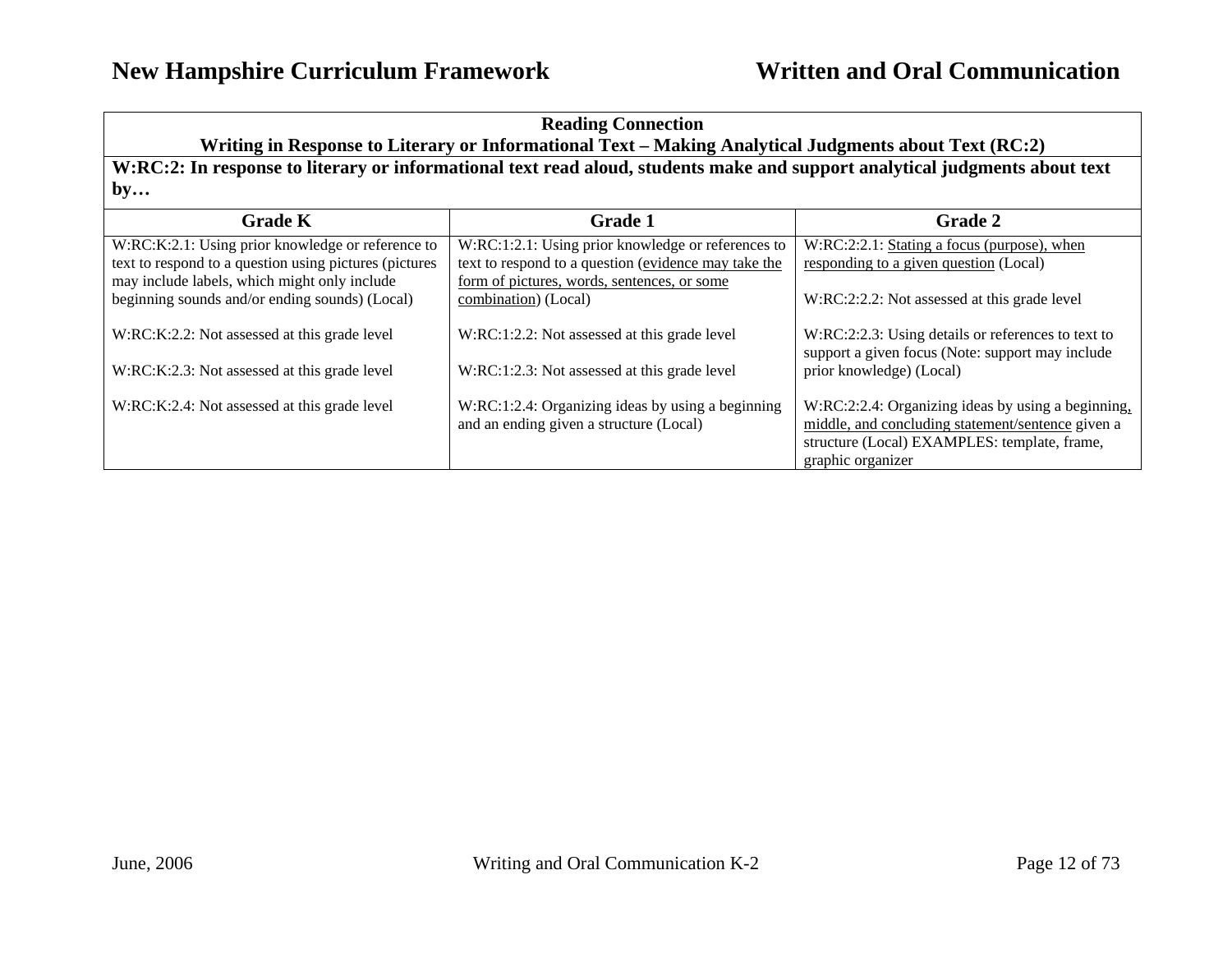| <b>Expressive Writing</b>                                                                                                                                                                                                                                                                                                                                |                                                                                                                                                                                                                                                  |                                                                                                                                                                                                                                 |  |
|----------------------------------------------------------------------------------------------------------------------------------------------------------------------------------------------------------------------------------------------------------------------------------------------------------------------------------------------------------|--------------------------------------------------------------------------------------------------------------------------------------------------------------------------------------------------------------------------------------------------|---------------------------------------------------------------------------------------------------------------------------------------------------------------------------------------------------------------------------------|--|
|                                                                                                                                                                                                                                                                                                                                                          | Narrative Writing – Creating a Story Line and Applying Narrative Strategies (EW:1)                                                                                                                                                               |                                                                                                                                                                                                                                 |  |
| W:EW:K:1: Students organize and relate a story line/plot/series of events by                                                                                                                                                                                                                                                                             |                                                                                                                                                                                                                                                  |                                                                                                                                                                                                                                 |  |
|                                                                                                                                                                                                                                                                                                                                                          | W:EW:1:1: In written narratives, students organize and relate a story line/plot/series of events by                                                                                                                                              |                                                                                                                                                                                                                                 |  |
|                                                                                                                                                                                                                                                                                                                                                          | W:EW:2:1: In written narratives, students organize and relate a story line/plot/series of events by                                                                                                                                              |                                                                                                                                                                                                                                 |  |
| <b>Grade K</b>                                                                                                                                                                                                                                                                                                                                           | Grade 1                                                                                                                                                                                                                                          | <b>Grade 2</b>                                                                                                                                                                                                                  |  |
| W:EW:K:1.1: Using pictures to create an<br>understandable story line, when given a structure<br>(pictures may include labels) (Local) EXAMPLES:<br>Draw a picture that tells a story about your family.<br>Given a picture, a student is asked to tell a story<br>about what's happening in the picture.<br>W:EW:K:1.2: Not assessed at this grade level | W:EW:1:1.1: Creating an understandable story line,<br>when given a structure (may take form of words or<br>pictures or some combination) (Local)<br>W:EW:1:1.2: Not assessed at this grade level<br>W:EW:1:1.3: Not assessed at this grade level | W:EW:2:1.1: Creating a clear understandable story<br>line, with a beginning, middle, and end, when given<br>a structure (Local)<br>W:EW:2:1.2: Not assessed at this grade level<br>W:EW:2:1.3: Not assessed at this grade level |  |
| W:EW:K:1.3: Not assessed at this grade level                                                                                                                                                                                                                                                                                                             |                                                                                                                                                                                                                                                  |                                                                                                                                                                                                                                 |  |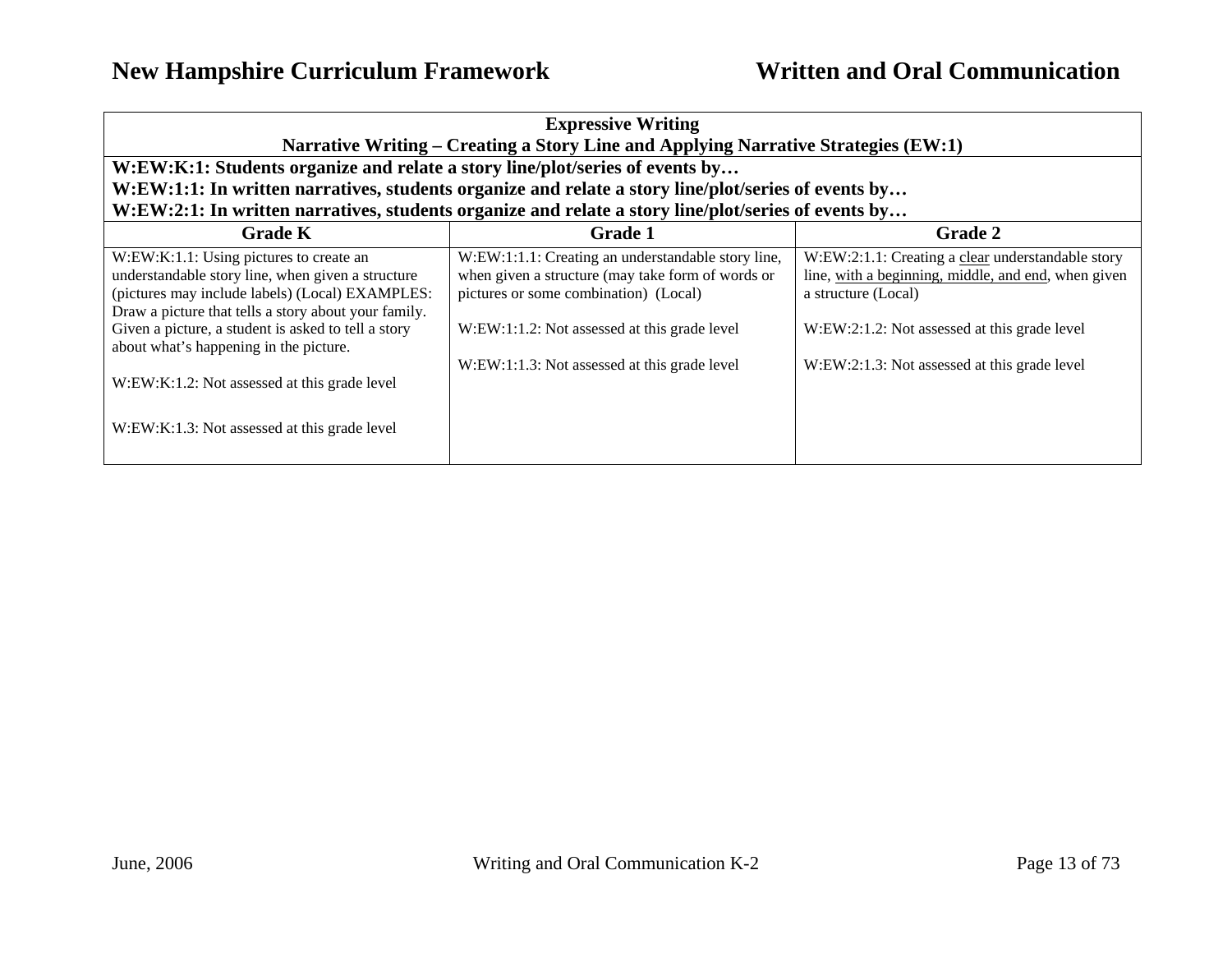| <b>Expressive Writing</b>                                                                                 |                                                                                                       |                                                                   |  |  |
|-----------------------------------------------------------------------------------------------------------|-------------------------------------------------------------------------------------------------------|-------------------------------------------------------------------|--|--|
| Narrative Writing – Creating a Story Line and Applying Narrative Strategies (EW:2)                        |                                                                                                       |                                                                   |  |  |
| W:EW:2: Students demonstrate use of narrative strategies by                                               |                                                                                                       |                                                                   |  |  |
| <b>Grade K</b>                                                                                            | <b>Grade 1</b>                                                                                        | <b>Grade 2</b>                                                    |  |  |
| W:EW:K:2.1: Not assessed at this grade level                                                              | W:EW:1:2.1: Not assessed at this grade level                                                          | W:EW:2:2.1: Not assessed at this grade level                      |  |  |
| W:EW:K:2.2: Not assessed at this grade level                                                              | W:EW:1:2.2: Not assessed at this grade level                                                          | W:EW:2:2.2: Not assessed at this grade level                      |  |  |
| W:EW:K:2.3: Using pictures to create character(s)<br>(Local)                                              | W:EW:1:2.3: Creating character(s) (may take form<br>of words or pictures or some combination) (Local) | W:EW:2:2.3: Creating character(s) through<br>description (Local)  |  |  |
| W:EW:K:2.4: Not assessed at this grade level                                                              | W:EW:1:2.4: Not assessed at this grade level                                                          | W:EW:2:2.4: Not assessed at this grade level                      |  |  |
| W:EW:K:2.5: Expressing ideas and recognizing that<br>experiences and stories can be written about (Local) | W:EW:1:2.5: Writing about observations and<br>experiences (Local)                                     | W:EW:2:2.5: Writing about observations and<br>experiences (Local) |  |  |
| W:EW:K:2.6: Not assessed at this grade level                                                              | W:EW:1:2.6: Extending ideas (Local)                                                                   | W:EW:2:2.6: Extending and elaborating ideas<br>(Local)            |  |  |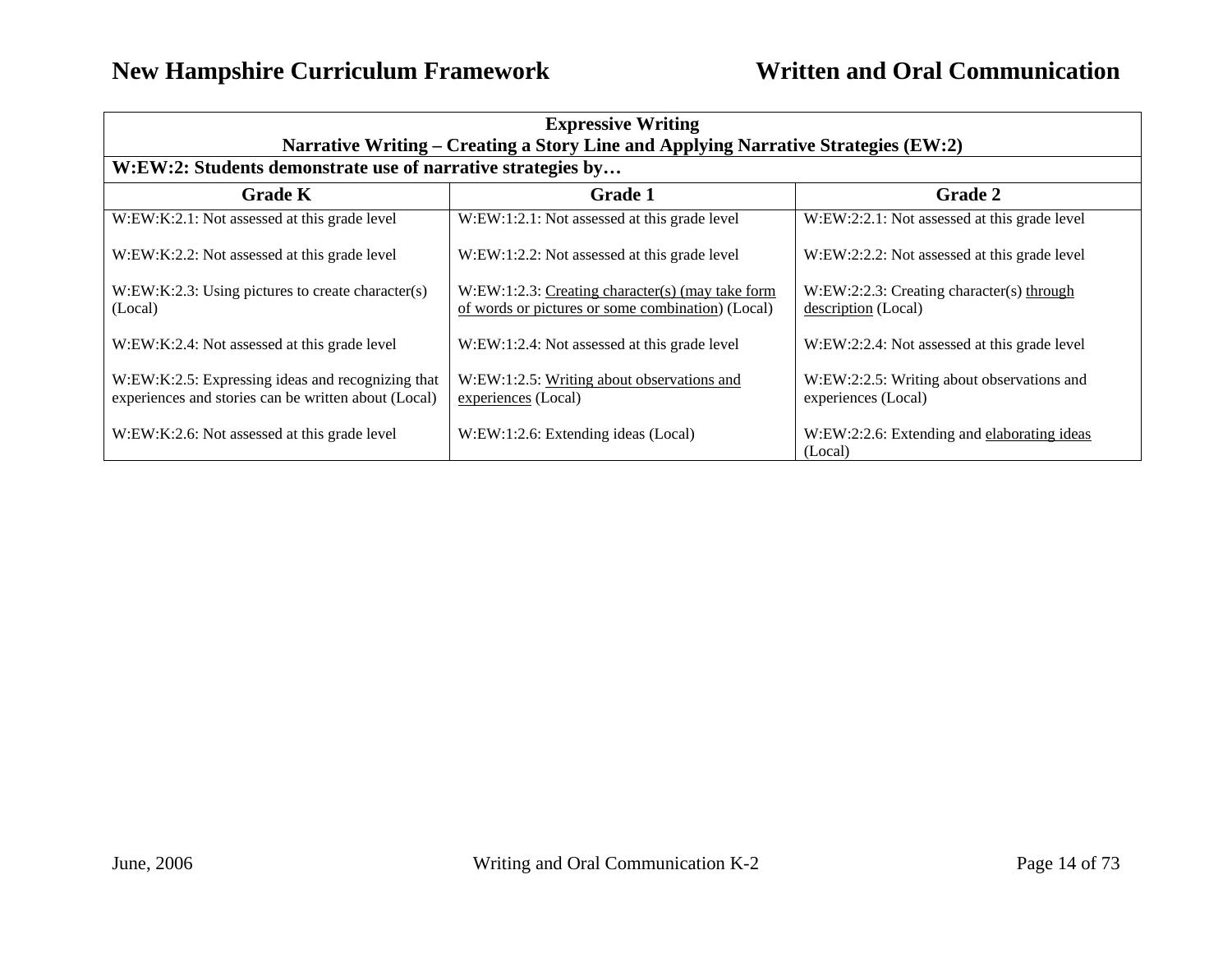| <b>Informational Writing</b>                                  |                                                                                                       |                                                                                                                                                            |  |  |
|---------------------------------------------------------------|-------------------------------------------------------------------------------------------------------|------------------------------------------------------------------------------------------------------------------------------------------------------------|--|--|
|                                                               | Reports, Procedures, or Persuasive Writing – Organizing and Conveying Information (IW:1)              |                                                                                                                                                            |  |  |
|                                                               | W:IW:1: In informational writing (reports or procedures), students organize ideas/concepts by         |                                                                                                                                                            |  |  |
| <b>Grade K</b>                                                | <b>Grade 1</b>                                                                                        | <b>Grade 2</b>                                                                                                                                             |  |  |
| W:IW:K:1.1: Naming or labeling objects or pictures<br>(Local) | W:IW:1:1.1: Sorting and classifying facts (Local)<br>W:IW:1:1.2: Representing facts through pictures, | W:IW:2:1.1: Using a given organizational structure<br>for grouping facts (e.g., template, frame, graphic<br>organizer), with instructional support (Local) |  |  |
| W:IW:K:1.2: Representing facts through pictures<br>(Local)    | "words," "sentences," or some combination (Local)                                                     | W:IW:2:1.2: Selecting facts to set                                                                                                                         |  |  |
| W:IW:K:1.3: Not assessed at this grade level                  | W:IW:1:1.3: Listing steps of a procedure in a logical<br>order, with instructional support (Local)    | context/background (Local)<br>W:IW:2:1.3: Listing steps of a procedure in a logical                                                                        |  |  |
| W:IW:K:1.4: Not assessed at this grade level                  | W:IW:1:1.4: Not assessed at this grade level                                                          | order (Local)                                                                                                                                              |  |  |
| W:IW:K:1.5: Not assessed at this grade level                  | W:IW:1:1.5: Not assessed at this grade level                                                          | W:IW:2:1.4: Not assessed at this grade level                                                                                                               |  |  |
|                                                               |                                                                                                       | W:IW:2:1.5: Providing a list of resources (e.g.<br>materials to be used in a task) (Local)                                                                 |  |  |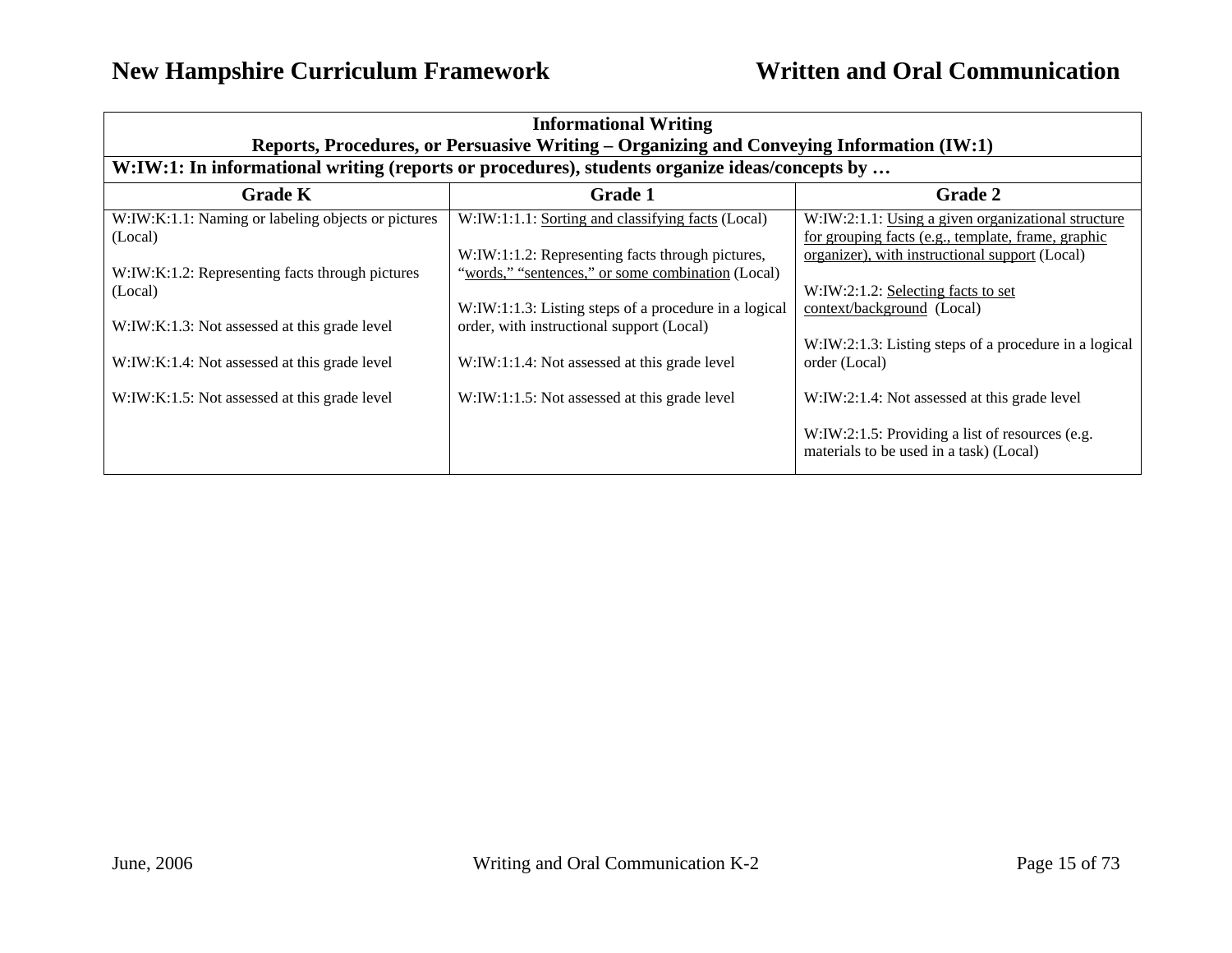| <b>Informational Writing</b><br>Reports, Procedures, or Persuasive Writing – Organizing and Conveying Information (IW:2) |                                                           |                                                                                      |  |
|--------------------------------------------------------------------------------------------------------------------------|-----------------------------------------------------------|--------------------------------------------------------------------------------------|--|
| W:IW:2: In informational writing (reports or procedures only), students effectively convey purpose by                    |                                                           |                                                                                      |  |
| <b>Grade K</b>                                                                                                           | <b>Grade 1</b>                                            | <b>Grade 2</b>                                                                       |  |
| W:IW:K:2.1: Not assessed at this grade level                                                                             | $W:IW:1:2.1: Using pictures to create meaning$<br>(Local) | W:IW:2:2.1: Establishing a topic (Local)                                             |  |
| W:IW:K:2.2: Not assessed at this grade level                                                                             | W:IW:1:2.2: Not assessed at this grade level              | W:IW:2:2.2: Restating a given focus/controlling<br>idea on a topic (purpose) (Local) |  |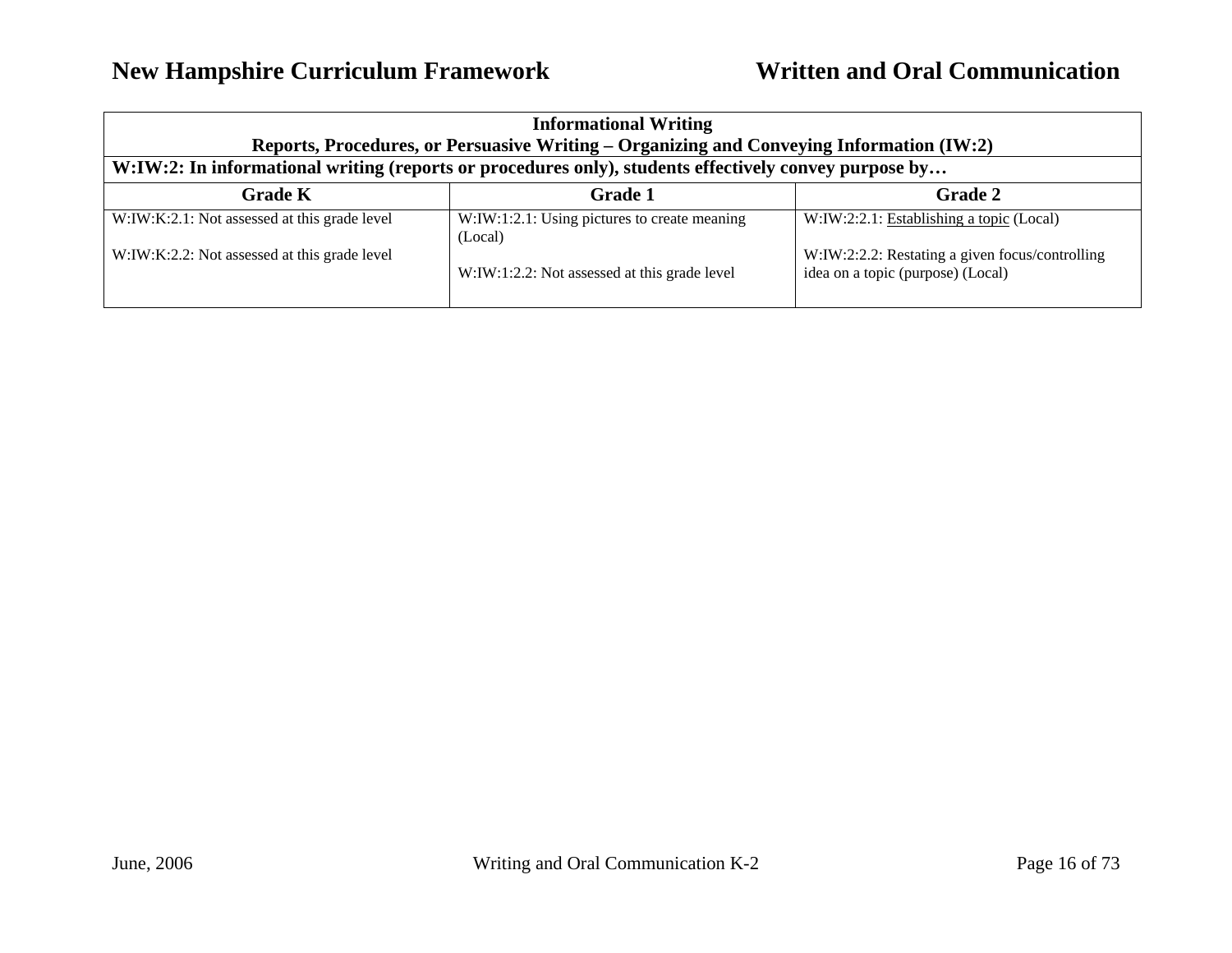#### **Informational Writing Reports, Procedures, or Persuasive Writing – Using Elaboration Strategies (IW:3)**

#### **W:IW:3: In informational writing(reports or procedures only), students demonstrate use of a range of elaboration strategies by:**

| <b>Grade K</b>                                                                                                            | <b>Grade 1</b>                                                                                                                                               | <b>Grade 2</b>                                                                      |
|---------------------------------------------------------------------------------------------------------------------------|--------------------------------------------------------------------------------------------------------------------------------------------------------------|-------------------------------------------------------------------------------------|
| W:IW:K:3.1: Using pictures to illustrate<br>details/information related to topic (pictures may<br>include labels) (Local) | W:IW:1:3.1: Including details/information relevant<br>to topic (details/information may take the form of<br>pictures with captions, "words", "sentences", or | W:IW:2:3.1: Including details/information relevant<br>to topic and/or focus (Local) |
| W:IW:K:3.2: Not assessed at this grade level                                                                              | some combination) (Local)                                                                                                                                    | W:IW:2:3.2: Using sufficient details/pictures to<br>illustrate facts (Local)        |
|                                                                                                                           | W:IW:1:3.2: Not assessed at this grade level                                                                                                                 |                                                                                     |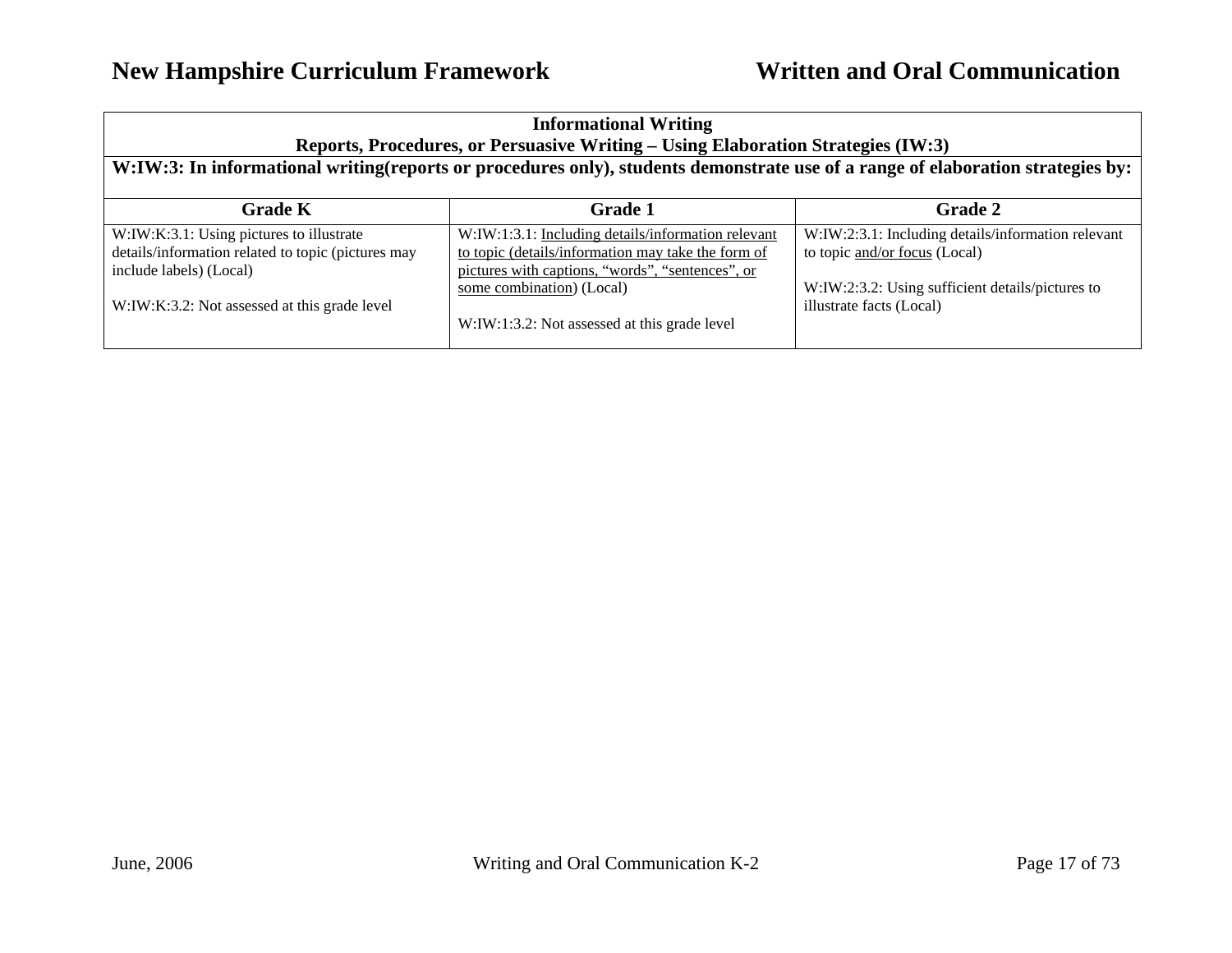| Writing Conventions – Applying Rules of Grammar, Usage, and Mechanics (C)                                                                                            |                                                                                                                                              |                                                                                                                                                                                 |  |
|----------------------------------------------------------------------------------------------------------------------------------------------------------------------|----------------------------------------------------------------------------------------------------------------------------------------------|---------------------------------------------------------------------------------------------------------------------------------------------------------------------------------|--|
| W:C:1: In independent writing, students demonstrate command of appropriate English conventions by                                                                    |                                                                                                                                              |                                                                                                                                                                                 |  |
| <b>Grade K</b>                                                                                                                                                       | <b>Grade 1</b>                                                                                                                               | <b>Grade 2</b>                                                                                                                                                                  |  |
| W:C:K:1.1: Not assessed at this grade level                                                                                                                          | W:C:1:1.1: Not assessed at this grade level                                                                                                  | W:C:2:1.1: Not assessed at this grade level                                                                                                                                     |  |
| W:C:K:1.2: Not assessed at this grade level                                                                                                                          | W:C:1:1.2: Not assessed at this grade level                                                                                                  | W:C:2:1.2: Using capital letters for the beginning of<br>sentences and names (Local)                                                                                            |  |
| W:C:K:1.3: Not assessed at this grade level                                                                                                                          | W:C:1:1.3: Not assessed at this grade level                                                                                                  | W:C:2:1.3: Not assessed at this grade level                                                                                                                                     |  |
| W:C:K:1.4: Not assessed at this grade level<br>W:C:K:1.5: Using phonemic awareness and letter                                                                        | W:C:1:1.4: Not assessed at this grade level<br>W:C:1:1.5a: Using phonemic awareness and letter                                               | $W:C:2:1.4$ : Using correct <i>end</i> punctuation in simple<br>sentences (e.g., period) (Local)                                                                                |  |
| knowledge to spell independently (using phonetic or<br>temporary spelling) and logically representing<br>consonant sounds (e.g., initial or final sounds)<br>(Local) | knowledge to spell independently (using phonetic or<br>temporary spelling when needed) (Local)<br>W:C:1:1.5b: Correctly spelling many common | W:C:2:1.5a: Correctly spelling grade-appropriate.<br>high-frequency words (Local)                                                                                               |  |
|                                                                                                                                                                      | words (e.g., had, can, including own first name)<br>(Local)                                                                                  | W:C:2:1.5b: Correctly spelling most words with<br>regularly spelled patterns (e.g., consonant-vowel<br>consonant, CVC with silent e, one syllable words<br>with blends) (Local) |  |
|                                                                                                                                                                      |                                                                                                                                              | W:C:2:1.5c: Giving a readable and accurate<br>phonetic spelling for words that have not been<br>taught (Local)                                                                  |  |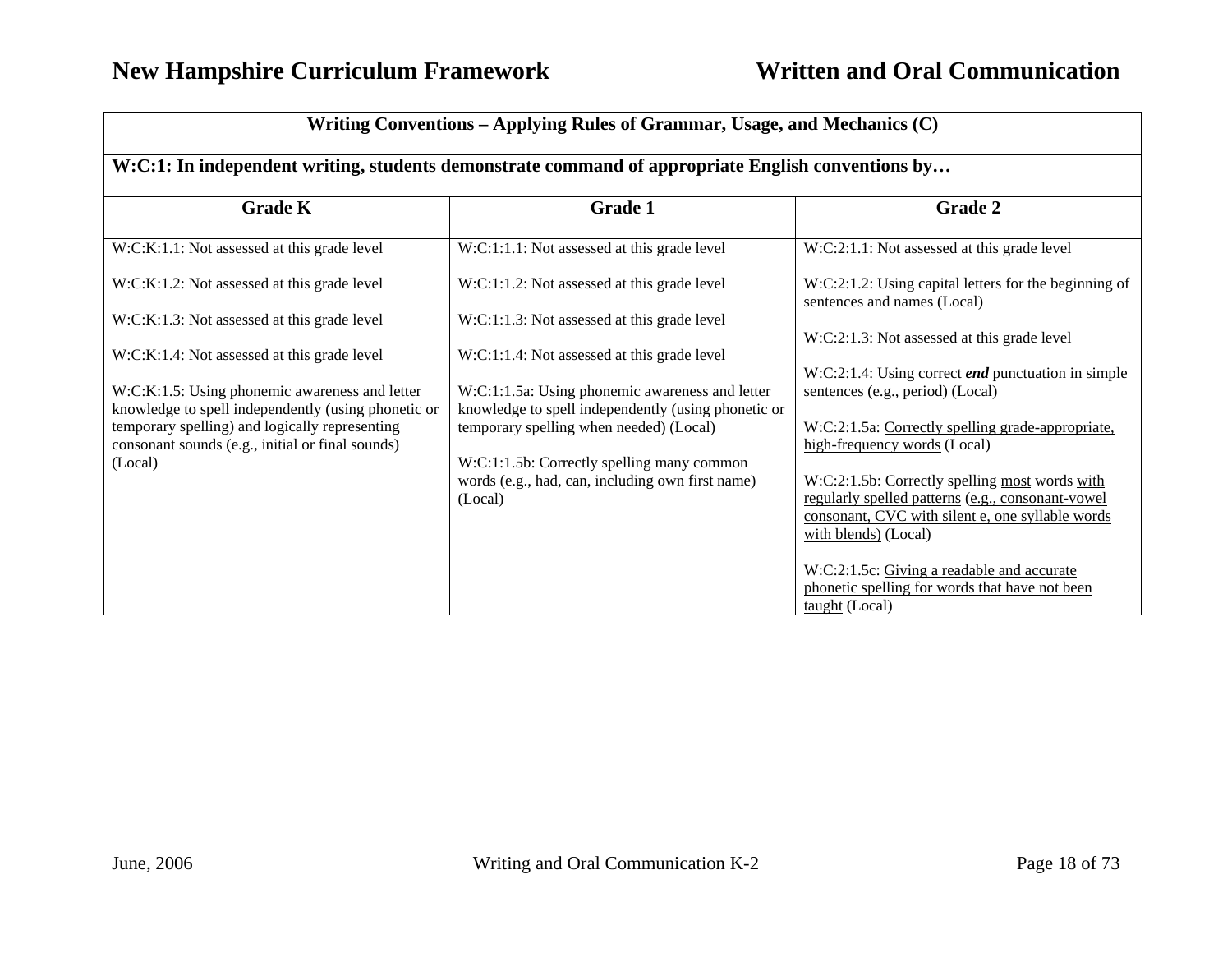| <b>Habit of Writing: Uses a Writing Process (HW)</b>                                                                       |                                                                        |                                    |
|----------------------------------------------------------------------------------------------------------------------------|------------------------------------------------------------------------|------------------------------------|
| W:HW:1: Students use pre-writing, drafting, revising, editing, and critiquing to produce final drafts of written products. |                                                                        |                                    |
| <b>Grade K</b>                                                                                                             | <b>Grade 1</b>                                                         | <b>Grade 2</b>                     |
| Note: students at this level will only be pre-writing<br>and drafting.                                                     | Note: students at this level will only be pre-writing<br>and drafting. | See Appendix B for Writing Process |
| See Appendix B for Writing Process                                                                                         | See Appendix B for Writing Process                                     |                                    |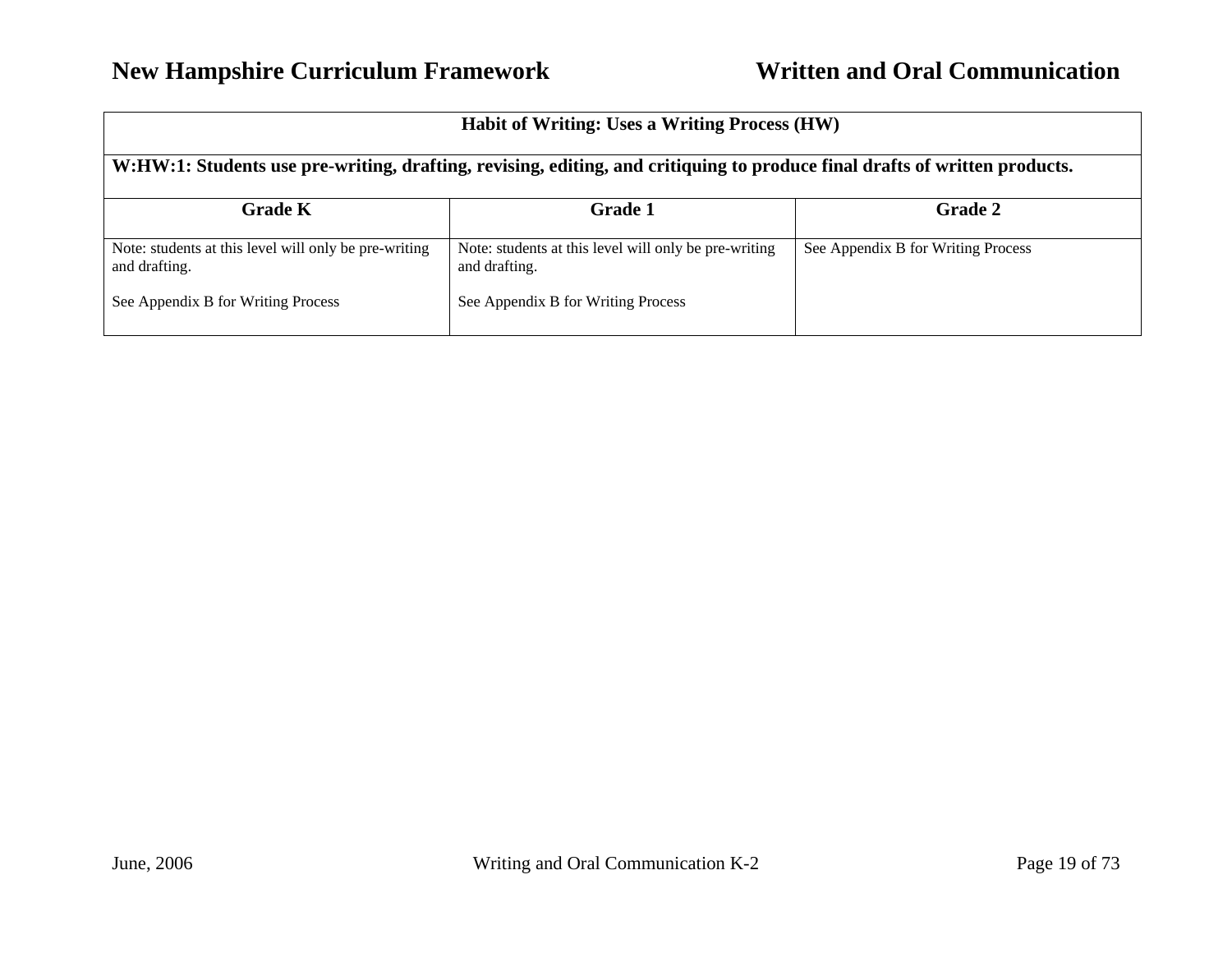| Habit of Writing: Writing Extensively (HW:2)             |                                  |                                  |
|----------------------------------------------------------|----------------------------------|----------------------------------|
| W:HW:2: Demonstrates the habit of writing extensively by |                                  |                                  |
| <b>Grade K</b>                                           | <b>Grade 1</b>                   | <b>Grade 2</b>                   |
| Not assessed at this grade level                         | Not assessed at this grade level | Not assessed at this grade level |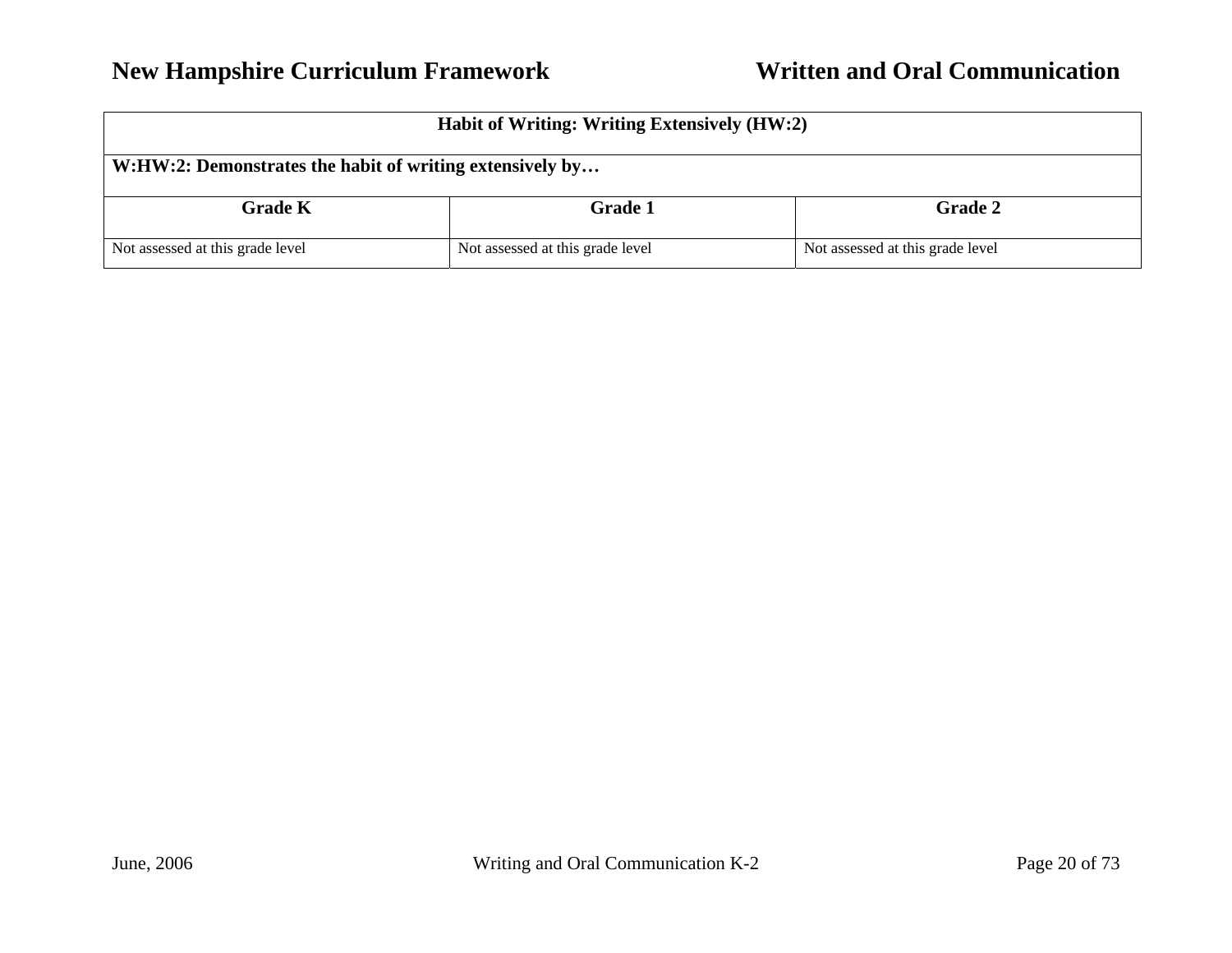| <b>Oral Communication Strategies (OC:1)</b>                                    |                                                                                                                      |                                                                                                        |  |
|--------------------------------------------------------------------------------|----------------------------------------------------------------------------------------------------------------------|--------------------------------------------------------------------------------------------------------|--|
| W:OC:1: In oral communication, students demonstrate interactive listening by   |                                                                                                                      |                                                                                                        |  |
| <b>Grade K</b>                                                                 | <b>Grade 1</b>                                                                                                       | <b>Grade 2</b>                                                                                         |  |
| W:OC:K:1.1: Following simple verbal instructions<br>and directions             | W:OC:1:1.1: Following simple verbal instructions<br>and directions to answer questions                               | W:OC:2:1.1: Following multi-step verbal<br>instructions and directions to answer questions             |  |
| W:OC:K:1.2: Listening and responding to stories,<br>songs, or poems            | W:OC:1:1.2: Responding to or reacting to stories,<br>songs or poems by using simple words, phrases, and<br>sentences | W:OC:2:1.2: Conversing, and asking questions to<br>what has been heard (e.g., stories, songs or poems) |  |
| W:OC:K:1.3: Not assessed at this grade level                                   | W:OC:1:1.3: Not assessed at this grade level                                                                         | W:OC:2:1.3: Not assessed at this grade level                                                           |  |
| W:OC:K:1.4: Not assessed at this grade level                                   | W:OC:1:1.4: Not assessed at this grade level                                                                         | W:OC:2:1.4: Not assessed at this grade level                                                           |  |
| W:OC:K:1.5a: Understanding that communicating is<br>verbal and nonverbal       | W:OC:1:1.5a: Understanding that communicating is<br>verbal and nonverbal                                             | W:OC:2:1.5a: Understanding that meaning can be<br>conveyed by facial expressions                       |  |
| W:OC:K:1.5b: Attending to speaker and waiting for<br>appropriate turn to speak | W:OC:1:1.5b: Attending to speaker and waiting for<br>appropriate turn to speak                                       | W:OC:2:1.5b: Attending to speaker and waiting for<br>appropriate turn to speak                         |  |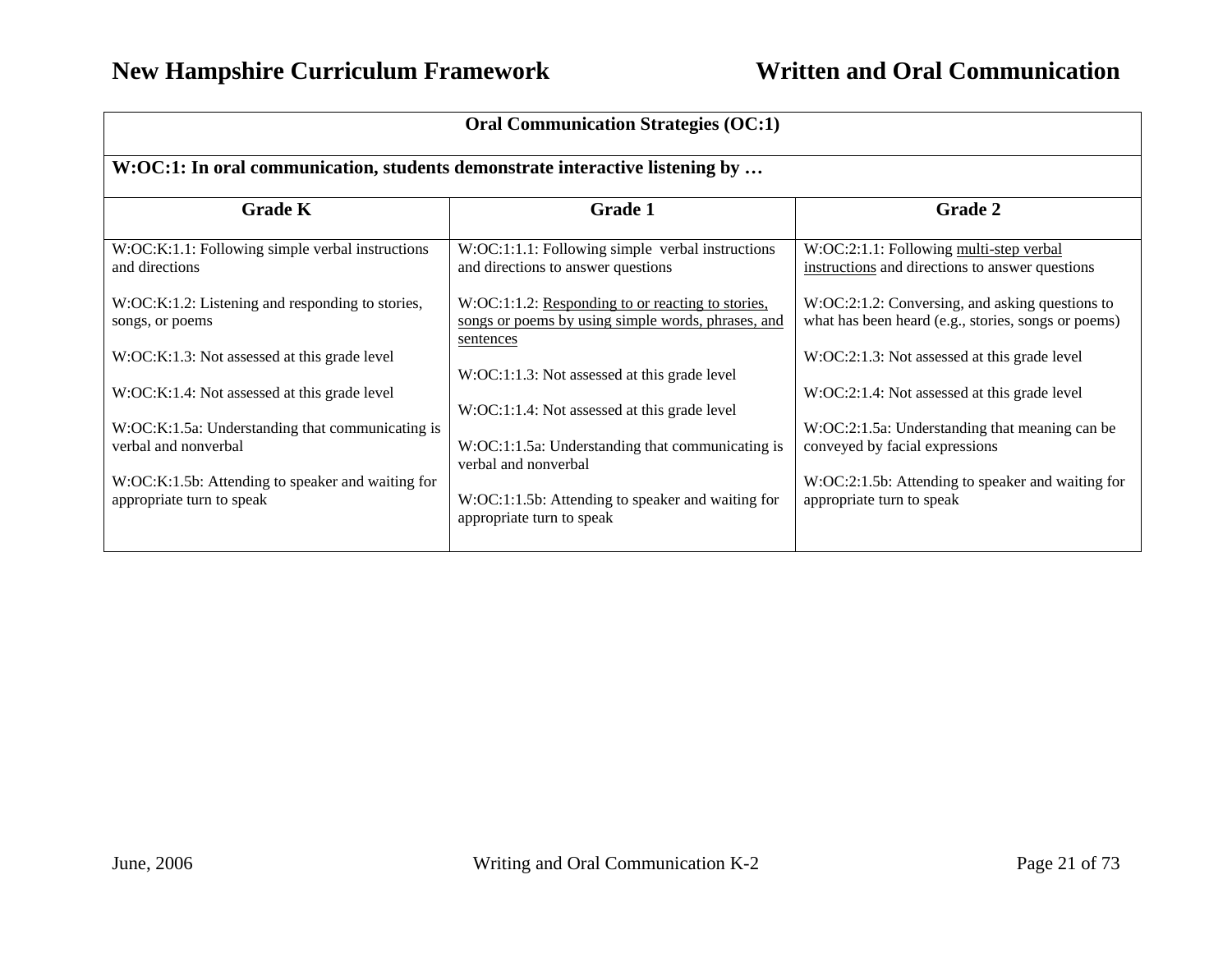| <b>Oral Communication Strategies (OC:2)</b>                                                                                                    |                                                                                                                                                             |                                                                                                                   |  |
|------------------------------------------------------------------------------------------------------------------------------------------------|-------------------------------------------------------------------------------------------------------------------------------------------------------------|-------------------------------------------------------------------------------------------------------------------|--|
| W:OC:2: In oral communication, students make oral presentations by                                                                             |                                                                                                                                                             |                                                                                                                   |  |
| <b>Grade K</b>                                                                                                                                 | <b>Grade 1</b>                                                                                                                                              | <b>Grade 2</b>                                                                                                    |  |
| W:OC:K:2.1: Speaking clearly and distinctly, orally<br>sharing information and experiences                                                     | $W:OC:1:2.1:$ Orally ordering ideas in a sequence or<br>tell a familiar story                                                                               | W:OC:2:2.1: Orally ordering ideas in a sequence,<br>carrying on a conversation, asking and answering<br>questions |  |
| W:OC:K:2.2: Demonstrating an awareness of                                                                                                      | W:OC:1:2.2: Using various forms of linguistic                                                                                                               |                                                                                                                   |  |
| options of language (e.g., imitating speech patterns<br>and identifying source of sounds, interpreting<br>nonverbal messages through pictures) | elements and structures (e.g., saying "Please" in a<br>command, asking about the weather as a form of<br>polite address;, stating a question in affirmative | W:OC:2:2.2: Using various linguistic elements and<br>structures to convey meaning                                 |  |
|                                                                                                                                                | form, etc.)                                                                                                                                                 | W:OC:2:2.3: Telling stories or giving information                                                                 |  |
| W:OC:K:2.3: Telling stories about pictures, books<br>or experiences                                                                            | W:OC:1:2.3: Telling/retelling stories using details                                                                                                         | using details                                                                                                     |  |
|                                                                                                                                                |                                                                                                                                                             | W:OC:2:2.4: Not assessed at this grade level                                                                      |  |
| W:OC:K:2.4: Not assessed at this grade level                                                                                                   | W:OC:1:2.4: Not assessed at this grade level                                                                                                                |                                                                                                                   |  |
|                                                                                                                                                |                                                                                                                                                             | W:OC:2:2.5: Using eye-contact and adjustment of                                                                   |  |
| W:OC:K:2.5: Not assessed at this grade level                                                                                                   | W:OC:1:2.5: Not assessed at this grade level                                                                                                                | rate and volume                                                                                                   |  |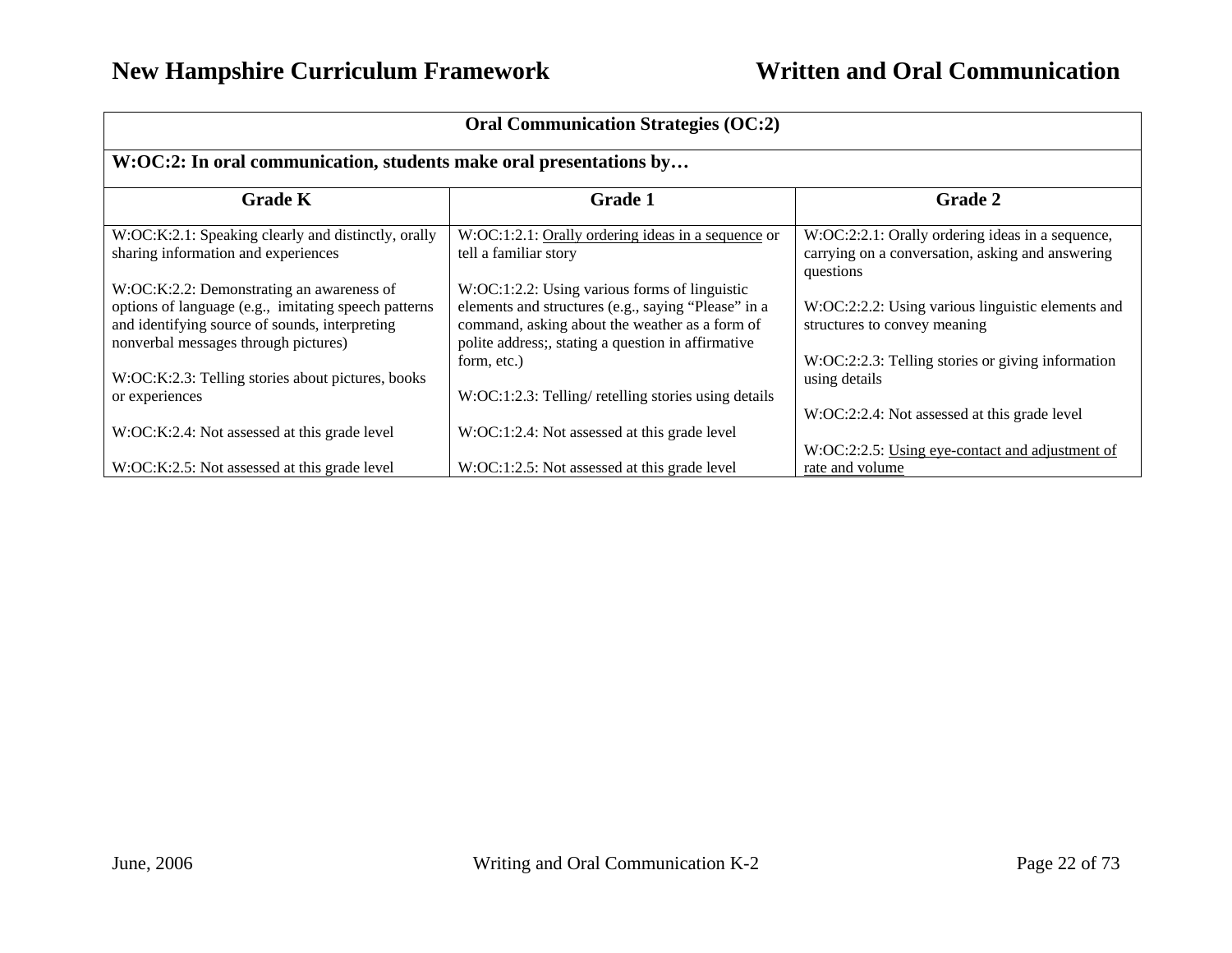| <b>Structures of Language</b><br>Applying Understanding of Sentences, Paragraphs, Text Structures (SL)                         |                                                                                                   |                                                                                                                               |
|--------------------------------------------------------------------------------------------------------------------------------|---------------------------------------------------------------------------------------------------|-------------------------------------------------------------------------------------------------------------------------------|
|                                                                                                                                | W:SL:1: Students demonstrate command of the structures of sentences, paragraphs, and text by      |                                                                                                                               |
| Grade 3                                                                                                                        | <b>Grade 4</b>                                                                                    | Grade 5                                                                                                                       |
| W:SL:3:1.1: Writing a variety of complete simple<br>sentences (Local) EXAMPLES: declarative,<br>exclamatory, and interrogative | W:SL:4:1.1: Writing a variety of complete<br>simple and compound sentences (State)                | W:SL:5:1.1: Using varied sentence length and<br>structure to enhance meaning (e.g., including<br>phrases and clauses) (Local) |
| W:SL:3:1.2: Recognizing indentations for new<br>paragraphs) (Local)                                                            | W:SL:4:1.2: Using the paragraph form:<br>indenting, main idea, supporting details (State)         | W:SL:5:1.2: Using the paragraph form: indenting,<br>main idea, supporting details (Local)                                     |
| W:SL:3:1.3: Not assessed at this grade level                                                                                   | W:SL:4:1.3: Not assessed at this grade level                                                      | W:SL:5:1.3: Recognizing organizational structures<br>within paragraphs (Local) EXAMPLES (of text                              |
| W:SL:3:1.4: Not assessed at this grade level                                                                                   |                                                                                                   | structures): description, sequential, chronology,<br>proposition/support, compare/contrast EXAMPLE:                           |
| W:SL:3:1.5: Recognizing complete sentences                                                                                     | W:SL:4:1.4: Not assessed at this grade level                                                      | When given a paragraph and a list of text structures                                                                          |
| (Local) EXAMPLES: simple and compound<br>sentences                                                                             | $W: SL: 4:1.5$ : Subsumed in $W: SL: 4:1.1$<br>W:SL:4:1.6: Applying directionality as appropriate | W:SL:5:1.4: Not assessed at this grade level                                                                                  |
| W:SL:3:1.6: Applying directionality as appropriate<br>to text (Local)                                                          | to text (Local)                                                                                   | W: SL:5:1.5: Subsumed in W:SL:5:1.1                                                                                           |
|                                                                                                                                |                                                                                                   | W:SL:5:1.6: Applying directionality as appropriate<br>to text (Local) EXAMPLE: double-columned text                           |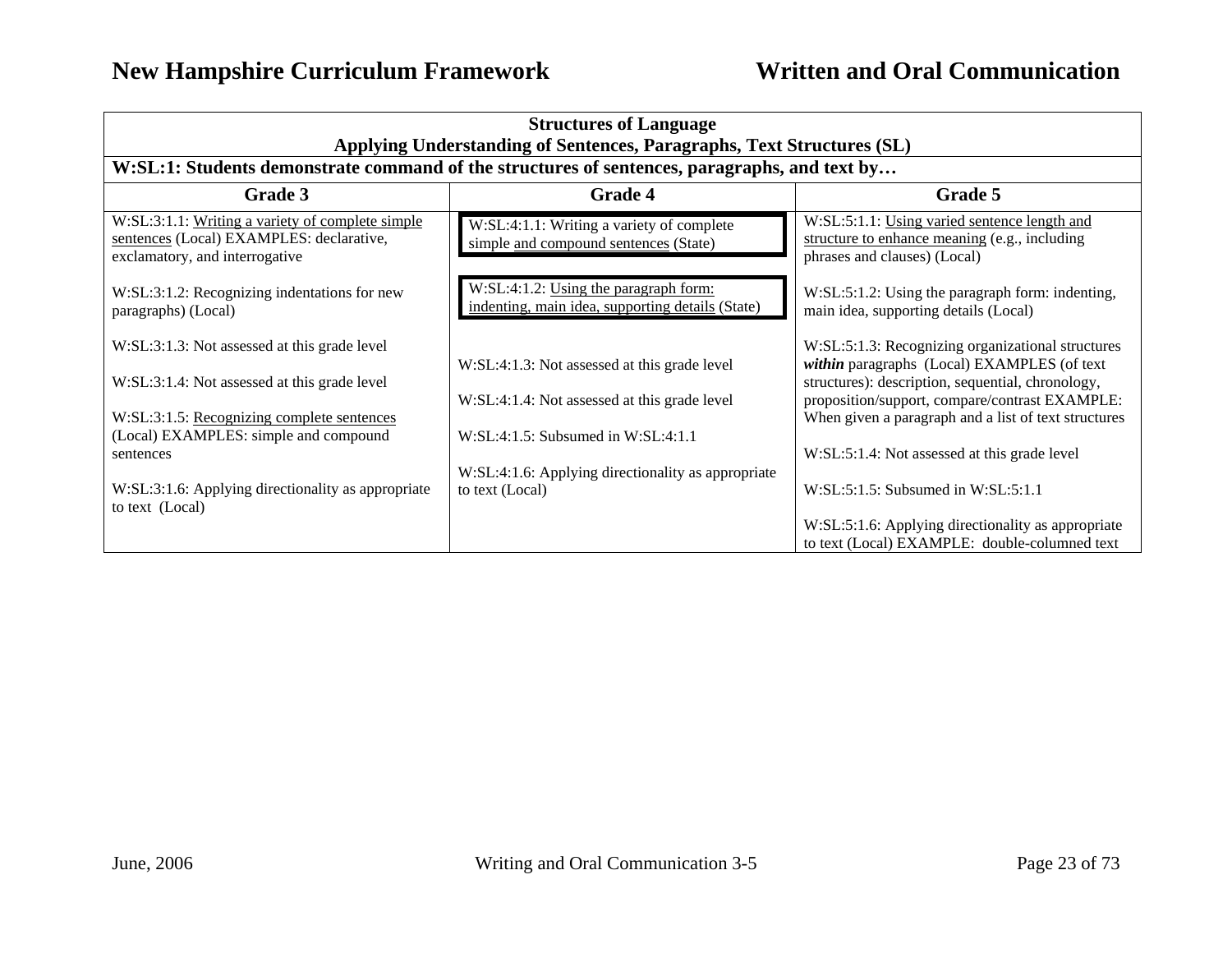| <b>Reading Connection</b><br>Writing in Response to Literary or Informational Text – Showing Understanding of Ideas in Text (RC:1)                        |                                                                                                                                   |                                                                                                                                                             |
|-----------------------------------------------------------------------------------------------------------------------------------------------------------|-----------------------------------------------------------------------------------------------------------------------------------|-------------------------------------------------------------------------------------------------------------------------------------------------------------|
| W:RC:1: In response to literary or informational text, students show understanding of plot /ideas/concepts by                                             |                                                                                                                                   |                                                                                                                                                             |
| Grade 3                                                                                                                                                   | <b>Grade 4</b>                                                                                                                    | Grade 5                                                                                                                                                     |
| W:RC:3:1.1: Selecting appropriate information to<br>set context/background (Local) EXAMPLE: When<br>setting context, include author, title, brief summary | W:RC:4:1.1a: Selecting appropriate information<br>to set context/background (State)                                               | W:RC:5:1.1: Selecting appropriate information to<br>set context/background (Local) EXAMPLE: When<br>setting context, include introduction of a character to |
| W:RC:3:1.2: Selecting ideas that support the<br>development of a summary                                                                                  | W:RC:4:1.1b: Writing an introduction that sets<br>context/background (Local)                                                      | make sure the reader understands who the character<br><b>1S</b>                                                                                             |
| W:RC:3:1.3: Connecting what has been read<br>(plot/ideas/concepts) to prior knowledge, which                                                              | W:RC:4:1.2: Summarizing ideas (Local)                                                                                             | W:RC:5:1.2: Summarizing key ideas (Local)<br>W:RC:5:1.3: Connecting what has been read                                                                      |
| might include other texts (Local)                                                                                                                         | W:RC:4:1.3: Connecting what has been read<br>(plot/ideas/concepts) to prior knowledge, which<br>might include other texts (State) | (plot/ideas/concepts) to prior knowledge or other<br>texts, by referring to relevant ideas (Local)                                                          |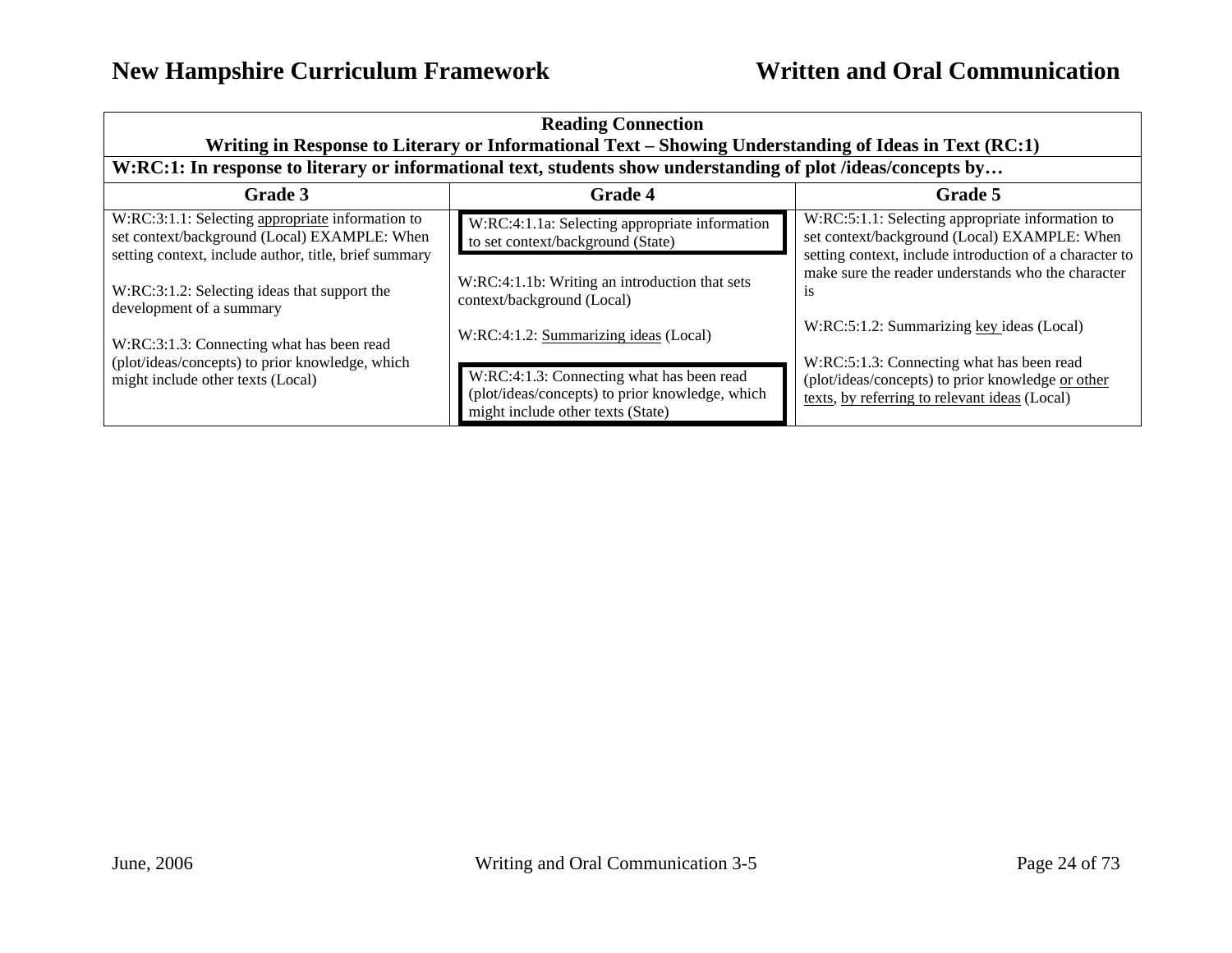| <b>Reading Connection</b><br>Writing in Response to Literary or Informational Text – Making Analytical Judgments about Text (RC:2)<br>W:RC:2: In response to literary or informational text read aloud, students make and support analytical judgments about text<br>by |                                                                                                                                                                                           |                                                                                                                                                                         |
|-------------------------------------------------------------------------------------------------------------------------------------------------------------------------------------------------------------------------------------------------------------------------|-------------------------------------------------------------------------------------------------------------------------------------------------------------------------------------------|-------------------------------------------------------------------------------------------------------------------------------------------------------------------------|
|                                                                                                                                                                                                                                                                         |                                                                                                                                                                                           |                                                                                                                                                                         |
| W:RC:3:2.1: Stating a focus (purpose), when<br>responding to a given question (Local)                                                                                                                                                                                   | W:RC:4:2.1: Stating and maintaining a focus<br>(purpose) when responding to a given question<br>(State)                                                                                   | W:RC:5:2.1: Stating and maintaining a focus<br>(purpose) when responding to a given a question<br>(Local)                                                               |
| W:RC:3:2.2: Making inferences about content,<br>events, characters, or setting (Local)<br>$W:RC:3:2.3$ : Using details or references to text to<br>support focus (Note: support may include prior<br>knowledge) (Local)                                                 | W:RC:4:2.2: Making inferences about content,<br>events, characters, setting, or common themes<br>(State) EXAMPLE (of theme): honesty isn't<br>always easy                                 | W:RC:5:2.2: Making inferences about the content,<br>events, characters, setting, or common themes<br>(Local)<br>W:RC:5:2.3: Using specific details and references to    |
| W:RC:3:2.4: Organizing ideas, using basic<br>transition words (e.g., first, next, then, finally) and<br>having a concluding statement (Local)                                                                                                                           | W:RC:4:2.3: Using specific details and<br>references to text to support focus (State)<br>W:RC:4:2.4: Organizing ideas, using transition<br>words/phrases and writing a conclusion (State) | text or citations to support focus (Local)<br>W:RC:5:2.4: Organizing ideas, using transition<br>words/phrases and writing a conclusion that<br>provides closure (Local) |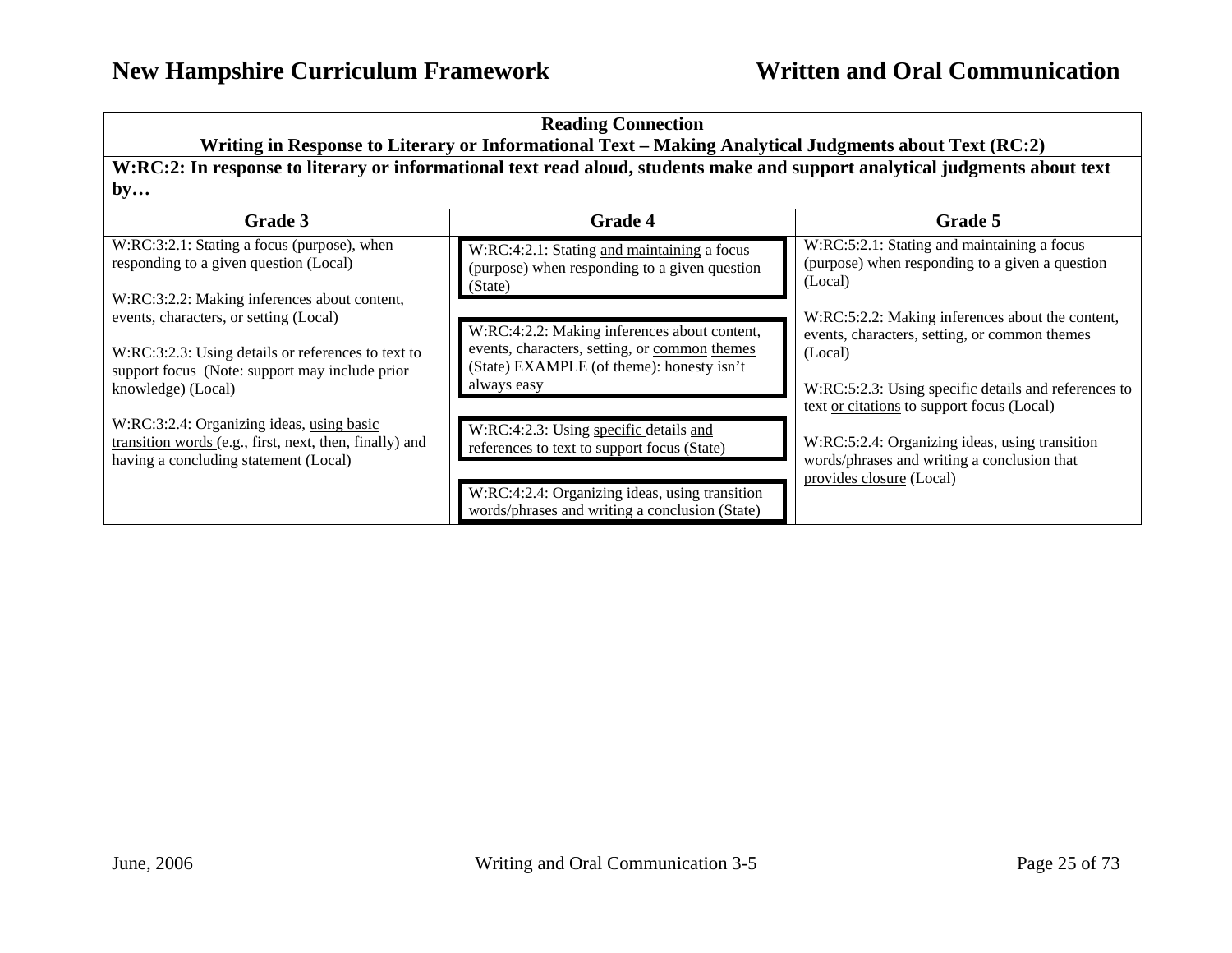| <b>Expressive Writing</b><br>Narrative Writing - Creating a Story Line and Applying Narrative Strategies (EW:1)                                      |                                                                                                         |                                                                                                                                        |
|------------------------------------------------------------------------------------------------------------------------------------------------------|---------------------------------------------------------------------------------------------------------|----------------------------------------------------------------------------------------------------------------------------------------|
| W:EW:1: In written narratives, students organize and relate a story line/plot/series of events by                                                    |                                                                                                         |                                                                                                                                        |
| Grade 3                                                                                                                                              | <b>Grade 4</b>                                                                                          | Grade 5                                                                                                                                |
| W:EW:3:1.1: Creating a clear, understandable story<br>line with a beginning, middle, and end (Local)<br>W:EW:3:1.2: Not assessed at this grade level | W:EW:4:1.1: Creating a clear, understandable<br>story line with a beginning, middle, and end<br>(State) | W:EW:5:1.1: Creating a clear and coherent<br>(logically consistent) story line (Local)<br>W:EW:5:1.2: Establishing context (setting or |
| W:EW:3:1.3: Using basic transition words, when<br>appropriate                                                                                        | W:EW:4:1.2: Establishing a problem and<br>solution (State)                                              | background information),<br>problem/conflict/challenge, and resolution (Local)                                                         |
|                                                                                                                                                      | W:EW:4:1.3: Establishing transitions by using<br>signal words/phrases (Local)                           | W:EW:5:1.3: Using transition words/phrases to<br>establish clear chronology and to enhance meaning<br>(Local)                          |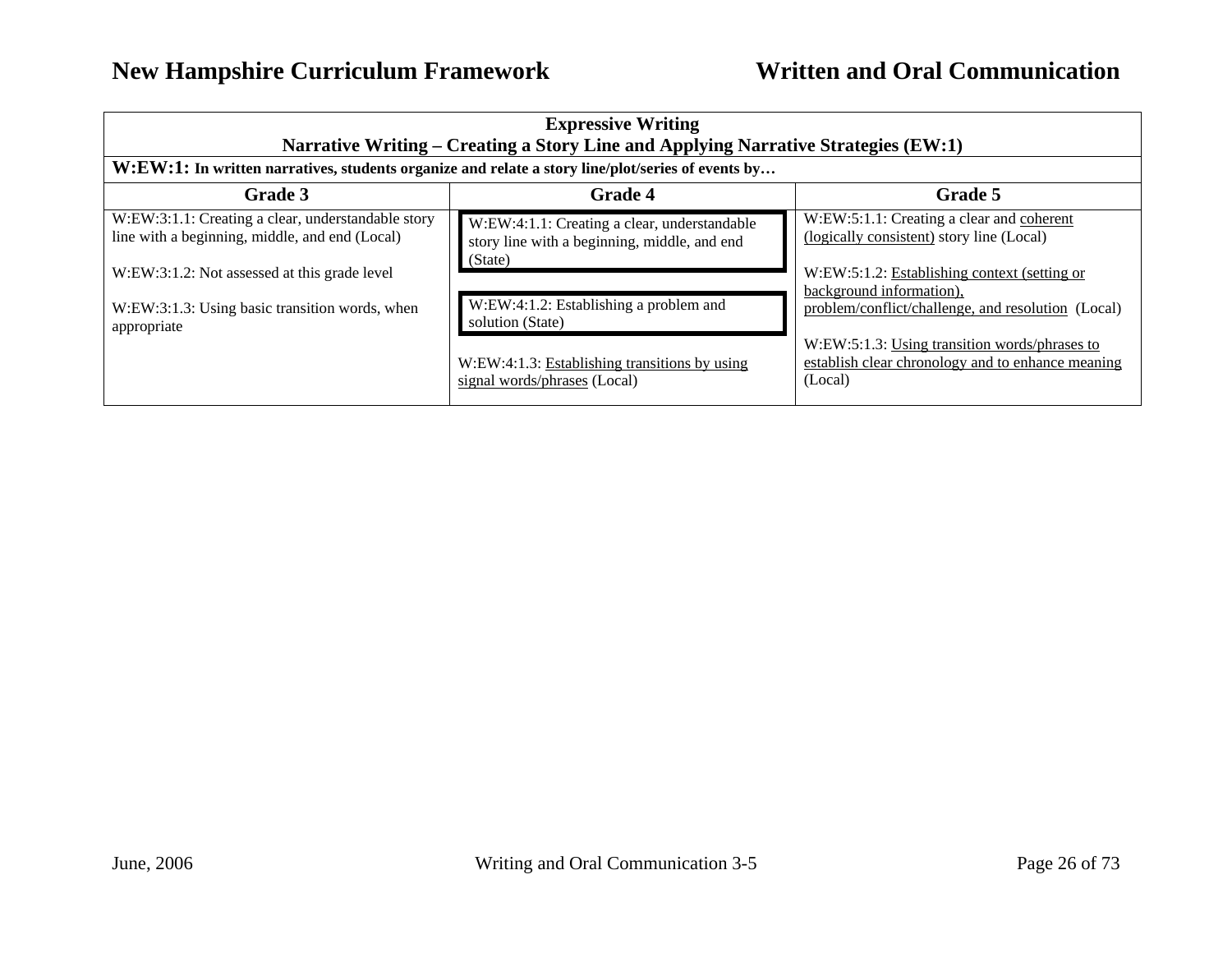| <b>Expressive Writing</b><br>Narrative Writing - Creating a Story Line and Applying Narrative Strategies (EW:2) |                                                                                                |                                                                                                                      |
|-----------------------------------------------------------------------------------------------------------------|------------------------------------------------------------------------------------------------|----------------------------------------------------------------------------------------------------------------------|
| W:EW:2: Students demonstrate use of narrative strategies by                                                     |                                                                                                |                                                                                                                      |
| Grade 3                                                                                                         | <b>Grade 4</b>                                                                                 | Grade 5                                                                                                              |
| W:EW:3:2.1: Using details (Local)<br>W:EW:3:2.2: Not assessed at this grade level                               | W:EW:4:2.1: Using relevant and descriptive<br>details (State)                                  | W:EW:5:2.1: Using relevant and descriptive details<br>and sensory language to advance the plot/story line<br>(Local) |
| $W:EW:3:2.3$ : Creating character(s) through<br>description of physical attributes (Local)                      | W:EW:4:2.2: Not assessed at this grade level                                                   | W:EW:5:2.2: Using dialogue to advance plot/story<br>line (Local)                                                     |
| W:EW:3:2.4: Not assessed at this grade level                                                                    | W:EW:4:2.3a: Identifying characters (State)                                                    | W:EW:5:2.3: Developing characters through<br>description (Local)                                                     |
| W:EW:3:2.5: Writing about observations and<br>experiences (Local)                                               | W:EW:4:2.3b: Creating character(s) through<br>description of physical attributes and behaviors | W:EW:5:2.4: Not assessed at this grade level                                                                         |
| W:EW:3:2.6: Extending and elaborating ideas with<br>purpose (Local)                                             | (Local)<br>W:EW:4:2.4: Not assessed at this grade level                                        | W:EW:5:2.5: Establishing a focus when writing<br>about observations and experiences (Local)                          |
|                                                                                                                 | W:EW:4:2.5: Writing about observations and<br>experiences (Local)                              | W:EW:5:2.6: Selecting and elaborating important<br>ideas; and excluding extraneous details (Local)                   |
|                                                                                                                 | W:EW:4:2.6: Selecting and elaborating important<br>ideas (Local)                               |                                                                                                                      |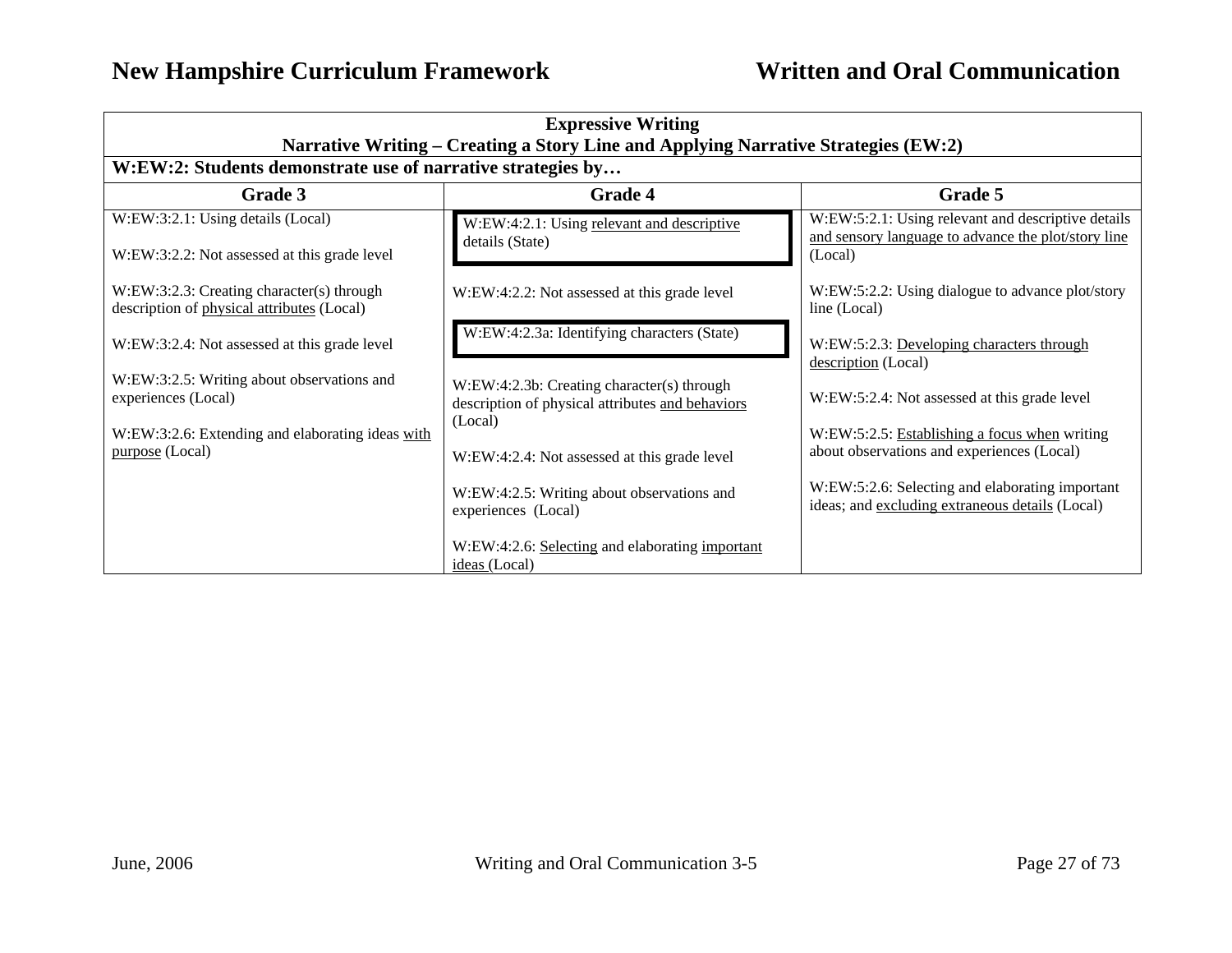| <b>Informational Writing</b><br>Reports, Procedures, or Persuasive Writing - Organizing and Conveying Information (IW:1)                 |                                                                                                                            |                                                                                                                                                                                                          |
|------------------------------------------------------------------------------------------------------------------------------------------|----------------------------------------------------------------------------------------------------------------------------|----------------------------------------------------------------------------------------------------------------------------------------------------------------------------------------------------------|
|                                                                                                                                          | W:IW:1: In informational writing (reports or procedures), students organize ideas/concepts by                              |                                                                                                                                                                                                          |
| Grade 3                                                                                                                                  | <b>Grade 4</b>                                                                                                             | Grade 5                                                                                                                                                                                                  |
| W:IW:3:1.1: Using a given organizational structure<br>for grouping facts and ideas (e.g., template, frame,<br>graphic organizer) (Local) | W:IW:4:1.1: Grouping ideas logically (e.g.,<br>predictable categories, steps of a procedure,<br>reasons/arguments) (State) | W:IW:5:1.1: Using an organizational text structure<br>appropriate to focus/controlling idea (Local)<br>EXAMPLES (of text structures): description,<br>sequence, chronology, proposition/support,         |
| W:IW:3:1.2: Selecting appropriate facts to set                                                                                           |                                                                                                                            | compare/contrast                                                                                                                                                                                         |
| context/background (Local)<br>W:IW:3:1.3a: Using basic transition words, when<br>appropriate (Local)                                     | W:IW:4:1.2a: Writing an introduction that sets the<br>context (including materials list in procedures)<br>(State)          | W:IW:5:1.2: Selecting appropriate information to<br>set the context                                                                                                                                      |
| W:IW:3:1.3b: Using numbering or words to<br>arrange the steps in a logical manner (Local)                                                | W:IW:4:1.2b: Selecting appropriate information to set<br>context/background (Local)                                        | W:IW:5:1.3: Using transition words or phrases<br>appropriate to organizing text structure (Local)<br>EXAMPLES: for procedures – using numbering,<br>ordering; for compare/contrast - using "on the other |
| W:IW:3:1.4: Providing a concluding statement<br>(Local)                                                                                  | W:IW:4:1.3a: Using transition words or phrases<br>(State)                                                                  | hand"<br>W:IW:5:1.4: Writing a conclusion that provides                                                                                                                                                  |
| W:IW:3:1.5: Providing a list of resources (e.g.<br>materials to be used in a task) (Local)                                               | W:IW:4:1.3b: Using numbering or words to arrange<br>the steps in a logical manner (Local)                                  | closure (Local)<br>W:IW:5:1.5: Providing a list of resources (e.g.<br>materials used in a tasks; sources used for                                                                                        |
|                                                                                                                                          | W:IW:4:1.4: Writing a conclusion (State)                                                                                   | reference) (Local)                                                                                                                                                                                       |
|                                                                                                                                          | W:IW:4:1.5: Providing a list of resources (e.g.<br>materials used in a tasks; sources used for reference)<br>(Local)       |                                                                                                                                                                                                          |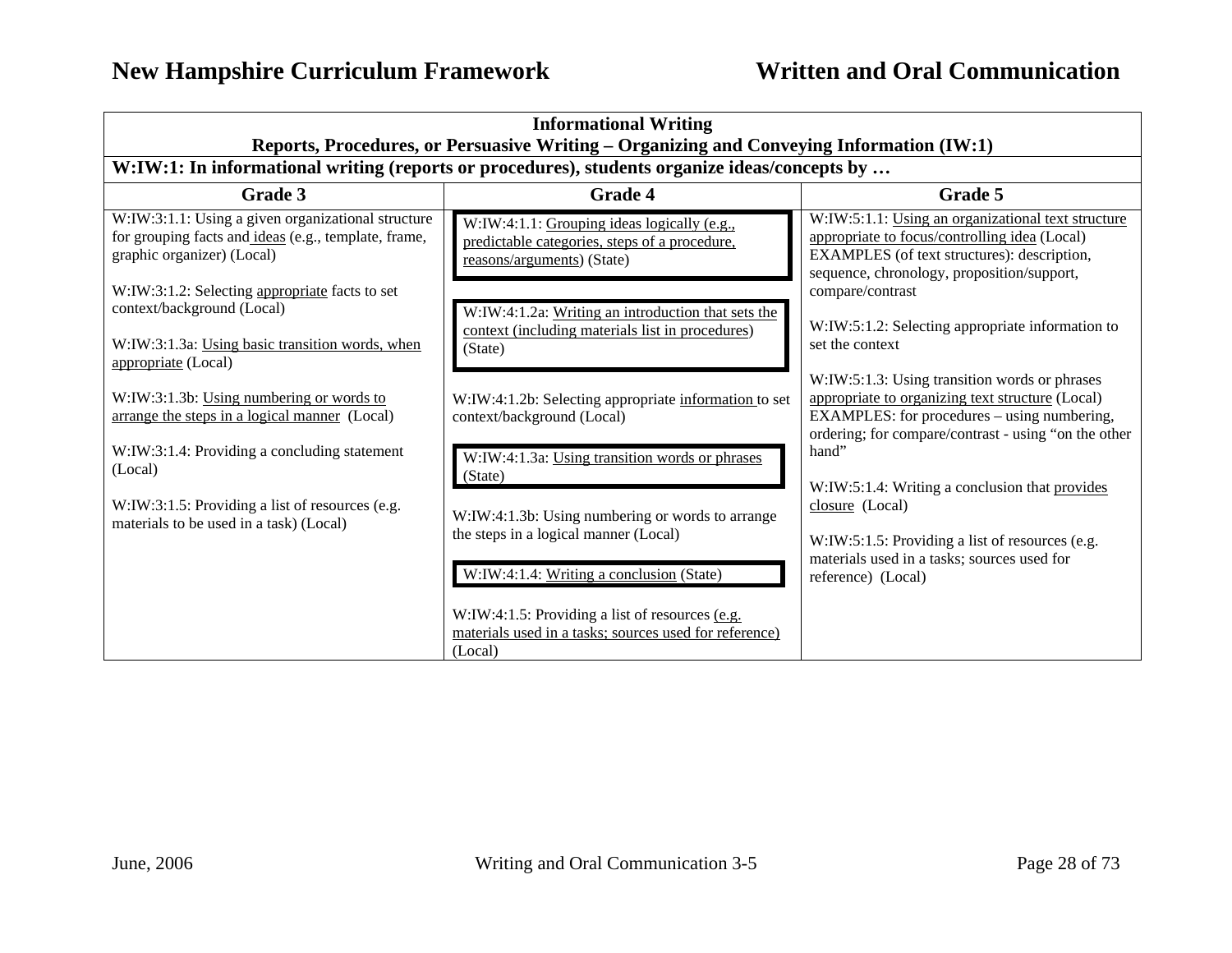| <b>Informational Writing</b><br>Reports, Procedures, or Persuasive Writing – Organizing and Conveying Information (IW:2)      |                                                                                    |                                                                                    |
|-------------------------------------------------------------------------------------------------------------------------------|------------------------------------------------------------------------------------|------------------------------------------------------------------------------------|
| W:IW:2: In informational writing (reports or procedures only), students effectively convey purpose by                         |                                                                                    |                                                                                    |
| Grade 3                                                                                                                       | <b>Grade 4</b>                                                                     | Grade 5                                                                            |
| W:IW:3:2.1: Establishing a topic (Local)                                                                                      | W:IW:4:2.1: Establishing a topic (State)                                           | W:IW:5:2.1: Establishing a topic (Local)                                           |
| W:IW:3:2.2: Stating a focus/controlling idea on a<br>topic (Local) EXAMPLES: "Dogs" = topic; "Dogs<br>make good pets" = focus | W:IW:4:2.2: Stating and maintaining a<br>focus/controlling idea on a topic (State) | W:IW:5:2.2: Stating and maintaining a<br>focus/controlling idea on a topic (Local) |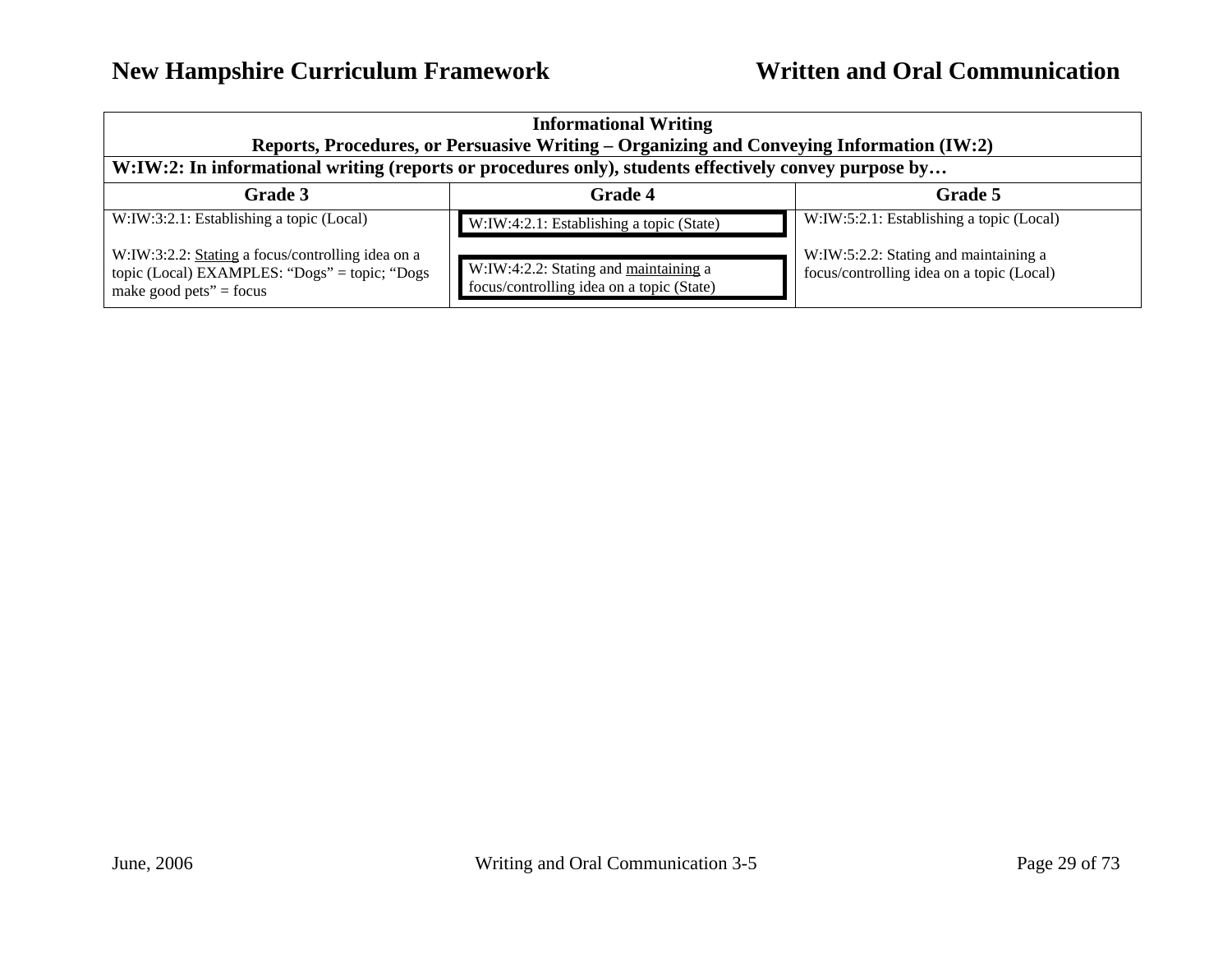| <b>Informational Writing</b>                                                     |  |
|----------------------------------------------------------------------------------|--|
| Reports, Procedures, or Persuasive Writing – Using Elaboration Strategies (IW:3) |  |

### **W:IW:3: In informational writing(reports or procedures only), students demonstrate use of a range of elaboration strategies by:**

| Grade 3                                                                                                                                                        | <b>Grade 4</b>                                                                                                                                                          | Grade 5                                                                                                                                                                 |
|----------------------------------------------------------------------------------------------------------------------------------------------------------------|-------------------------------------------------------------------------------------------------------------------------------------------------------------------------|-------------------------------------------------------------------------------------------------------------------------------------------------------------------------|
| W:IW:3:3.1: Including details/information relevant<br>to topic and/or focus (Local)                                                                            | W:IW:4:3.1: Including facts and details relevant<br>to focus/controlling idea (State)                                                                                   | W:IW:5:3.1: Including facts and details relevant to<br>focus/controlling idea, and excluding extraneous<br>information (Local)                                          |
| W:IW:3:3.2: Including sufficient details for<br>appropriate depth of information: naming,<br>describing, explaining, comparing, using visual<br>images (Local) | W:IW:4:3.2: Including sufficient details or facts<br>for appropriate depth of information: naming,<br>describing, explaining, comparing, using visual<br>images (State) | W:IW:5:3.2: Including sufficient details or facts for<br>appropriate depth of information: naming,<br>describing, explaining, comparing, using visual<br>images (Local) |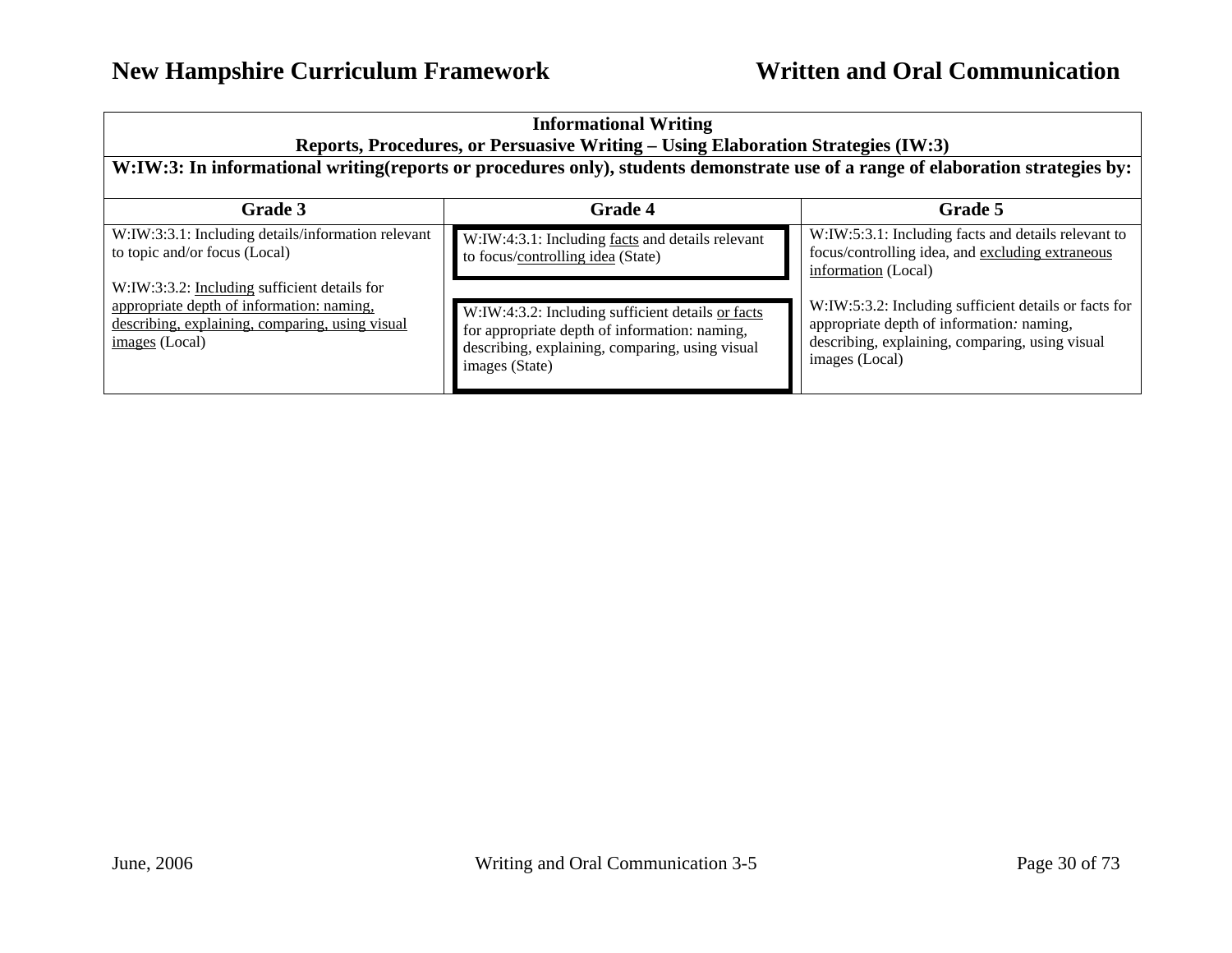| Writing Conventions - Applying Rules of Grammar, Usage, and Mechanics (C)                                                                                                                                                                                                                                                                                                               |                                                                                                                                                                                                                                                                                                                                                                              |                                                                                                                                                                                                                                                                                                                                                                                                                                                                                                         |  |
|-----------------------------------------------------------------------------------------------------------------------------------------------------------------------------------------------------------------------------------------------------------------------------------------------------------------------------------------------------------------------------------------|------------------------------------------------------------------------------------------------------------------------------------------------------------------------------------------------------------------------------------------------------------------------------------------------------------------------------------------------------------------------------|---------------------------------------------------------------------------------------------------------------------------------------------------------------------------------------------------------------------------------------------------------------------------------------------------------------------------------------------------------------------------------------------------------------------------------------------------------------------------------------------------------|--|
| W:C:1: In independent writing, students demonstrate command of appropriate English conventions by                                                                                                                                                                                                                                                                                       |                                                                                                                                                                                                                                                                                                                                                                              |                                                                                                                                                                                                                                                                                                                                                                                                                                                                                                         |  |
| Grade 3                                                                                                                                                                                                                                                                                                                                                                                 | Grade 4                                                                                                                                                                                                                                                                                                                                                                      | Grade 5                                                                                                                                                                                                                                                                                                                                                                                                                                                                                                 |  |
| W:C:3:1.1: Not assessed at this grade level<br>W:C:3:1.2: Using capital letters for the beginning<br>of sentences and names (Local)                                                                                                                                                                                                                                                     | W:C:4:1.1: Identifying grammatical errors, when<br>given examples (State) EXAMPLES: he don't;<br>Him and me went                                                                                                                                                                                                                                                             | W:C:5:1.1: Identifying or correcting grammatical<br>errors (Local) EXAMPLES: subject-verb<br>agreement                                                                                                                                                                                                                                                                                                                                                                                                  |  |
| W:C:3:1.3: Not assessed at this grade level<br>W:C:3:1.4: Using <i>end</i> punctuation correctly in<br>simple sentences (i.e., period, question mark,<br>exclamation point) (Local)<br>W:C:3:1.5: Correctly spelling grade-appropriate,<br>high-frequency words and using within-word<br>patterns to correct spelling EXAMPLES: single<br>syllable words, regular long and short vowels | W:C:4:1.2: Applying basic capitalization rules<br>(State) EXAMPLES: names, beginning<br>sentences, proper nouns, titles<br>W:C:4:1.3: Using commas correctly in dates and<br>in a series (Note: either form is correct $-x$ , y, and<br>z or $x$ , $y$ and $z$ ) (State)<br>W:C:4:1.4: Using <i>end</i> punctuation correctly in a<br>variety of sentence structures (State) | W:C:5:1.2: Applying basic capitalization rules<br>$W:C:5:1.3$ : Subsumed in $W:C:5:1.4$<br>W:C:5:1.4: Using punctuation to clarify meaning<br>(Local) EXAMPLES: commas, apostrophes,<br>quotation marks<br>W:C:5:1.5: Correctly spelling grade-appropriate,<br>high-frequency words, including homonyms and<br>homophones and applying syllables and affix<br>spelling patterns/rules EXAMPLES: consonant<br>doubling, consonant patterns, units of meaning -<br>common roots, base words, pre/suffixes |  |
|                                                                                                                                                                                                                                                                                                                                                                                         | W:C:4:1.5: Correctly spelling grade-appropriate,<br>high-frequency words and recognizing syllables<br>and affix patterns/rules that are characteristic of<br>the English spelling system (State) EXAMPLES:<br>consonant doubling, change y to i, drop silent e,<br>spelling rules for affixes                                                                                |                                                                                                                                                                                                                                                                                                                                                                                                                                                                                                         |  |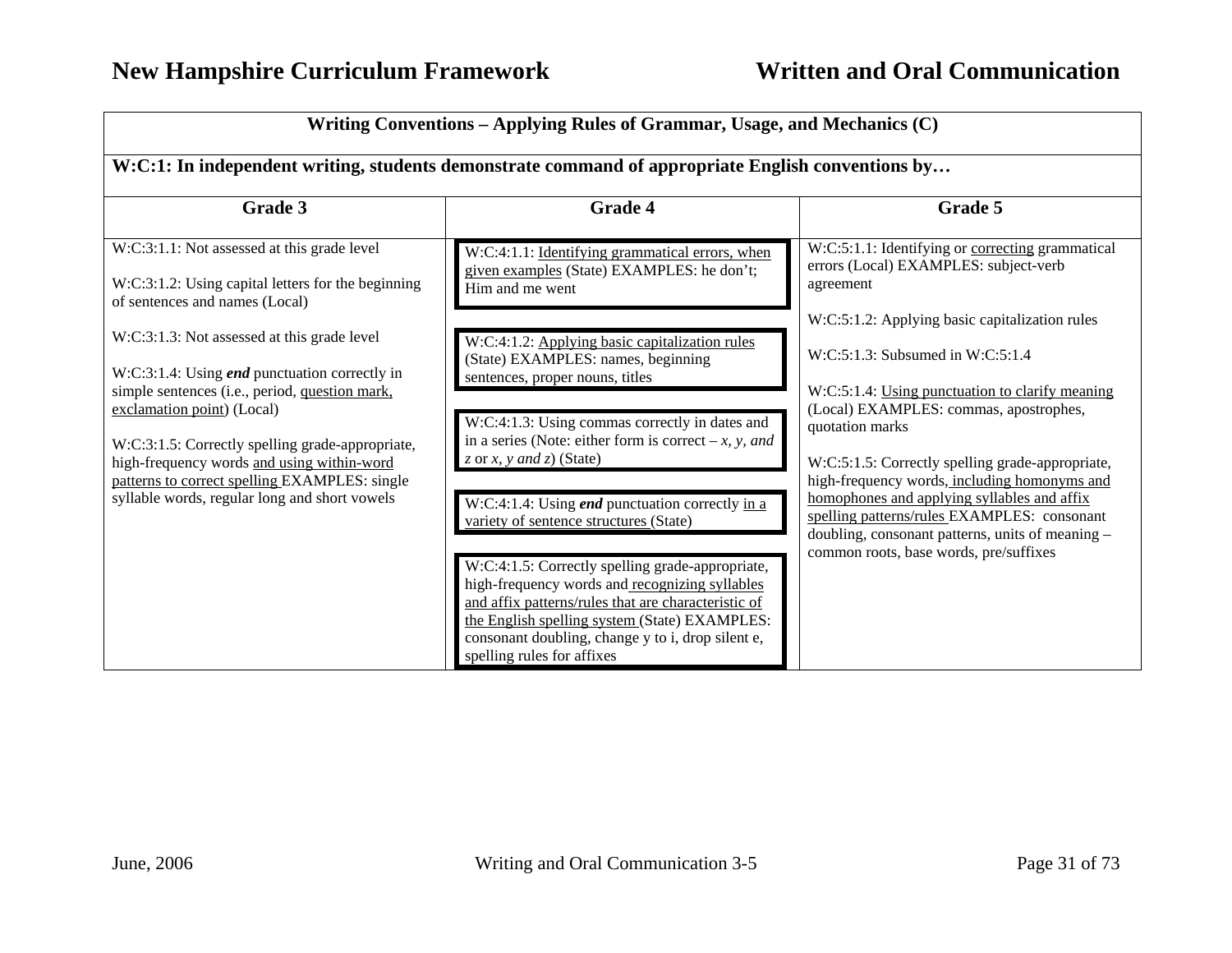| <b>Habit of Writing: Uses a Writing Process (HW)</b>                                                                       |                                    |                                    |
|----------------------------------------------------------------------------------------------------------------------------|------------------------------------|------------------------------------|
| W:HW:1: Students use pre-writing, drafting, revising, editing, and critiquing to produce final drafts of written products. |                                    |                                    |
| Grade 3                                                                                                                    | <b>Grade 4</b>                     | Grade 5                            |
| See Appendix B for Writing Process                                                                                         | See Appendix B for Writing Process | See Appendix B for Writing Process |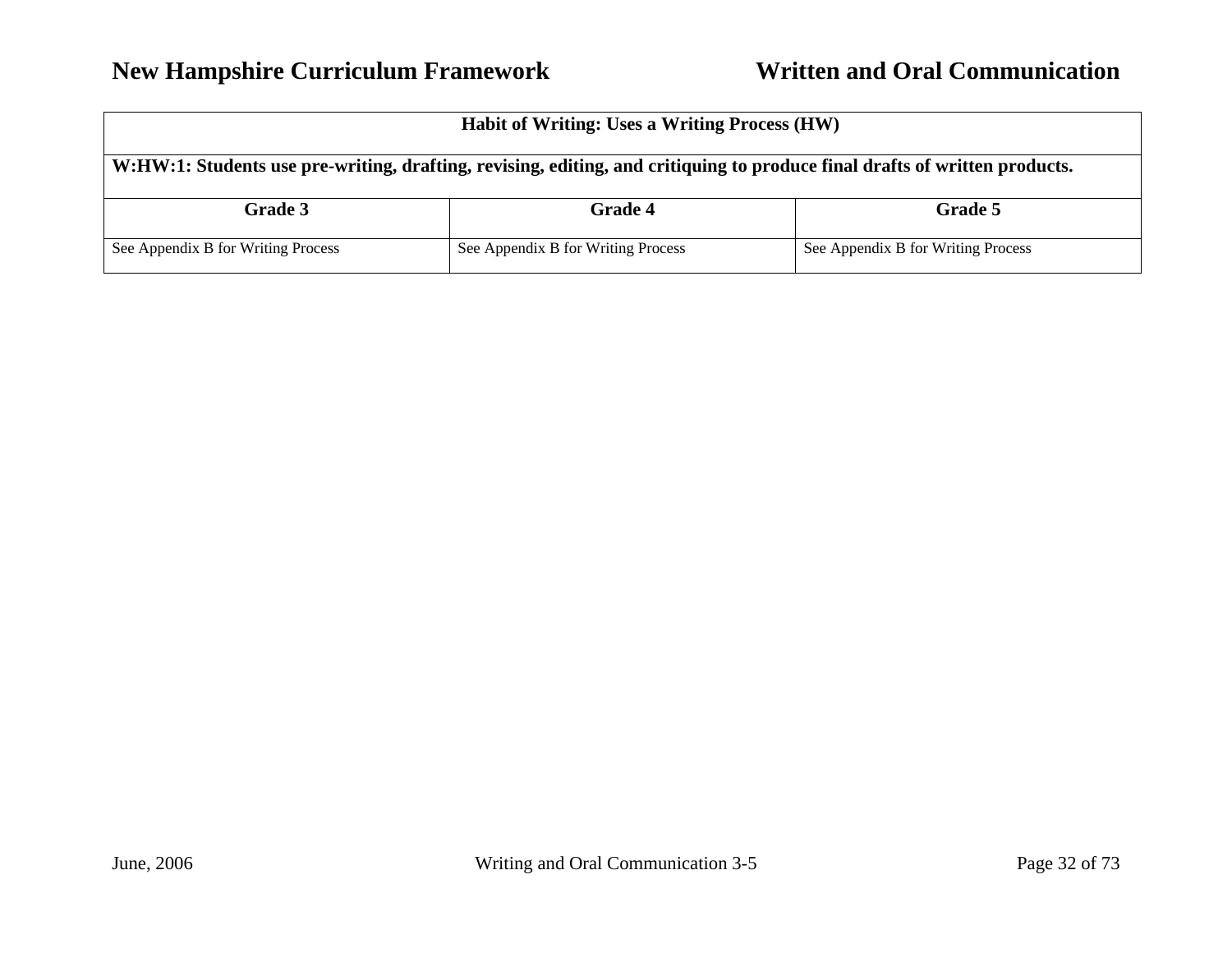| Habit of Writing: Writing Extensively (HW:2)                                                                                                                                                                                                |                                                                                                                                                                                                                                                                                      |                                                                                                                                                                                                                                                                                                             |
|---------------------------------------------------------------------------------------------------------------------------------------------------------------------------------------------------------------------------------------------|--------------------------------------------------------------------------------------------------------------------------------------------------------------------------------------------------------------------------------------------------------------------------------------|-------------------------------------------------------------------------------------------------------------------------------------------------------------------------------------------------------------------------------------------------------------------------------------------------------------|
| W:HW:2: Demonstrates the habit of writing extensively by                                                                                                                                                                                    |                                                                                                                                                                                                                                                                                      |                                                                                                                                                                                                                                                                                                             |
| Grade 3                                                                                                                                                                                                                                     | <b>Grade 4</b>                                                                                                                                                                                                                                                                       | Grade 5                                                                                                                                                                                                                                                                                                     |
| W:HW:3:2.1: Writing with frequency, including in-<br>school, out-of-school, and during the summer<br>(Local)                                                                                                                                | W:HW:4:2.1: Writing with frequency, including in-<br>school, out-of-school, and during the summer<br>(Local)                                                                                                                                                                         | W:HW:5:2.1: Writing with frequency, including in-<br>school, out-of-school, and during the summer<br>(Local)                                                                                                                                                                                                |
| W:HW:3:2.2: Sharing thoughts, observations, or<br>impressions (Local)                                                                                                                                                                       | W:HW:4:2.2: Sharing thoughts, observations, or<br>impressions (Local)                                                                                                                                                                                                                | W:HW:5:2.2: Sharing thoughts, observations, or<br>impressions (Local)                                                                                                                                                                                                                                       |
| W:HW:3:2.3: Generating topics for writing (Local)<br>EXAMPLES: Journal writing, free writes, poetry,<br>quick writes, scientific observations, learning logs,<br>readers'/writers' notebook<br>W:HW:3:2.4: Not assessed at this grade level | W:HW:4:2.3: Generating topics for writing (Local)<br>EXAMPLES: Journal writing, free writes, poetry,<br>quick writes, scientific observations, learning logs,<br>readers'/writers' notebook, and letters and personal<br>notes<br>W:HW:4:2.4: Writing in a variety of genres (Local) | W:HW:5:2.3: Generating topics for writing (Local)<br>EXAMPLES: Journal writing, free writes, poetry,<br>quick writes, scientific observations, learning logs,<br>readers'/writers' notebook, letters and personal<br>notes, reading response journals<br>W:HW:5:2.4: Writing in a variety of genres (Local) |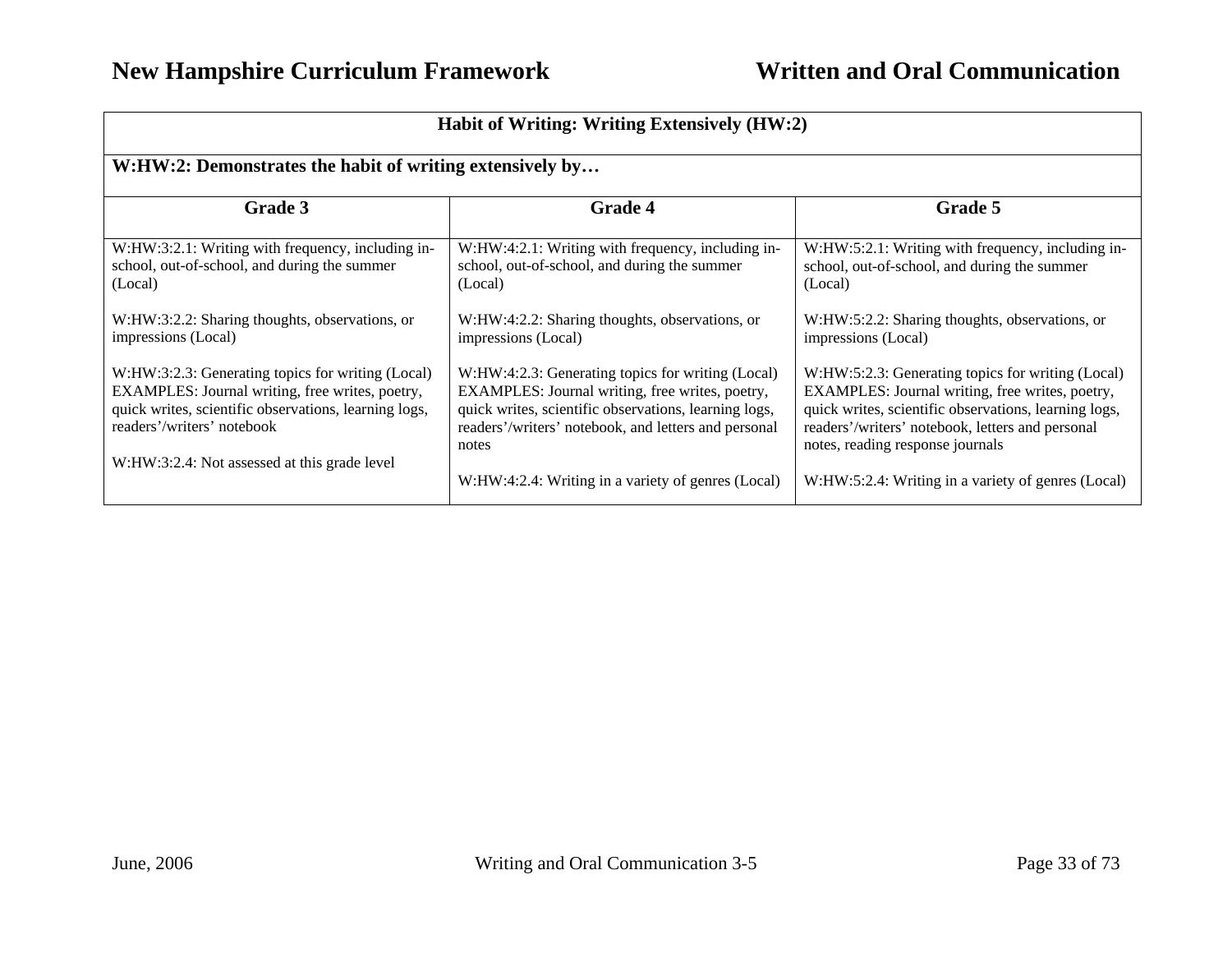| <b>Oral Communication Strategies (OC:1)</b>                                                                                      |                                                                                                                                            |                                                                                                                              |  |
|----------------------------------------------------------------------------------------------------------------------------------|--------------------------------------------------------------------------------------------------------------------------------------------|------------------------------------------------------------------------------------------------------------------------------|--|
| W:OC:1: In oral communication, students demonstrate interactive listening by                                                     |                                                                                                                                            |                                                                                                                              |  |
| Grade 3                                                                                                                          | <b>Grade 4</b>                                                                                                                             | Grade 5                                                                                                                      |  |
| W:OC:3:1.1: Following multi-step verbal<br>instructions and directions to answer questions, or to<br>solve problems              | W:OC:4:1.1: Following verbal instructions to<br>perform tasks, to answer questions, or to solve<br>problems                                | W:OC:5:1.1: Following verbal instructions to<br>perform specific tasks, to answer questions, or to<br>solve problems (Local) |  |
| W:OC:3:1.2: Understanding content to summarize<br>and question about what has been presented (e.g.,<br>stories, songs, or poems) | W:OC:4:1.2: Identifying cue words to categorize<br>and understand content to summarize, question or<br>contribute to information presented | W:OC:5:1.2: Summarizing, paraphrasing,<br>questioning, or contributing to information<br>presented (Local)                   |  |
| W:OC:3:1.3: Not assessed at this grade level                                                                                     | W:OC:4:1.3: Not assessed at this grade level                                                                                               | W:OC:5:1.3: Not assessed at this grade level                                                                                 |  |
| W:OC:3:1.4: Participating in large group<br>discussions to show understanding of how other<br>group members think                | W:OC:4:1.4: Participating in large and small group<br>discussions to show understanding how other group<br>members think.                  | W:OC:5:1.4: Participating in large and small group<br>discussions showing respect for a range of<br>individual ideas (Local) |  |
| W:OC:3:1.5a: Understanding how alternative<br>nonverbal actions reinforce a verbal message (e.g.,<br>use of gestures)            | W:OC:4:1.5a: Identifying choices, alternatives and<br>consequences for problem solving                                                     | W:OC:5:1.5: Reaching consensus to solve a<br>problem, make a decision, or achieve a goal (Local)                             |  |
| W:OC:3:1.5b: Attending to speaker and waiting for<br>appropriate turn to speak                                                   | W:OC:4:1.5b: Attending to speaker and waiting for<br>appropriate turn to speak                                                             |                                                                                                                              |  |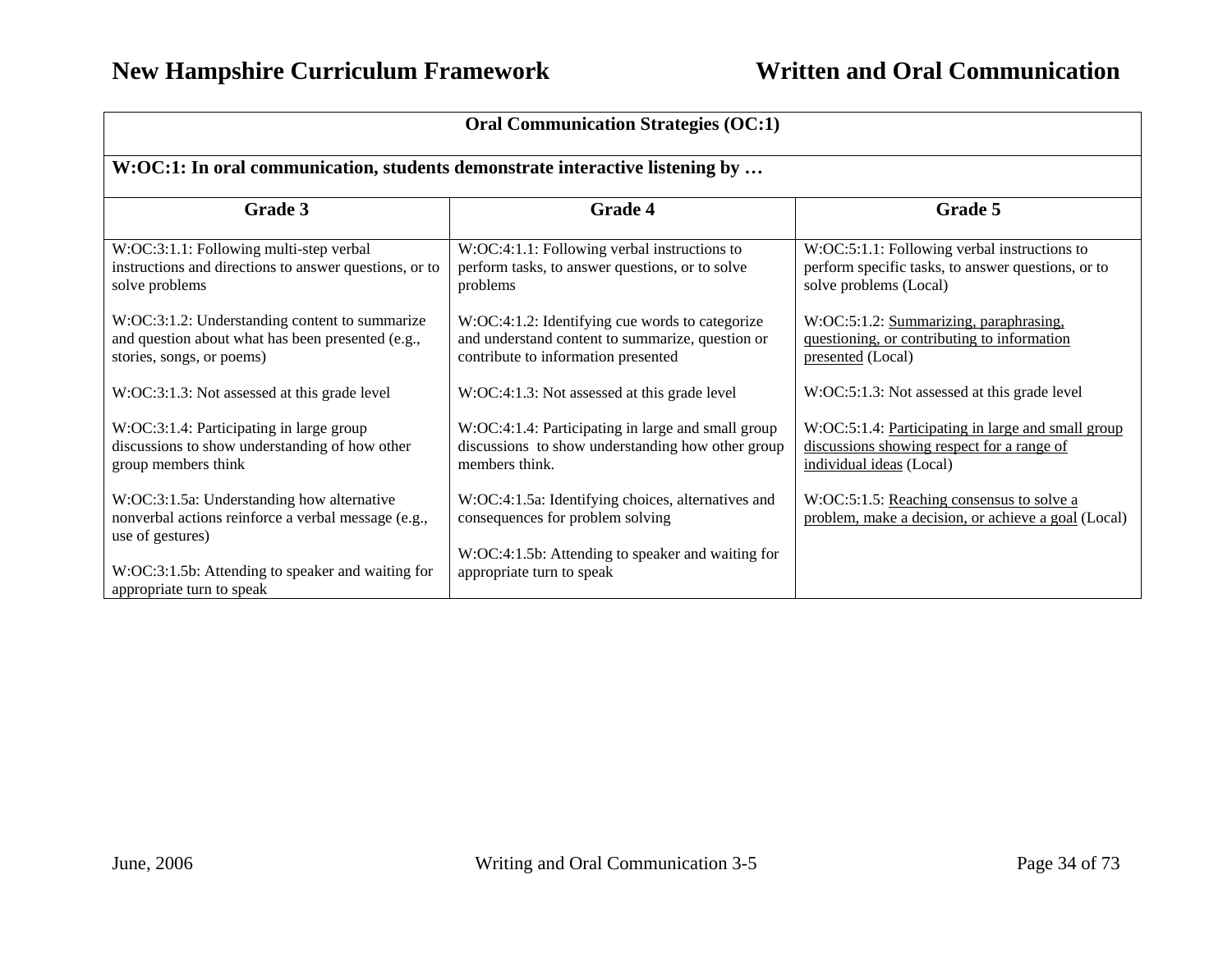| <b>Oral Communication Strategies (OC:2)</b>                                                                        |                                                                                                                                        |                                                                                                                                                   |  |
|--------------------------------------------------------------------------------------------------------------------|----------------------------------------------------------------------------------------------------------------------------------------|---------------------------------------------------------------------------------------------------------------------------------------------------|--|
| W:OC:2: In oral communication, students make oral presentations by                                                 |                                                                                                                                        |                                                                                                                                                   |  |
| Grade 3                                                                                                            | <b>Grade 4</b>                                                                                                                         | Grade 5                                                                                                                                           |  |
| W:OC:3:2.1: Identifying standards for good<br>speaking in different kinds of small groups and<br>cultural settings | W:OC:4:2.1: Identifying rules that regulate social<br>conventions in small groups (e.g., interviews, small<br>group discussions, etc.) | W:OC:5:2.1: Demonstrating skills required in<br>interpersonal, small group, and public exchanges<br>(e.g., discussions, interviews)               |  |
| W:OC:3:2.2: Using various linguistic elements and<br>structures to convey meaning                                  | W:OC:4:2.2: Identifying how different verbal and<br>nonverbal choices alter the meanings conveyed to<br>others                         | W:OC:5:2.2: Using verbal and nonverbal choices to<br>convey consistent focus                                                                      |  |
| W:OC:3:2.3: Telling stories, giving information<br>using details and providing a conclusion                        | W:OC:4:2.3: Telling stories, giving information<br>using details, providing conclusions that include                                   | W:OC:5:2.3: Telling stories, giving information<br>using details and providing a coherent conclusion<br>EXAMPLE: using books, pictures, displays, |  |
| W:OC:3:2.4: Not assessed at this grade level                                                                       | inflectional tone to convey meaning EXAMPLE:<br>using books, pictures, graphics, or artifacts                                          | graphics, or artifacts                                                                                                                            |  |
| W:OC:3:2.5: Using eye contact and adjusting rate,<br>pace and volume                                               | W:OC:4:2.4: Providing effective and appropriate<br>feedback                                                                            | W:OC:5:2.4: Providing effective and appropriate<br>feedback to audience and small groups                                                          |  |
|                                                                                                                    | W:OC:4:2.5: Using variety of strategies to engage<br>audience (e.g., eye contact, voice tone, and gestures)                            | W:OC:5:2.5: Using variety of strategies to engage<br>audience (e.g., eye contact, voice tone, and gestures)                                       |  |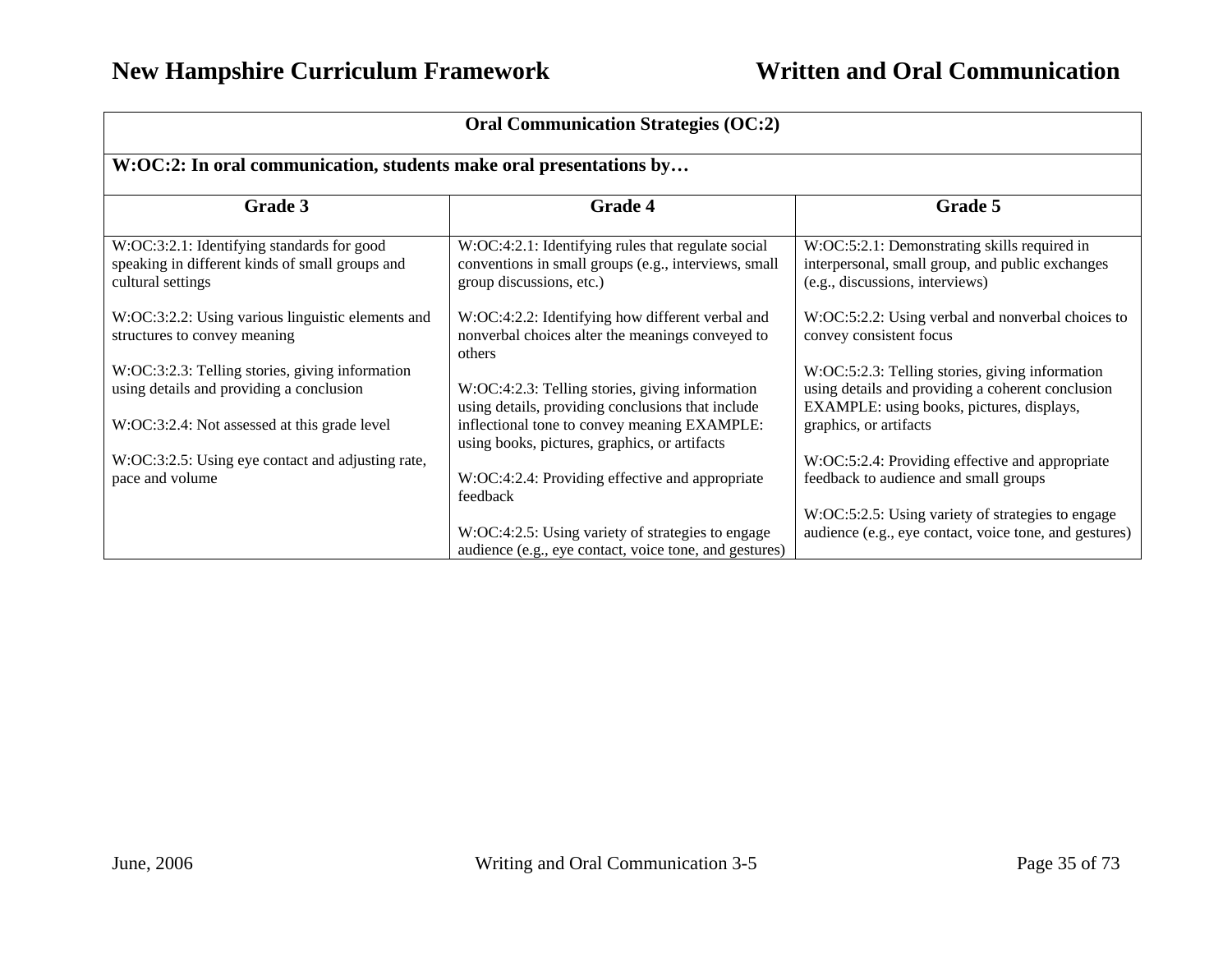| <b>Structures of Language</b><br>Applying Understanding of Sentences, Paragraphs, Text Structures (SL)                                                                                      |                                                                                                                                                                                                                  |                                                                                                                                                                                                              |
|---------------------------------------------------------------------------------------------------------------------------------------------------------------------------------------------|------------------------------------------------------------------------------------------------------------------------------------------------------------------------------------------------------------------|--------------------------------------------------------------------------------------------------------------------------------------------------------------------------------------------------------------|
|                                                                                                                                                                                             | W:SL:1: Students demonstrate command of the structures of sentences, paragraphs, and text by                                                                                                                     |                                                                                                                                                                                                              |
| Grade 6                                                                                                                                                                                     | Grade 7                                                                                                                                                                                                          | Grade 8                                                                                                                                                                                                      |
| W:SL:6:1.1: Using varied sentence length and<br>structure to enhance meaning (e.g., including<br>phrases and clauses) (Local)                                                               | W:SL:7:1.1: Using varied sentence length and<br>structure to enhance meaning (e.g., including<br>phrases and clauses) (State)                                                                                    | W:SL:8:1.1: Using varied sentence length and<br>structure to enhance meaning (e.g., including<br>phrases and clauses) (Local)                                                                                |
| W:SL:6:1.2: Using the paragraph form: indenting,<br>main idea, supporting details (Local)<br>W:SL:6:1.3: Recognizing organizational structures                                              | W:SL:7:1.2: Using the paragraph form:<br>indenting, main idea, supporting details (State)                                                                                                                        | W:SL:8:1.2: Using the paragraph form: indenting,<br>main idea, supporting details (Local)<br>W:SL:8:1.3: Recognizing organizational structures                                                               |
| within paragraphs (Local) EXAMPLES (of text<br>structures): description, sequence, chronology,<br>proposition/support, compare/contrast<br>W:SL:6:1.4: Applying a format and text structure | W:SL:7:1.3: Recognizing organizational<br>structures within paragraphs or within texts<br>(State) EXAMPLES (of text structures):<br>description, sequence, chronology,<br>proposition/support, compare/contrast, | within paragraphs or within texts (Local)<br>EXAMPLES (of text structures): description,<br>sequence, chronology, proposition/support,<br>compare/contrast, problem/solution, cause/effect,<br>investigation |
| appropriate to the purpose of the writing (Local)<br>EXAMPLE: Given a paragraph, students write the<br>next paragraph, using appropriate and consistent<br>text structure                   | problem/solution EXAMPLE: When given a<br>paragraph or text and a description of text<br>structures, students identify structure used or<br>their purposes                                                       | W:SL:8:1.4: Applying a format and text structure<br>appropriate to the purpose of the writing (Local)<br>$W:SL:8:1.5$ : Subsumed in $W:SL:8:1.1$                                                             |
| W:SL:6:1.5: Subsumed in W:SL:6:1.1                                                                                                                                                          |                                                                                                                                                                                                                  |                                                                                                                                                                                                              |
| W:SL:6:1.6: Applying directionality as appropriate<br>to text (Local)                                                                                                                       | W:SL:7:1.4: Applying a format and text structure<br>appropriate to the purpose of the writing (State)                                                                                                            | W:SL:8:1.6: Applying directionality as appropriate<br>to text (Local)                                                                                                                                        |
|                                                                                                                                                                                             | W:SL:7:1.5: Subsumed in W:SL:7:1.1                                                                                                                                                                               |                                                                                                                                                                                                              |
|                                                                                                                                                                                             | W:SL:7:1.6: Applying directionality as appropriate to<br>text (Local)                                                                                                                                            |                                                                                                                                                                                                              |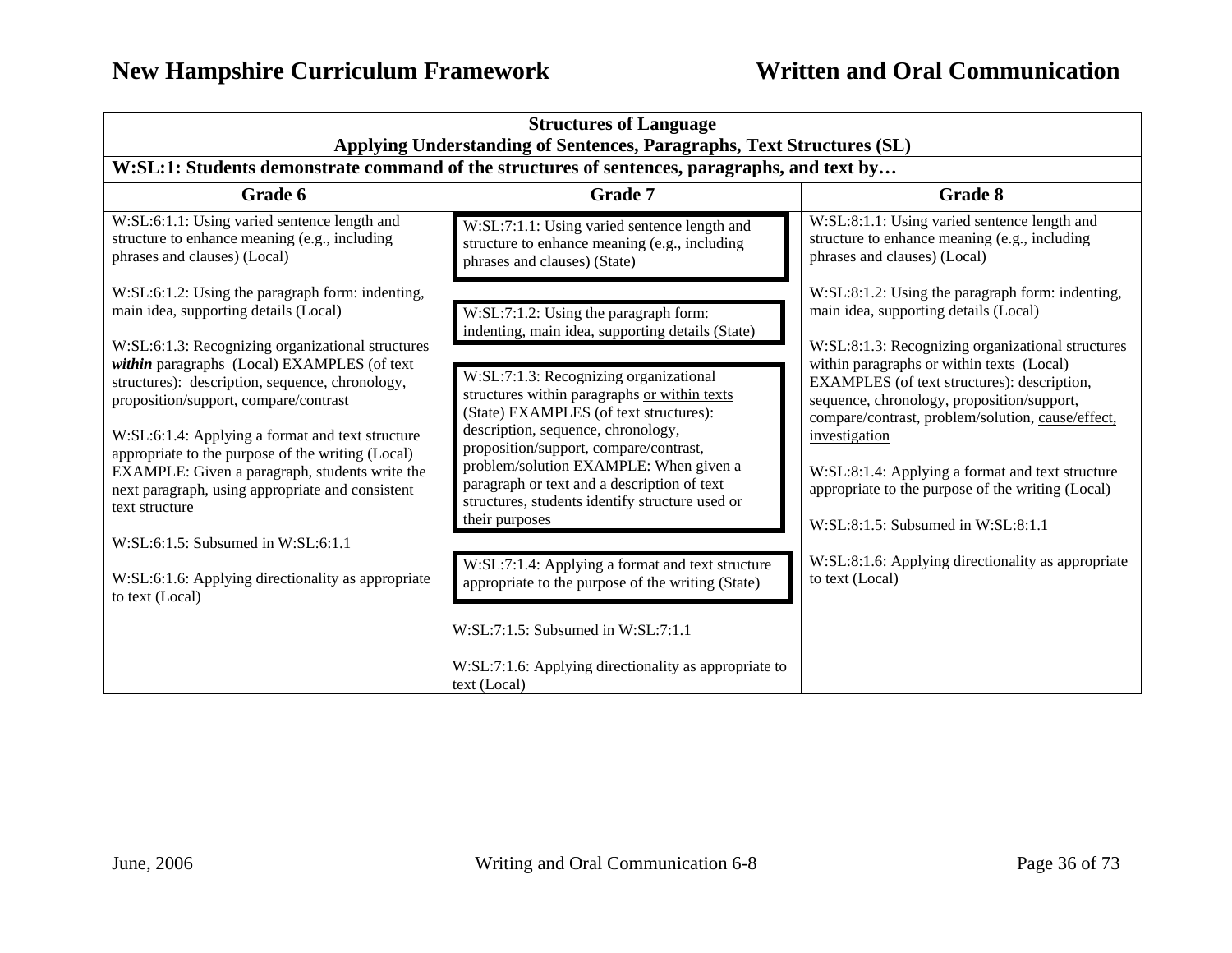| <b>Reading Connection</b><br>Writing in Response to Literary or Informational Text – Showing Understanding of Ideas in Text (RC:1)                                                                                                           |                                                                                                                                                                                                                                                                                           |                                                                                                                                                                                                                                                                                           |  |
|----------------------------------------------------------------------------------------------------------------------------------------------------------------------------------------------------------------------------------------------|-------------------------------------------------------------------------------------------------------------------------------------------------------------------------------------------------------------------------------------------------------------------------------------------|-------------------------------------------------------------------------------------------------------------------------------------------------------------------------------------------------------------------------------------------------------------------------------------------|--|
| W:RC:1: In response to literary or informational text, students show understanding of plot /ideas/concepts by                                                                                                                                |                                                                                                                                                                                                                                                                                           |                                                                                                                                                                                                                                                                                           |  |
| Grade 6                                                                                                                                                                                                                                      | <b>Grade 7</b>                                                                                                                                                                                                                                                                            | Grade 8                                                                                                                                                                                                                                                                                   |  |
| W:RC:6:1.1: Selecting appropriate information to<br>set context/background (Local)                                                                                                                                                           | W:RC:7:1.1: Selecting and summarizing key<br>ideas to set context (State)                                                                                                                                                                                                                 | W:RC:8:1.1: Selecting and summarizing key ideas<br>to set context (Local)                                                                                                                                                                                                                 |  |
| W:RC:6:1.2: Summarizing key ideas (Local)<br>W:RC:6:1.3: Connecting what has been read<br>(plot/ideas/concepts) to prior knowledge or other<br>texts, by referring to relevant ideas (Local)<br>W:RC:6:1.4: Not assessed at this grade level | $W:RC:7:1.2$ : Subsumed in $W:RC:7:1.1$<br>W:RC:7:1.3: Connecting what has been read<br>(plot/ideas/concepts) to prior knowledge, other<br>texts, or the broader world of ideas, by referring<br>to and explaining relevant ideas (State)<br>W:RC:8:1.4: Not assessed at this grade level | $W:RC:8:1.2$ : Subsumed in $W:RC:8:1.1$<br>W:RC:8:1.3: Connecting what has been read<br>(plot/ideas/concepts) to prior knowledge, other<br>texts, or the broader world of ideas, by referring to<br>and explaining relevant ideas (Local)<br>W:RC:8:1.4: Not assessed at this grade level |  |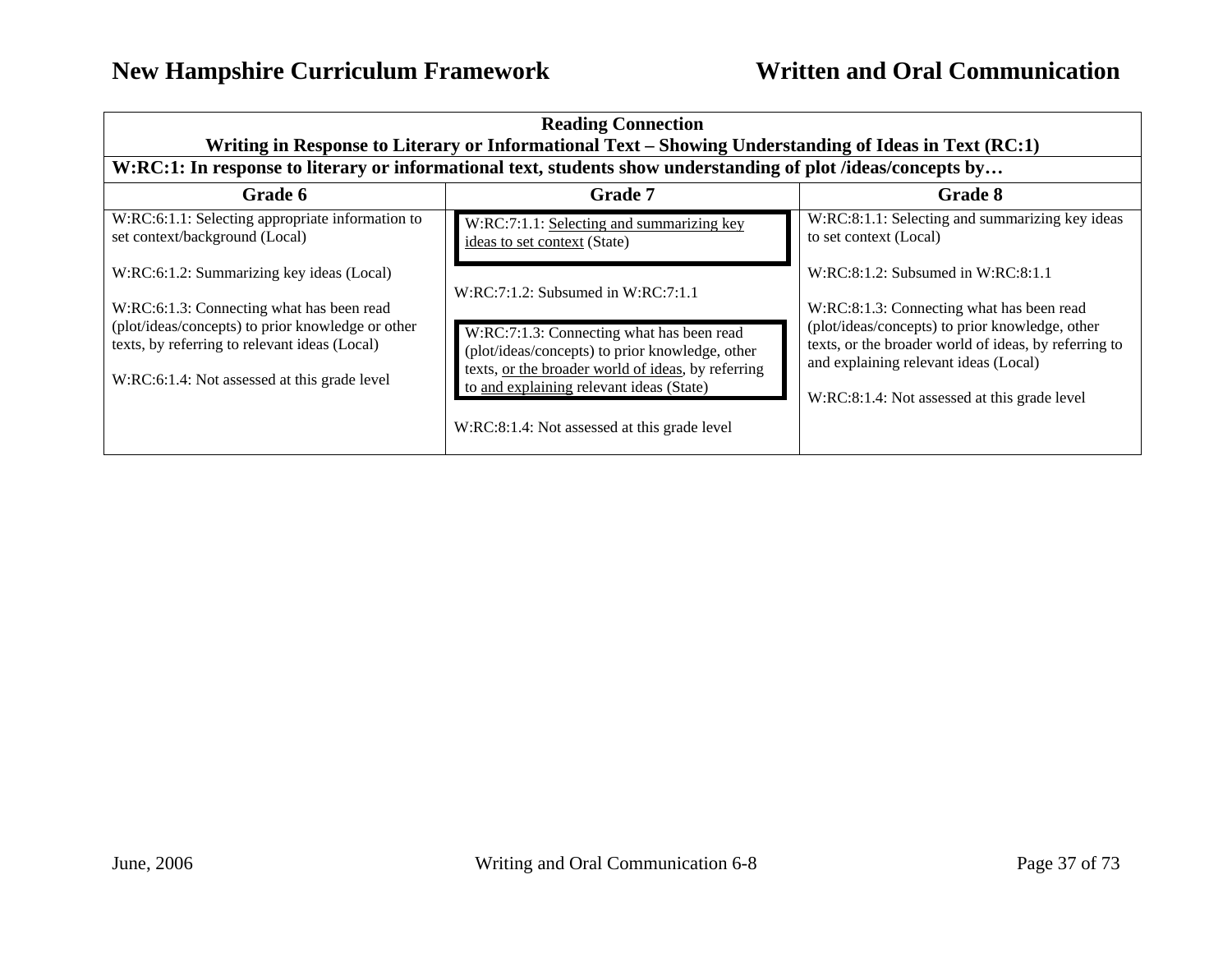$\overline{\phantom{0}}$ 

| <b>Reading Connection</b><br>Writing in Response to Literary or Informational Text - Making Analytical Judgments about Text (RC:2)<br>W:RC:2: In response to literary or informational text read aloud, students make and support analytical judgments about text<br>by                                                                                           |                                                                                                                                                                                                                                                                                                         |                                                                                                                                                                                                                                                                                                                                                                                                                                      |
|-------------------------------------------------------------------------------------------------------------------------------------------------------------------------------------------------------------------------------------------------------------------------------------------------------------------------------------------------------------------|---------------------------------------------------------------------------------------------------------------------------------------------------------------------------------------------------------------------------------------------------------------------------------------------------------|--------------------------------------------------------------------------------------------------------------------------------------------------------------------------------------------------------------------------------------------------------------------------------------------------------------------------------------------------------------------------------------------------------------------------------------|
|                                                                                                                                                                                                                                                                                                                                                                   |                                                                                                                                                                                                                                                                                                         |                                                                                                                                                                                                                                                                                                                                                                                                                                      |
| W:RC:6:2.1: Stating and maintaining a focus<br>(purpose), a firm judgment, or point of view when<br>responding to a given question (Local)                                                                                                                                                                                                                        | W:RC:7:2.1: Stating and maintaining a focus<br>(purpose), a firm judgment, or point of view when<br>responding to a given question (State)                                                                                                                                                              | W:RC:8:2.1: Stating and maintaining a focus<br>(purpose), a firm judgment, or point of view when<br>responding to a given question (Local)                                                                                                                                                                                                                                                                                           |
| W:RC:6:2.2: Making inferences about content,<br>events, characters, setting, or common themes and<br>the relationship(s) among them (Local) EXAMPLE:<br>Identifying theme and then making links between<br>content/events and theme<br>W:RC:6:2.3: Using specific details and references<br>to text or relevant citations to support focus or<br>judgment (Local) | W:RC:7:2.2: Making inferences about the<br>relationship(s) among content, events, characters,<br>setting, theme, or author's craft (State)<br><b>EXAMPLES:</b> Making links between<br>characterization and author's choice of words;<br>making links to characteristics of literary forms<br>or genres | W:RC:8:2.2: Making inferences about the<br>relationship(s) among content, events, characters,<br>setting, theme, or author's craft (Local)<br>EXAMPLES: Making links to author's choice of<br>words, style, bias, literary techniques, or point of<br>view; making links to characteristics of literary<br>forms or genres<br>W:RC:8:2.3: Using specific details and references<br>to text or relevant citations to support focus or |
| W:RC:6:2.4: Organizing ideas, using transition<br>words/phrases and writing a conclusion that<br>provides closure (Local)                                                                                                                                                                                                                                         | W:RC:7:2.3: Using specific details and<br>references to text or relevant citations to support<br>focus or judgment (State)                                                                                                                                                                              | judgment (Local)<br>W:RC:8:2.4: Organizing ideas, using transitional<br>words/phrases and drawing a conclusion by                                                                                                                                                                                                                                                                                                                    |
|                                                                                                                                                                                                                                                                                                                                                                   | W:RC:6:2.4: Organizing ideas, using transitional<br>words/phrases and writing a conclusion that<br>provides closure (State)                                                                                                                                                                             | synthesizing information (e.g., demonstrate a<br>connection to the broader world of ideas) (Local)                                                                                                                                                                                                                                                                                                                                   |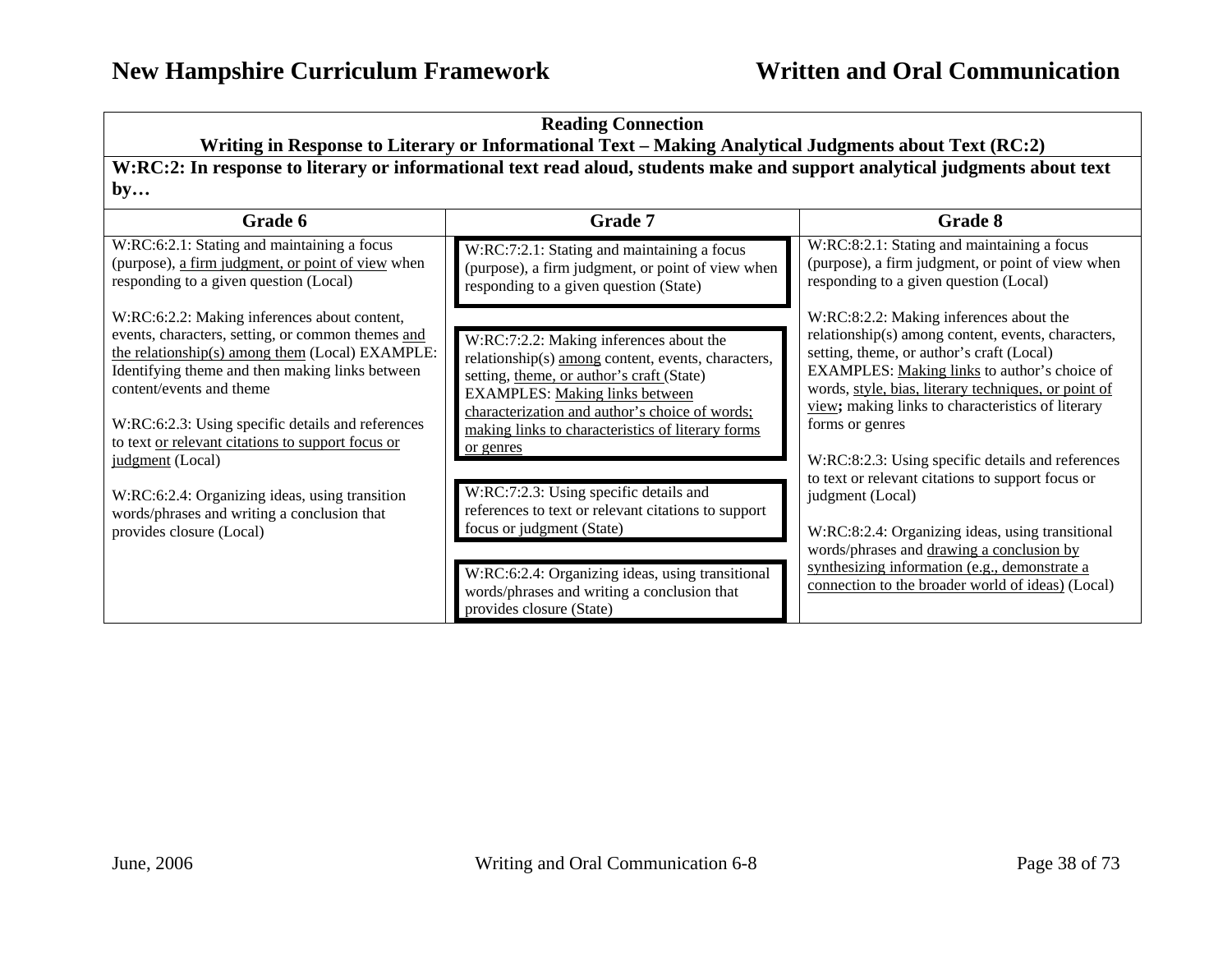| <b>Expressive Writing</b><br>Narrative Writing - Creating a Story Line and Applying Narrative Strategies (EW:1)                                                    |                                                                                                                                                |                                                                                                                                                                     |
|--------------------------------------------------------------------------------------------------------------------------------------------------------------------|------------------------------------------------------------------------------------------------------------------------------------------------|---------------------------------------------------------------------------------------------------------------------------------------------------------------------|
| W:EW:1: In written narratives, students organize and relate a story line/plot/series of events by                                                                  |                                                                                                                                                |                                                                                                                                                                     |
| Grade 6                                                                                                                                                            | <b>Grade</b> 7                                                                                                                                 | Grade 8                                                                                                                                                             |
| W:EW:6:1.1: Creating a clear and coherent<br>(logically consistent) story line                                                                                     | W:EW:7:1.1: Creating a clear and coherent<br>(logically consistent) story line (State)                                                         | W:EW:8:1.1: Creating a clear and coherent<br>(logically consistent) story line (Local)                                                                              |
| W:EW:6:1.2: Establishing context,<br>problem/conflict/ challenge, and resolution, and<br>maintaining point of view, $(1st$ person, $3rd$ person, or<br>omniscient) | W:EW:7:1.2: Establishing context, character<br>motivation, problem/conflict/challenge, and<br>resolution and maintaining point of view (State) | W:EW:8:1.2: Establishing context, character<br>motivation, problem/conflict/challenge, and<br>resolution, and maintaining point of view (Local)                     |
| W:EW:6:1.3: Using transition words/phrases to<br>establish clear chronology and to enhance meaning                                                                 | W:EW:7:1.3: Using a variety of effective<br>transitional devices (e.g., ellipses, time<br>transitions, white space, or words/phrases) to       | W:EW:8:1.3: Using a variety of effective<br>transitional devices (e.g., ellipses, time transitions,<br>white space, or words/phrases) to enhance meaning<br>(Local) |
| W:EW:6:1.4: Not assessed at this grade level                                                                                                                       | enhance meaning (State)                                                                                                                        | W:EW:8:1.4: Not assessed at this grade level                                                                                                                        |
| W:EW:6:1.5: Not assessed at this grade level                                                                                                                       | W:EW:7:1.4: Not assessed at this grade level                                                                                                   | W:EW:8:1.5: Establishing and maintaining a theme                                                                                                                    |
| W:EW:6:1.6: Not assessed at this grade level                                                                                                                       | W:EW:7:1.5: Establishing and maintaining a theme<br>(Local)<br>W:EW:7:1.6: Providing a sense of closure (Local)                                | (Local)<br>W:EW:8:1.6: Providing a sense of closure (Local)                                                                                                         |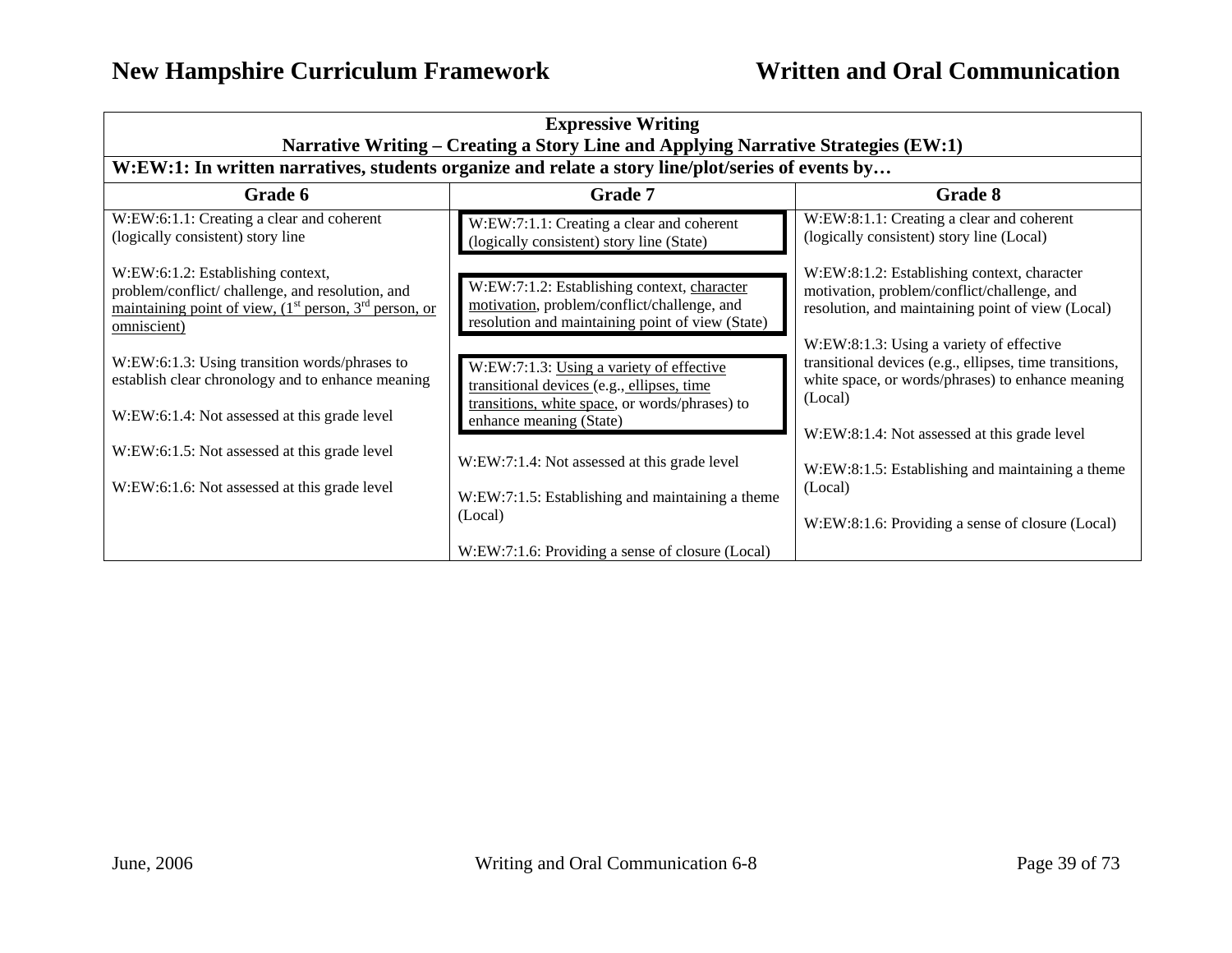| <b>Expressive Writing</b><br>Narrative – Applying Narrative Strategies (EW:2)                                                                                                               |                                                                                                                                              |                                                                                                                                                   |
|---------------------------------------------------------------------------------------------------------------------------------------------------------------------------------------------|----------------------------------------------------------------------------------------------------------------------------------------------|---------------------------------------------------------------------------------------------------------------------------------------------------|
| W:EW:2: Students demonstrate use of narrative strategies by                                                                                                                                 |                                                                                                                                              |                                                                                                                                                   |
| Grade 6                                                                                                                                                                                     | <b>Grade 7</b>                                                                                                                               | Grade 8                                                                                                                                           |
| W:EW:6:2.1: Using relevant and descriptive details<br>and sensory language to advance the plot/story line<br>(Local) EXAMPLE: I could hear bells ringing. It<br>sent shivers down my spine. | W:EW:7:2.1: Using relevant and descriptive<br>details and sensory language to advance the<br>plot/story line (State)                         | W:EW:8:2.1: Creating images, using details and<br>sensory language to advance the plot/story line<br>(Local)                                      |
| W:EW:6:2.2: Using dialogue to advance plot/story<br>line (Local)                                                                                                                            | W:EW:7:2.2: Using dialogue to advance<br>plot/story line (State)                                                                             | W:EW:8:2.2: Using dialogue to advance plot/story<br>line (Local)                                                                                  |
| W:EW:6:2.3: Developing characters through<br>description, dialogue, and actions (Local)                                                                                                     | W:EW:7:2.3: Developing characters through<br>description, dialogue, and actions (State)                                                      | W:EW:8:2.3: Developing characters through<br>description, dialogue, actions, and relationships with<br>other characters, when appropriate (Local) |
| W:EW:6:2.4: Using voice appropriate to purpose<br>(Local)                                                                                                                                   | W:EW:7:2.4: Using voice appropriate to purpose                                                                                               | W:EW:8:2.4: Using voice appropriate to purpose<br>(Local)                                                                                         |
| W:EW:6:2.5: Maintaining focus (Local)                                                                                                                                                       | (State)                                                                                                                                      | W:EW:8:2.5: Maintaining focus (Local)                                                                                                             |
| W:EW:6:2.6: Selecting and elaborating important<br>ideas; and excluding extraneous details (Local)                                                                                          | W:EW:7:2.5: Maintaining focus (State)                                                                                                        | W:EW:8:2.6: Selecting and elaborating important<br>ideas; and excluding extraneous details (Local)                                                |
| W:EW:6:2.7: Not assessed at this level                                                                                                                                                      | W:EW:7:2.6: Selecting and elaborating important<br>ideas; and excluding extraneous details (Local)<br>W:EW:7:2.7: Not assessed at this level | W:EW:8:2.7: Controlling the pace of the story<br>(Local) EXAMPLE: Developing the narrative with<br>greatest emphasis on the most important parts  |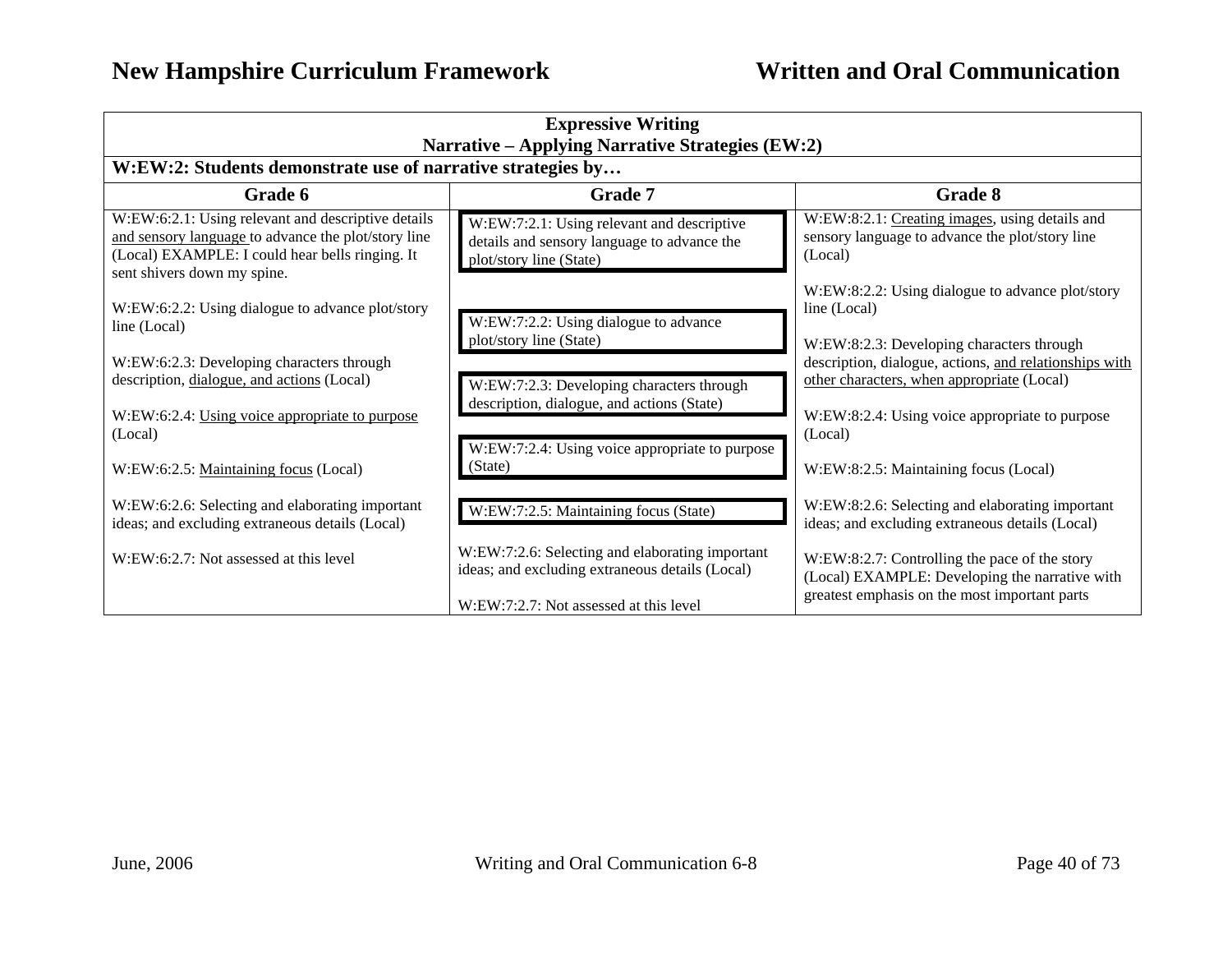| <b>Expressive Writing</b><br>Poetry $(EW:3)$                            |                                                                                                                                                                   |                                                                                                                                                                                                           |
|-------------------------------------------------------------------------|-------------------------------------------------------------------------------------------------------------------------------------------------------------------|-----------------------------------------------------------------------------------------------------------------------------------------------------------------------------------------------------------|
| W:EW:3: In writing poetry, students demonstrate awareness of purpose by |                                                                                                                                                                   |                                                                                                                                                                                                           |
| Grade 6                                                                 | <b>Grade 7</b>                                                                                                                                                    | Grade 8                                                                                                                                                                                                   |
| W:EW:6:3.1: Not assessed at this grade level                            | W:EW:7:3.1: Not assessed at this grade level                                                                                                                      | W:EW:8:3.1: Writing poems in a variety of voices<br>for a variety of audiences (purpose) (Local)                                                                                                          |
| W:EW:6:3.2: Not assessed at this grade level                            | W:EW:7:3.2: Writing poems that express the<br>speaker's moods, thoughts, or feelings (Local)                                                                      | W:EW:8:3.2: Writing poems that express speaker's                                                                                                                                                          |
| W:EW:6:3.3: Not assessed at this grade level                            | W:EW:7:3.3: Choosing conventional or alternative<br>text structures to achieve impact (Local)<br>EXAMPLES (text structures): free verse, haiku,<br>concrete poems | moods, thoughts, or feelings (Local)<br>W:EW:8:3.3: Choosing conventional or alternative<br>text structures to achieve impact (Local)<br>EXAMPLES (Text structures): free verse, haiku,<br>concrete poems |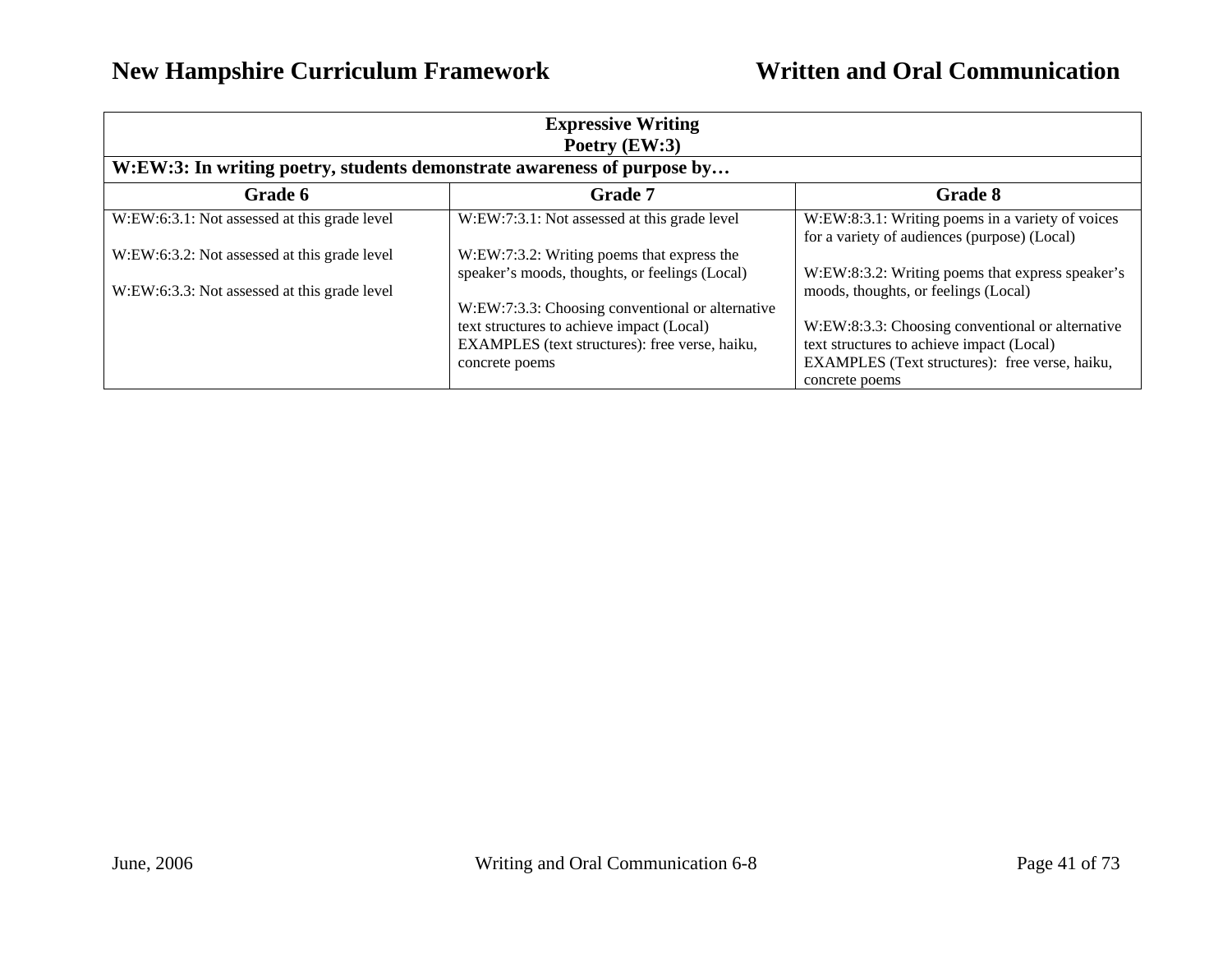| <b>Expressive Writing</b><br>Poetry $(EW:4)$           |                                              |                                                                                                   |
|--------------------------------------------------------|----------------------------------------------|---------------------------------------------------------------------------------------------------|
| W:EW:4: In writing poetry, use language effectively by |                                              |                                                                                                   |
| Grade 6                                                | <b>Grade 7</b>                               | Grade 8                                                                                           |
| W:EW:6:4.1: Not assessed at this grade level           | W:EW:7:4.1: Not assessed at this grade level | W:EW:8:4.1: Selecting vocabulary according to<br>purpose and for effect on audience (Local)       |
| W:EW:6:4.2: Not assessed at this grade level           | W:EW:7:4.2: Not assessed at this grade level | W:EW:8:4.2: Using rhyme, figurative language                                                      |
| W:EW:6:4.3: Not assessed at this grade level           | W:EW:7:4.3: Not assessed at this grade level | (Local) EXAMPLES (of figurative language):<br>simile, personification, alliteration, onomatopoeia |
| W:EW:6:4.4: Not assessed at this grade level           | W:EW:7:4.4: Not assessed at this grade level | (Local)                                                                                           |
|                                                        |                                              | W:EW:8:4.3: Not assessed at this grade level                                                      |
|                                                        |                                              | W:EW:8:4.4: Using a variety of poetic forms<br>(Local)                                            |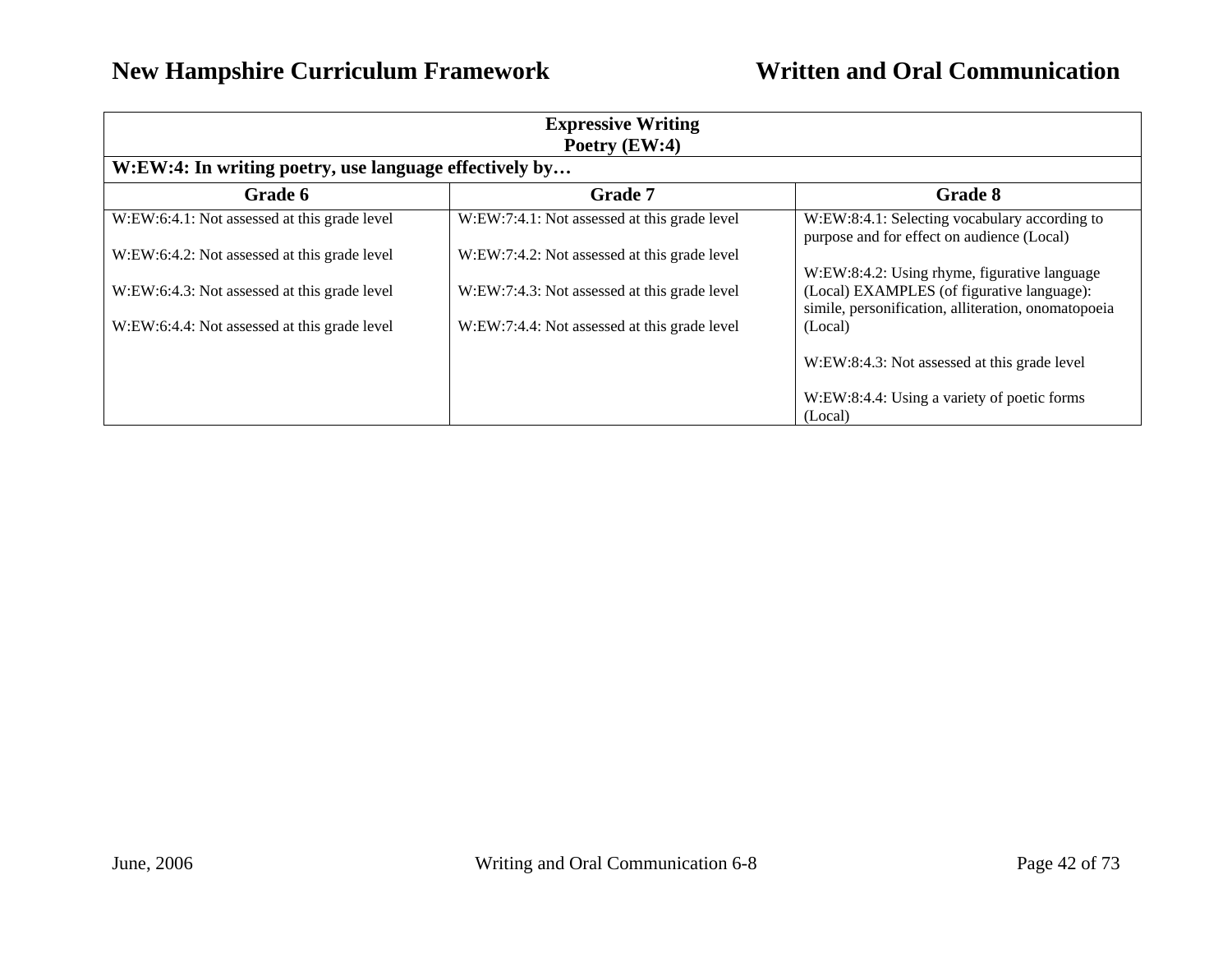| <b>Expressive Writing</b><br><b>Reflective Essay (EW:5)</b> |                                                                                                      |                                                                                                                                                                              |
|-------------------------------------------------------------|------------------------------------------------------------------------------------------------------|------------------------------------------------------------------------------------------------------------------------------------------------------------------------------|
|                                                             | W:EW:5: In reflective writing, students explore and share thoughts, observations, and impressions by |                                                                                                                                                                              |
| Grade 6                                                     | Grade 7                                                                                              | Grade 8                                                                                                                                                                      |
| W:EW:6:5.1: Not assessed at this grade level                | W:EW:7:5.1: Not assessed at this grade level                                                         | W:EW:8:5.1: Engaging the reader by establishing<br>context (purpose) (Local)                                                                                                 |
| W:EW:6:5.2: Not assessed at this grade level                | W:EW:7:5.2: Not assessed at this grade level                                                         | W:EW:8:5.2: Analyzing a condition or situation of                                                                                                                            |
| W:EW:6:5.3: Not assessed at this grade level                | W:EW:7:5.3: Not assessed at this grade level                                                         | significance (e.g., reflecting on a personal learning<br>or personal growth), or developing a commonplace,                                                                   |
| W:EW:6:5.4: Not assessed at this grade level                | W:EW:7:5.4: Not assessed at this grade level                                                         | concrete occasion as the basis for the reflection<br>(Local)                                                                                                                 |
| W:EW:6:5.5: Not assessed at this grade level                | W:EW:7:5.5: Not assessed at this grade level                                                         | W:EW:8:5.3: Not assessed at this grade level                                                                                                                                 |
| W:EW:6:5.6: Not assessed at this grade level                | W:EW:7:5.6: Not assessed at this grade level                                                         |                                                                                                                                                                              |
|                                                             |                                                                                                      | W:EW:8:5.4: Using a range of elaboration<br>techniques (i.e., questioning, comparing,<br>connecting, interpreting, analyzing, or describing) to<br>establish a focus (Local) |
|                                                             |                                                                                                      | W:EW:8:5.5: Providing closure - leaving the reader<br>with something to think about (Local)                                                                                  |
|                                                             |                                                                                                      | W:EW:8:5.6: Not assessed at this grade level                                                                                                                                 |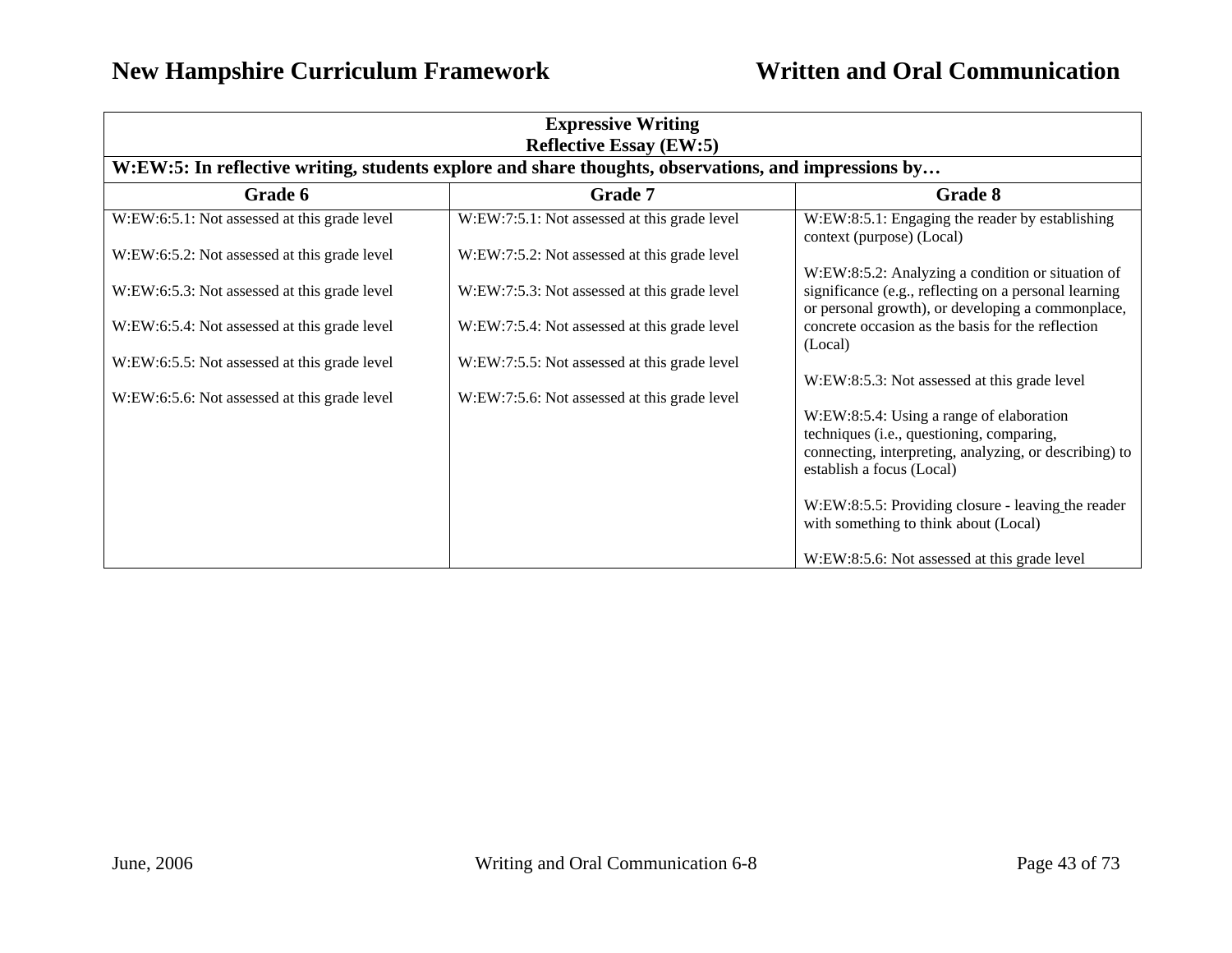| <b>Informational Writing</b><br>Reports, Procedures, or Persuasive Writing – Organizing and Conveying Information (IW:1)                                                                                                                                                                   |                                                                                                                                                                                                                                                                                                                                                                  |  |
|--------------------------------------------------------------------------------------------------------------------------------------------------------------------------------------------------------------------------------------------------------------------------------------------|------------------------------------------------------------------------------------------------------------------------------------------------------------------------------------------------------------------------------------------------------------------------------------------------------------------------------------------------------------------|--|
|                                                                                                                                                                                                                                                                                            |                                                                                                                                                                                                                                                                                                                                                                  |  |
| <b>Grade 7</b>                                                                                                                                                                                                                                                                             | Grade 8                                                                                                                                                                                                                                                                                                                                                          |  |
| W:IW:7:1.1: Using an organizational text<br>structure appropriate to focus/controlling idea<br>(State) EXAMPLES (of text structures):<br>description, sequence, chronology,<br>proposition/support, compare/contrast,<br>problem/solution<br>W:IW:7:1.2: Selecting appropriate information | W:IW:8:1.1: Using an organizational text structure<br>appropriate to focus/controlling idea (Local)<br>EXAMPLES (of text structures): sequence,<br>chronology, proposition/support, compare/contrast,<br>problem/solution, cause/effect, investigation<br>W:IW:8:1.2: Selecting appropriate information to<br>set context, which may include a lead/hook (Local) |  |
|                                                                                                                                                                                                                                                                                            | W:IW:1: In informational writing (reports or procedures), students organize ideas/concepts by<br>to set context, which may include a lead/hook<br>(State)                                                                                                                                                                                                        |  |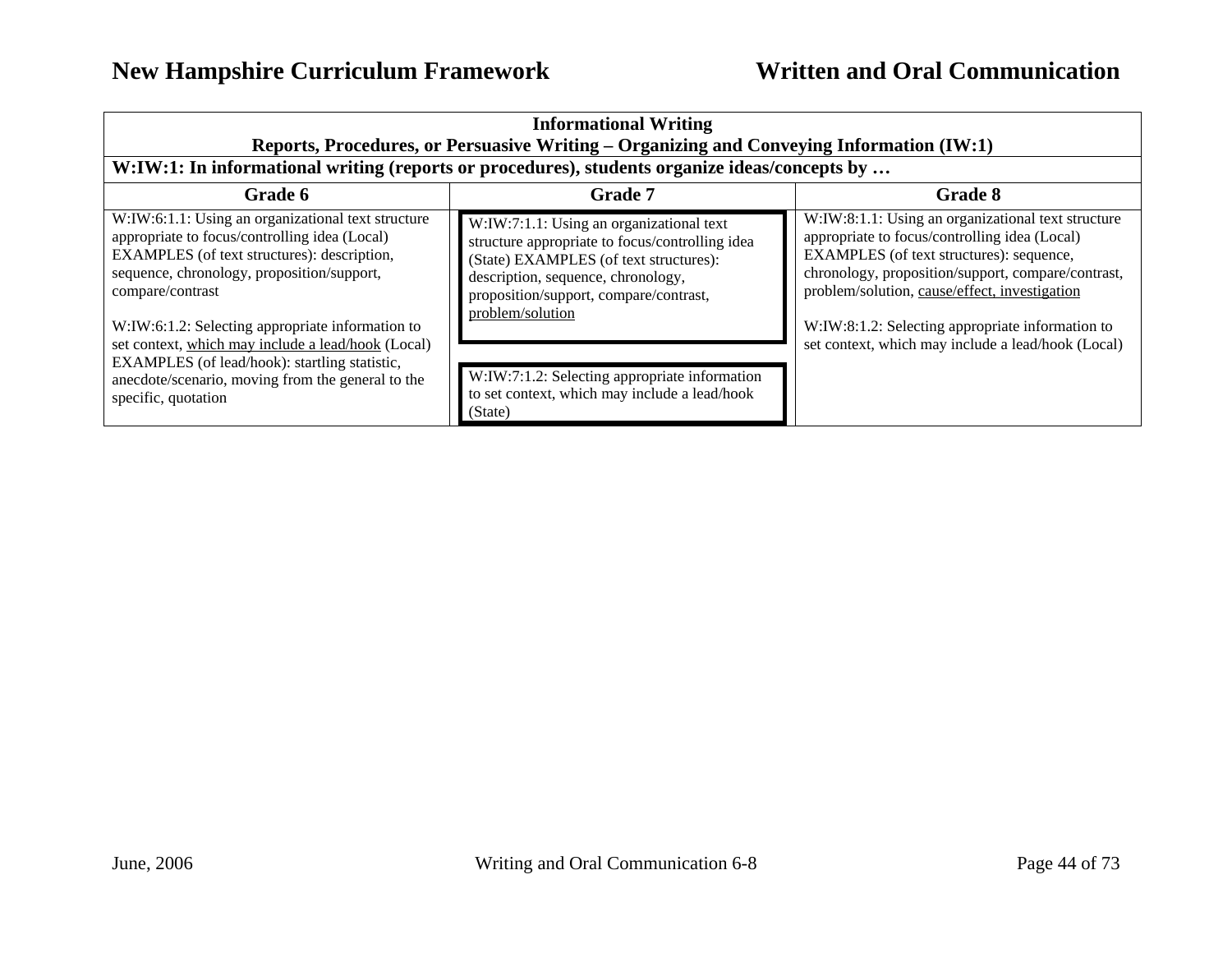| <b>Informational Writing</b><br>Reports, Procedures, or Persuasive Writing – Organizing and Conveying Information (IW:2)<br>W:IW:2: In informational writing (reports or procedures only), students effectively convey purpose by |                                                                           |                                                                                |
|-----------------------------------------------------------------------------------------------------------------------------------------------------------------------------------------------------------------------------------|---------------------------------------------------------------------------|--------------------------------------------------------------------------------|
| <b>Grade 7</b><br>Grade 6<br>Grade 8                                                                                                                                                                                              |                                                                           |                                                                                |
| W:IW:6:2.1: Establishing a topic (Local)                                                                                                                                                                                          | W:IW:7:2.1: Establishing a topic (State)                                  | W:IW:8:2.1: Establishing a topic (Local)                                       |
| W:IW:6:2.2: Stating and maintaining a<br>focus/controlling idea on a topic (Local)                                                                                                                                                | W:IW:7:2.2: Stating and maintaining a<br>focus/controlling idea (State)   | W:IW:8:2.2: Stating and maintaining a<br>focus/controlling idea/thesis (Local) |
| W:IW:6:2.3: Not assessed at this grade level                                                                                                                                                                                      |                                                                           | W:IW:8:2.3: Writing with a sense of audience, when                             |
| W:IW:6:2.4: Not assessed at this grade level                                                                                                                                                                                      | W:IW:7:2.3: Writing with a sense of audience,<br>when appropriate (State) | appropriate (Local)<br>W:IW:8:2.4: Establishing an authoritative voice         |
| W:IW:6:2.5: Not assessed at this grade level                                                                                                                                                                                      | W:IW:7:2.4: Not assessed at this grade level                              | (Local)                                                                        |
|                                                                                                                                                                                                                                   | W:IW:7:2.5: Not assessed at this grade level                              | W:IW:8:2.5: Not assessed at this grade level                                   |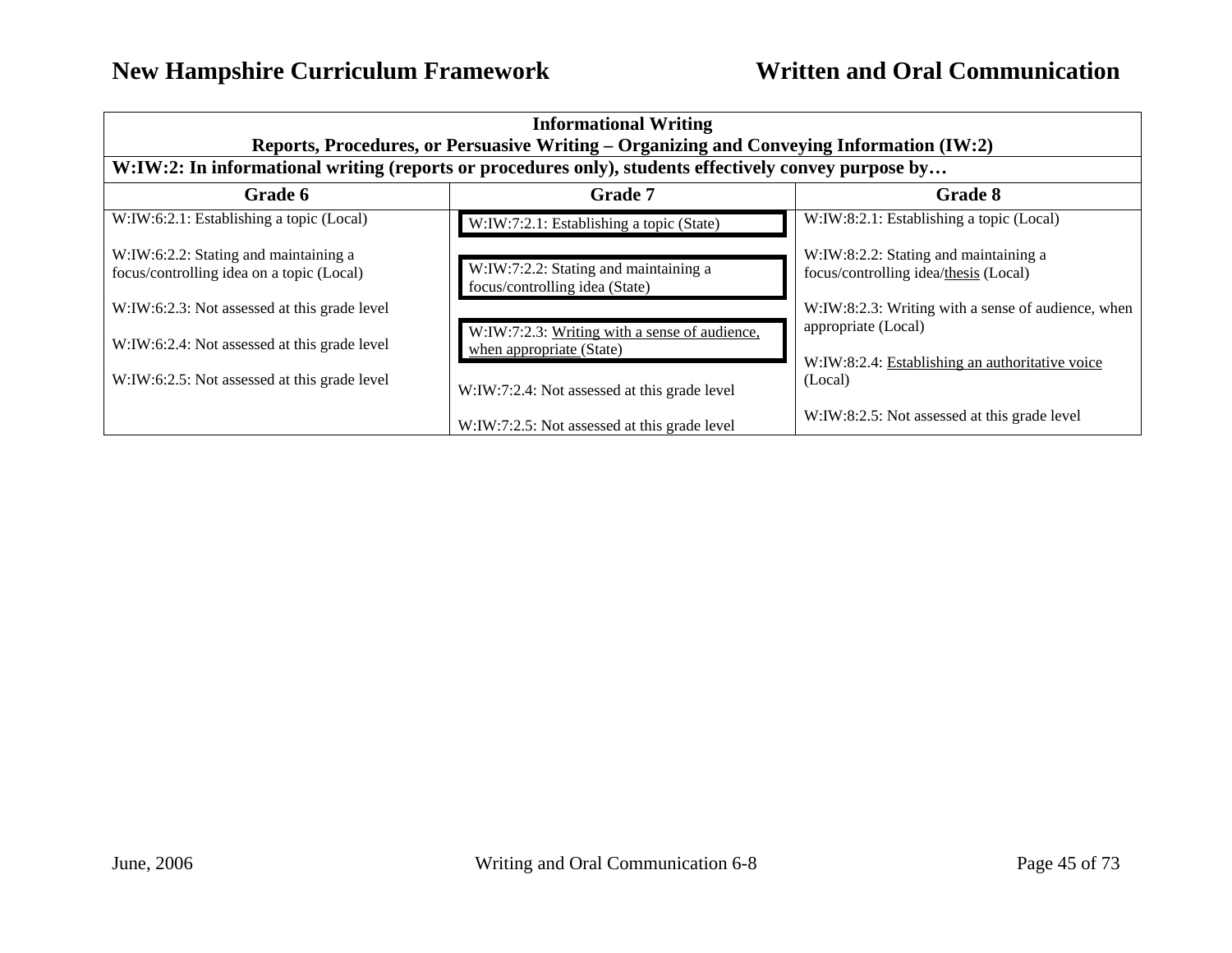| <b>Informational Writing</b><br>Reports, Procedures, or Persuasive Writing – Using Elaboration Strategies (IW:3)<br>W:IW:3: In informational writing(reports or procedures only), students demonstrate use of a range of elaboration strategies by: |                                                                                                                                                                                                |                                                                                                                                                                                                                                                                                           |
|-----------------------------------------------------------------------------------------------------------------------------------------------------------------------------------------------------------------------------------------------------|------------------------------------------------------------------------------------------------------------------------------------------------------------------------------------------------|-------------------------------------------------------------------------------------------------------------------------------------------------------------------------------------------------------------------------------------------------------------------------------------------|
|                                                                                                                                                                                                                                                     |                                                                                                                                                                                                |                                                                                                                                                                                                                                                                                           |
| W:IW:6:3.1: Including facts and details relevant to<br>focus/controlling idea, and excluding extraneous<br>information (Local)                                                                                                                      | W:IW:7:3.1: Including facts and details relevant<br>to focus/controlling idea, and excluding<br>extraneous information (State)                                                                 | W:IW:8:3.1: Including facts and details relevant to<br>focus/controlling idea, and excluding extraneous<br>information (Local)                                                                                                                                                            |
| W:IW:6:3.2: Including sufficient details or facts for<br>appropriate depth of information: naming,<br>describing, explaining, comparing, using visual<br>images (Local)                                                                             | W:IW:7:3.2: Including sufficient details or facts<br>for appropriate depth of information: naming,<br>describing, explaining, comparing, using visual<br>images (State)                        | W:IW:8:3.2: Including sufficient details or facts for<br>appropriate depth of information: naming,<br>describing, explaining, comparing, using visual<br>images (Local)                                                                                                                   |
| W:IW:6:3.3: Addressing readers' concerns<br><u>(including counterarguments – in persuasive</u><br>writing; addressing potential problems -in<br>procedures; providing context -in reports) (Local)<br>W:IW:6:3.4: Not assessed at this grade level  | W:IW:7:3.3: Addressing readers' concerns<br>(including counterarguments – in persuasive<br>writing; addressing potential problems -in<br>procedures; providing context -in reports)<br>(State) | W:IW:8:3.3: Addressing readers' concerns<br>(including counterarguments – in persuasive<br>writing; addressing potential problems -in<br>procedures; providing context -in reports) (Local)<br>W:IW:8:3.4: Commenting on the significance of the<br>information, when appropriate (Local) |
|                                                                                                                                                                                                                                                     | W:IW:7:3.4: Commenting on the significance of<br>information, when appropriate (State)                                                                                                         |                                                                                                                                                                                                                                                                                           |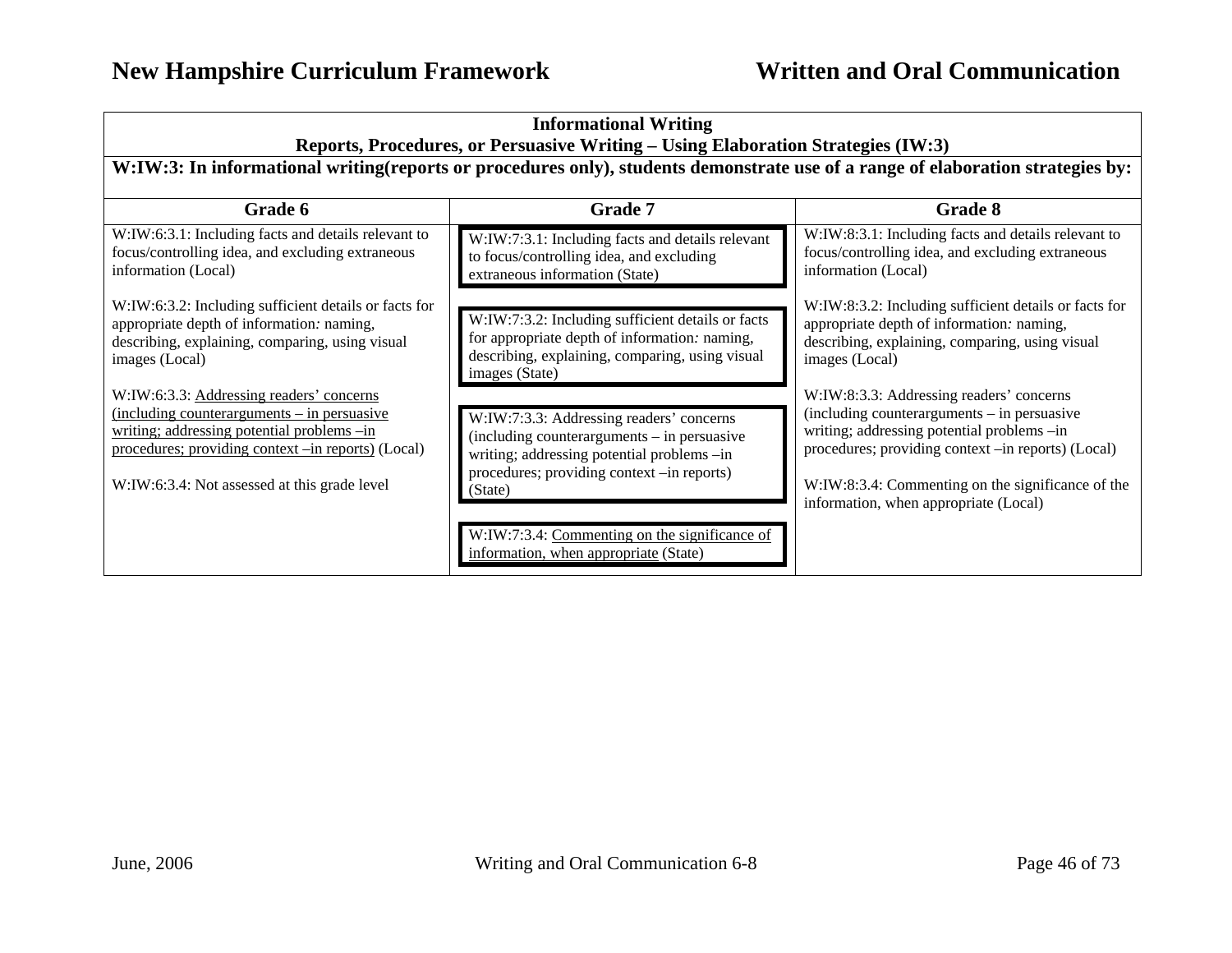| Writing Conventions - Applying Rules of Grammar, Usage, and Mechanics (C)<br>W:C:1: In independent writing, students demonstrate command of appropriate English conventions by                                                                                                                       |                                                                                                                                                                                                                                                            |                                                                                                                                                                                                                                                              |
|------------------------------------------------------------------------------------------------------------------------------------------------------------------------------------------------------------------------------------------------------------------------------------------------------|------------------------------------------------------------------------------------------------------------------------------------------------------------------------------------------------------------------------------------------------------------|--------------------------------------------------------------------------------------------------------------------------------------------------------------------------------------------------------------------------------------------------------------|
|                                                                                                                                                                                                                                                                                                      |                                                                                                                                                                                                                                                            |                                                                                                                                                                                                                                                              |
| W:C:6:1.1: Applying rules of standard English<br>usage to correct grammatical errors EXAMPLES:<br>subject-verb agreement, irregular plurals, sentence<br>fragments and run-ons<br>W:C:6:1.2: Applying basic capitalization rules                                                                     | W:C:7:1.1: Applying rules of standard English<br>usage to correct grammatical errors<br>EXAMPLES: Clear pronoun referent, subject-<br>verb agreement, consistency of verb tense.<br>irregular forms of verbs and nouns (State)                             | W:C:8:1.1: Applying rules of standard English<br>usage to correct grammatical errors (Local)<br>EXAMPLES: subject-verb agreement, pronoun-<br>antecedent, consistency of verb tense, case of<br>pronouns<br>W:C:8:1.2: Applying capitalization rules (Local) |
| $W:C:6:1.3$ : Subsumed in $W:C:6:1.4$<br>W:C:6:1.4: Using punctuation to clarify meaning                                                                                                                                                                                                             | W:C:7:1.2: Applying capitalization rules (State)                                                                                                                                                                                                           | W:C:8:1.3: Subsumed in W:C:8:1.4                                                                                                                                                                                                                             |
| EXAMPLES: commas, apostrophes, quotation<br>marks                                                                                                                                                                                                                                                    | $W:C:7:1.3$ : Subsumed in $W:C:7:1.4$                                                                                                                                                                                                                      | W:C:8:1.4: Applying appropriate punctuation to<br>various sentence patterns to enhance meaning<br>(Local) EXAMPLES: hyphens, dashes, parentheses                                                                                                             |
| W:C:6:2.5: Correctly spelling grade-appropriate,<br>high-frequency words, including homonyms and<br>homophones and applying syllables and affix<br>spelling patterns/rules (Local) EXAMPLES:<br>consonant doubling, consonant patterns, units of<br>meaning - common roots, base words, pre/suffixes | W:C:7:1.4: Applying appropriate punctuation to<br>various sentence patterns to enhance meaning<br>(State) EXAMPLES: colons, semicolons                                                                                                                     | W:C:8:2.5: Applying conventional and word-<br>derivative spelling patterns/rules (Local)<br>EXAMPLES: identifying relationships among roots<br>and common pre/suffixes, including foreign<br>derivation                                                      |
|                                                                                                                                                                                                                                                                                                      | W:C:7:2.5: Correctly spelling grade-appropriate,<br>high-frequency words and applying conventional<br>spelling patterns/rules (State) EXAMPLES:<br>consonant doubling, consonant patterns, units of<br>meaning – common roots, base words,<br>pre/suffixes |                                                                                                                                                                                                                                                              |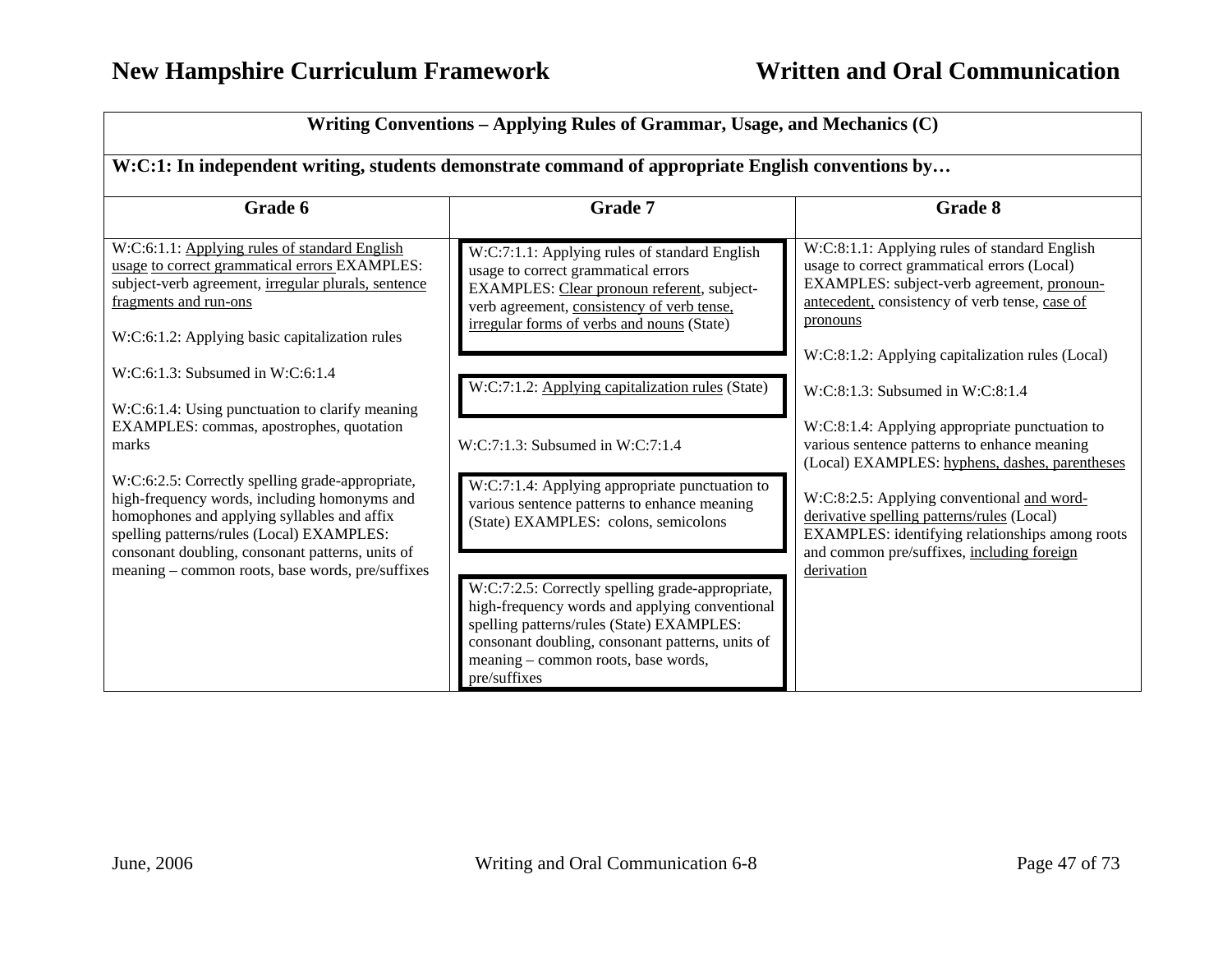| <b>Habit of Writing: Uses a Writing Process (HW)</b>                                                                                                         |                                    |                                    |
|--------------------------------------------------------------------------------------------------------------------------------------------------------------|------------------------------------|------------------------------------|
| W:HW:1: Students use a recursive process, including pre-writing, drafting, revising, editing, and critiquing to produce final<br>drafts of written products. |                                    |                                    |
| Grade 6                                                                                                                                                      | <b>Grade 7</b>                     | Grade 8                            |
| See Appendix B for Writing Process                                                                                                                           | See Appendix B for Writing Process | See Appendix B for Writing Process |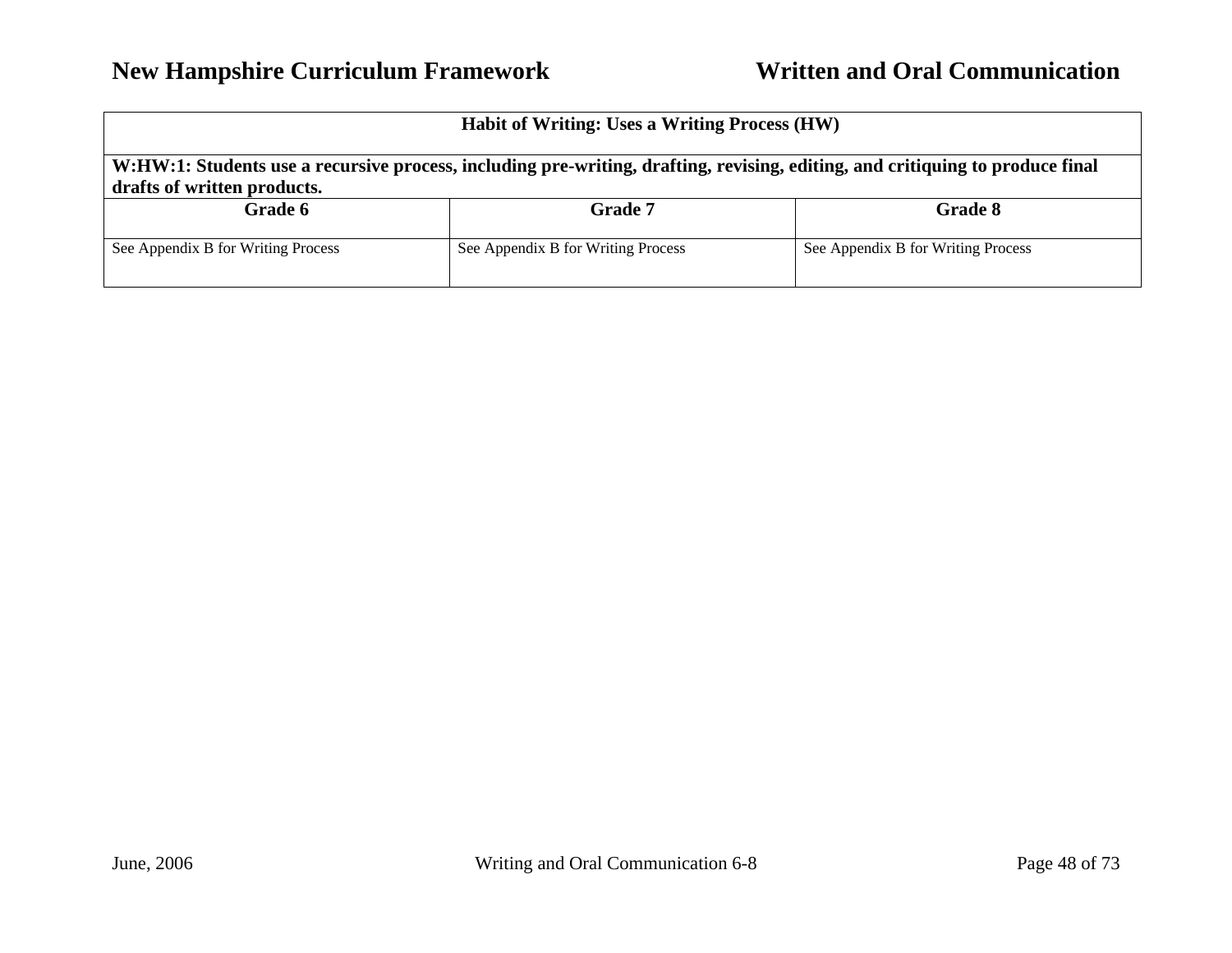| Habit of Writing: Writing Extensively (HW:2)                                                                                                                                                                                                                                                                                                              |                                                                                                                                                                                                                                                                                                                                                           |                                                                                                                                                                                                                                                                                                                                                                                               |  |
|-----------------------------------------------------------------------------------------------------------------------------------------------------------------------------------------------------------------------------------------------------------------------------------------------------------------------------------------------------------|-----------------------------------------------------------------------------------------------------------------------------------------------------------------------------------------------------------------------------------------------------------------------------------------------------------------------------------------------------------|-----------------------------------------------------------------------------------------------------------------------------------------------------------------------------------------------------------------------------------------------------------------------------------------------------------------------------------------------------------------------------------------------|--|
| W:HW:2: Demonstrates the habit of writing extensively by                                                                                                                                                                                                                                                                                                  |                                                                                                                                                                                                                                                                                                                                                           |                                                                                                                                                                                                                                                                                                                                                                                               |  |
| Grade 6                                                                                                                                                                                                                                                                                                                                                   | <b>Grade 7</b>                                                                                                                                                                                                                                                                                                                                            | Grade 8                                                                                                                                                                                                                                                                                                                                                                                       |  |
| W:HW:6:2.1: Writing with frequency, including in-<br>school, out-of-school, and during the summer<br>(Local)                                                                                                                                                                                                                                              | W:HW:7:2.1: Writing with frequency, including in-<br>school, out-of-school, and during the summer<br>(Local)                                                                                                                                                                                                                                              | W:HW:8:2.1: Writing with frequency, including in-<br>school, out-of-school, and during the summer<br>(Local)                                                                                                                                                                                                                                                                                  |  |
| W:HW:6:2.2: Sharing thoughts, observations, or<br>impressions (Local)                                                                                                                                                                                                                                                                                     | W:HW:7:2.2: Sharing thoughts, observations, or<br>impressions (Local)                                                                                                                                                                                                                                                                                     | W:HW:8:2.2: Sharing thoughts, observations, or<br>impressions (Local)                                                                                                                                                                                                                                                                                                                         |  |
| W:HW:6:2.3: Generating topics for writing (Local)<br>EXAMPLES: Journal writing, free writes, poetry,<br>quick writes, scientific observations, learning logs,<br>readers'/writers' notebook, letters and personal<br>notes, reading response journals, sketch<br>journals/cartooning, songs, lyrics<br>W:HW:6:2.4: Writing in a variety of genres (Local) | W:HW:7:2.3: Generating topics for writing (Local)<br>EXAMPLES: Journal writing, free writes, poetry,<br>quick writes, scientific observations, learning logs,<br>readers'/writers' notebook, letters and personal<br>notes, reading response journals, sketch<br>journals/cartooning, songs, lyrics<br>W:HW:7:2.4: Writing in a variety of genres (Local) | W:HW:8:2.3: Generating topics for writing (Local)<br>EXAMPLES: Journal writing, free writes, poetry,<br>quick writes, scientific observations, learning logs,<br>readers'/writers' notebook, letters and personal<br>notes, reading response journals, sketch<br>journals/cartooning, songs, lyrics, reflective writing,<br>short plays<br>W:HW:8:2.4: Writing in a variety of genres (Local) |  |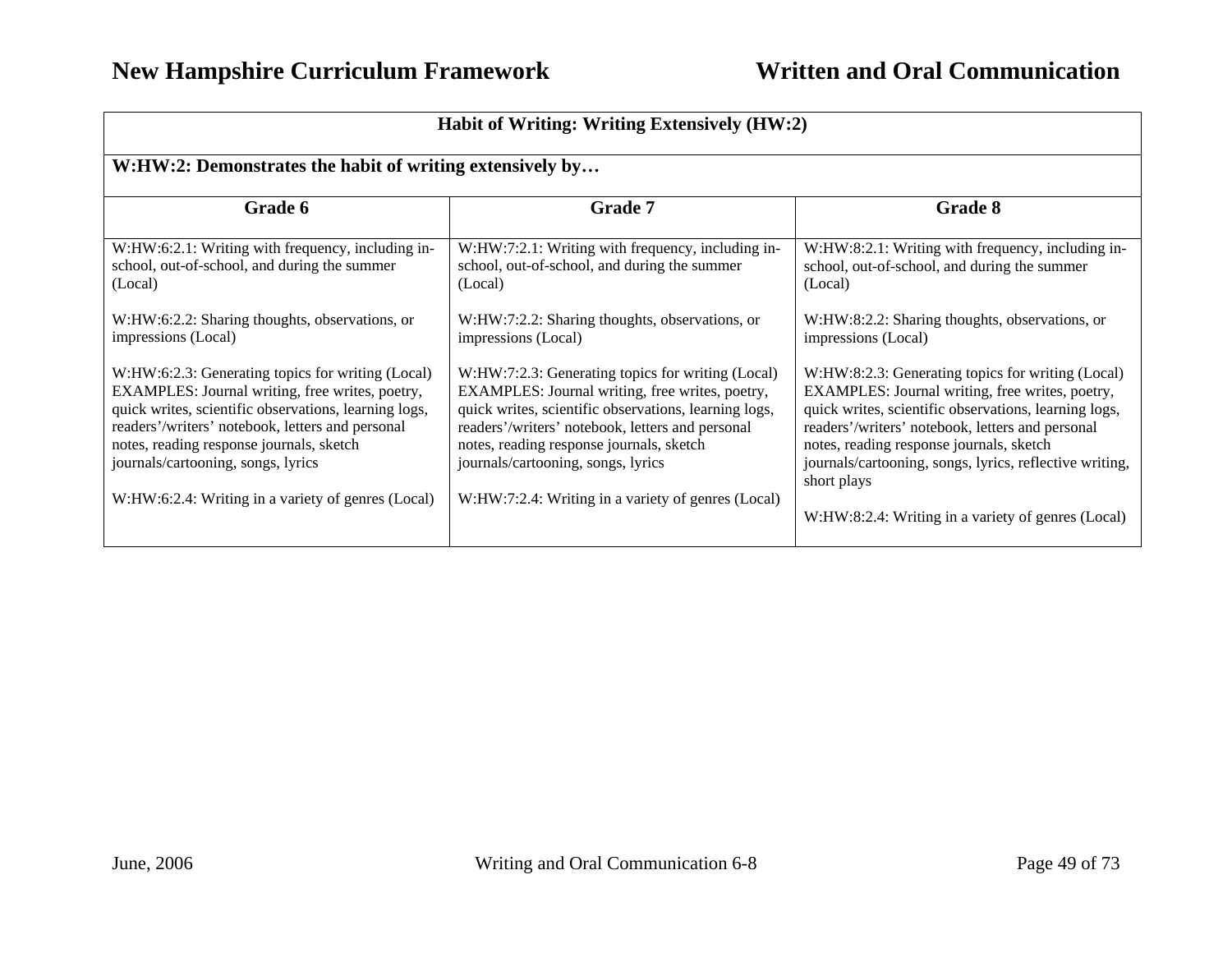| <b>Oral Communication Strategies (OC:1)</b>                                  |                                                     |                                                     |
|------------------------------------------------------------------------------|-----------------------------------------------------|-----------------------------------------------------|
| W:OC:1: In oral communication, students demonstrate interactive listening by |                                                     |                                                     |
| Grade 6                                                                      | <b>Grade 7</b>                                      | Grade 8                                             |
| W:OC:6:1.1: Following verbal instructions to                                 | W:OC:7:1.1: Following verbal instructions to        | W:OC:8:1.1: Following verbal instructions to        |
| perform specific tasks, to answer questions, or to                           | perform specific tasks, to answer questions, or to  | perform specific tasks, to answer questions, or to  |
| solve problems (Local)                                                       | solve problems (Local)                              | solve problems (Local)                              |
| W:OC:6:1.2: Summarizing, paraphrasing,                                       | W:OC:7:1.2: Summarizing, paraphrasing,              | W:OC:8:1.2: Summarizing, paraphrasing,              |
| questioning, or contributing to information                                  | questioning, or contributing to information         | questioning, or contributing to information         |
| presented (Local)                                                            | presented (Local)                                   | presented (Local)                                   |
| W:OC:6:1.3: Not assessed at this grade level                                 | W:OC:7:1.3: Not assessed at this grade level        | W:OC:8:1.3: Not assessed at this grade level        |
| W:OC:6:1.4: Participating in large and small group                           | W:OC:7:1.4: Participating in large and small group  | W:OC:8:1.4: Participating in large and small group  |
| discussions showing respect for a range of                                   | discussions showing respect for a range of          | discussions showing respect for a range of          |
| individual ideas (Local)                                                     | individual ideas (Local)                            | individual ideas (Local)                            |
| W:OC:6:1.5: Reaching consensus to solve a                                    | W:OC:7:1.5: Reaching consensus to solve a           | W:OC:8:1.5: Reaching consensus to solve a           |
| problem, make a decision, or achieve a goal (Local)                          | problem, make a decision, or achieve a goal (Local) | problem, make a decision, or achieve a goal (Local) |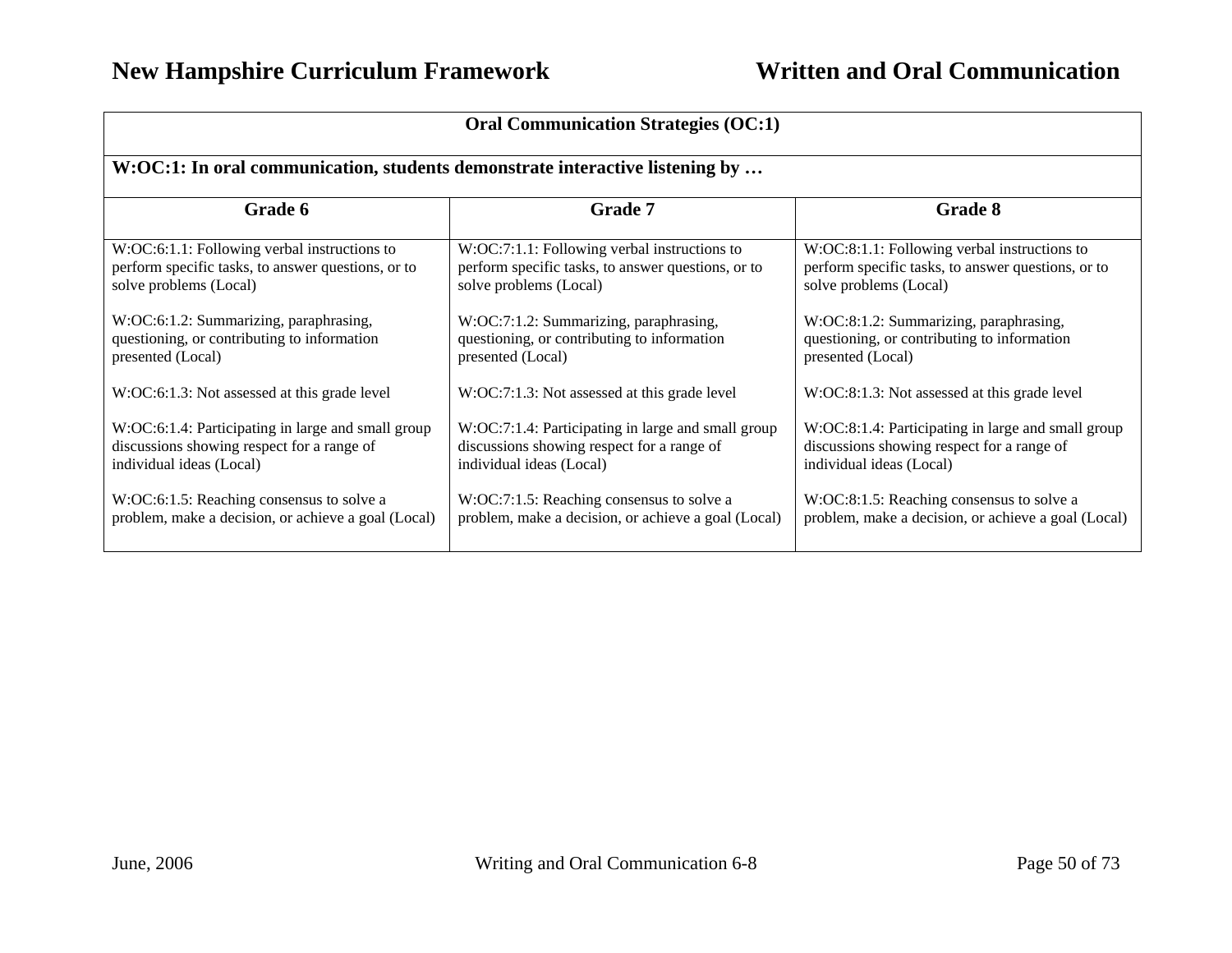| <b>Oral Communication Strategies (OC:2)</b>                                                                                                                                                                    |                                                                                                                                                                                                                  |                                                                                                                                                                                                                  |
|----------------------------------------------------------------------------------------------------------------------------------------------------------------------------------------------------------------|------------------------------------------------------------------------------------------------------------------------------------------------------------------------------------------------------------------|------------------------------------------------------------------------------------------------------------------------------------------------------------------------------------------------------------------|
| W:OC:2: In oral communication, students make oral presentations by                                                                                                                                             |                                                                                                                                                                                                                  |                                                                                                                                                                                                                  |
| Grade 6                                                                                                                                                                                                        | <b>Grade 7</b>                                                                                                                                                                                                   | <b>Grade 8</b>                                                                                                                                                                                                   |
| W:OC:6:2.1: Demonstrating skills and logical<br>organization and language use in interpersonal,<br>small group and public exchanges (e.g., discussions,<br>interviews)                                         | W:OC:7:2.1: Exhibiting logical organization and<br>language use, appropriate to audience, context, and<br>purpose (Local)                                                                                        | W:OC:8:2.1: Exhibiting logical organization and<br>language use, appropriate to audience, context, and<br>purpose (Local)                                                                                        |
| W:OC:6:2.2: Using verbal and nonverbal choices to                                                                                                                                                              | W:OC:7:2.2: Maintaining a consistent focus (Local)                                                                                                                                                               | W:OC:8:2.2: Maintaining a consistent focus (Local)                                                                                                                                                               |
| convey consistent focus                                                                                                                                                                                        | W:OC:7:2.3: Including smooth transitions,<br>supporting thesis with well-chosen details, and                                                                                                                     | W:OC:8:2.3: Including smooth transitions,<br>supporting thesis with well-chosen details, and                                                                                                                     |
| W:OC:6:2.3: Telling stories, giving information<br>using details /elaboration and providing a coherent<br>conclusion EXAMPLE: using books, pictures<br>displays, graphics or artifacts                         | providing a coherent conclusion (Local)<br>EXAMPLES (of support and elaboration): Using<br>illustrations, visuals, detailed descriptions,<br>restatements, paraphrases, examples, comparisons,<br>artifacts      | providing a coherent conclusion (Local)<br>EXAMPLES (of support and elaboration): Using<br>illustrations, visuals, detailed descriptions,<br>restatements, paraphrases, examples, comparisons,<br>artifacts      |
| W:OC:6:2.4: Effectively responding to audience                                                                                                                                                                 |                                                                                                                                                                                                                  |                                                                                                                                                                                                                  |
| questions and feedback                                                                                                                                                                                         | W:OC:7:2.4: Effectively responding to audience<br>questions and feedback (Local)                                                                                                                                 | W:OC:8:2.4: Effectively responding to audience<br>questions and feedback (Local)                                                                                                                                 |
| W:OC:6:2.5: Using a variety of strategies of address<br>(e.g., eye contact, speaking rate, volume,<br>articulation, , inflection, intonation, rhythm, and<br>gesture) to communicate ideas effectively (Local) | W:OC:7:2.5: Using a variety of strategies of address<br>(e.g., eye contact, speaking rate, volume,<br>articulation, , inflection, , intonation, rhythm, and<br>gesture) to communicate ideas effectively (Local) | W:OC:8:2.5: Using a variety of strategies of address<br>(e.g., eye contact, speaking rate, volume,<br>articulation, , inflection, , intonation, rhythm, and<br>gesture) to communicate ideas effectively (Local) |
| W:OC:6:2.6: Not assessed at this grade level                                                                                                                                                                   | W:OC:7:2.6: Not assessed at this grade level                                                                                                                                                                     | W:OC:8:2.6: Not assessed at this grade level                                                                                                                                                                     |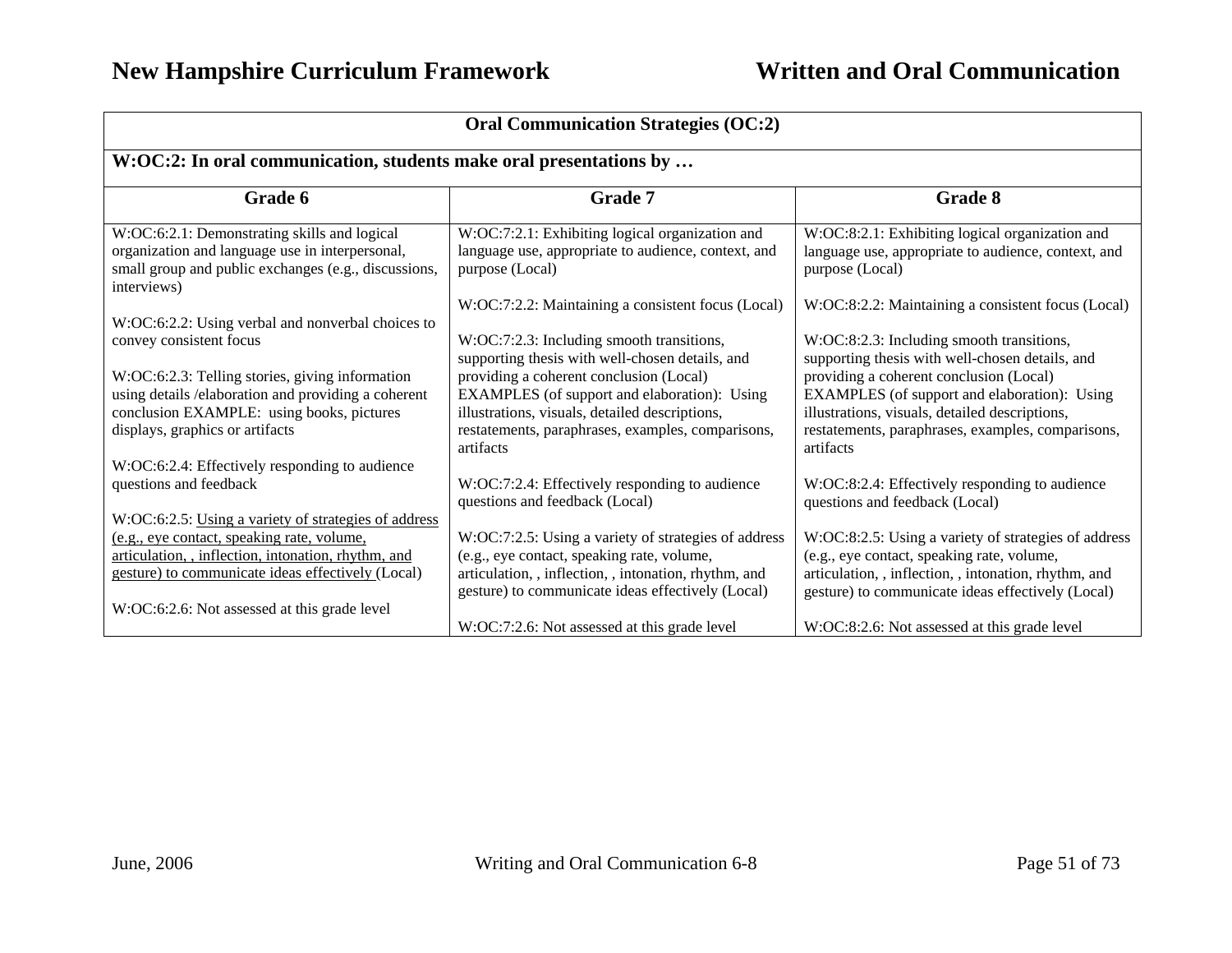| <b>Structures of Language</b><br>Applying Understanding of Sentences, Paragraphs, Text Structures (SL)                                                                                                                                                                                                                |                                                                                                                                                                                                                                                                                            |                                                                                                                                                                                                                                                                                                 |
|-----------------------------------------------------------------------------------------------------------------------------------------------------------------------------------------------------------------------------------------------------------------------------------------------------------------------|--------------------------------------------------------------------------------------------------------------------------------------------------------------------------------------------------------------------------------------------------------------------------------------------|-------------------------------------------------------------------------------------------------------------------------------------------------------------------------------------------------------------------------------------------------------------------------------------------------|
| W:SL:1: Students demonstrate command of the structures of sentences, paragraphs, and text by                                                                                                                                                                                                                          |                                                                                                                                                                                                                                                                                            |                                                                                                                                                                                                                                                                                                 |
| Grade 8                                                                                                                                                                                                                                                                                                               | <b>Grade 10</b>                                                                                                                                                                                                                                                                            | Grade 12                                                                                                                                                                                                                                                                                        |
| W:SL:8:1.1: Using varied sentence length and<br>structure to enhance meaning (e.g., including<br>phrases and clauses) (Local)                                                                                                                                                                                         | W:SL:10:1.1: Using varied sentence length and<br>structure to enhance meaning (e.g., including<br>phrases and clauses) (State)                                                                                                                                                             | W:SL:12:1.1: Using varied sentence length and<br>structure to enhance meaning (e.g., including<br>phrases, clauses, and parallel structure) (Local)                                                                                                                                             |
| W:SL:8:1.2: Using the paragraph form: indenting,<br>main idea, supporting details (Local)                                                                                                                                                                                                                             | W:SL:10:1.2: Using paragraph structures<br>appropriately (e.g., block or indented format (Local)                                                                                                                                                                                           | W:SL:12:1.2: Using paragraph structures<br>appropriately (e.g., block or indented format)<br>(Local)                                                                                                                                                                                            |
| W:SL:8:1.3: Recognizing organizational structures<br>within paragraphs or within texts (Local)<br>EXAMPLES (of text structures): description,<br>sequence, chronology, proposition/support,<br>compare/contrast, problem/solution, cause/effect,<br>investigation<br>W:SL:8:1.4: Applying a format and text structure | W:SL:10:1.3: Recognizing organizational<br>structures within paragraphs or within texts<br>(State) EXAMPLES (of text structures):<br>description, sequence, chronology,<br>proposition/support, compare/contrast,<br>problem/solution, cause/effect, investigation,<br>deductive/inductive | W:SL:12:1.3: Recognizing organizational structures<br>within paragraphs or within texts (Local)<br>EXAMPLES (of text structures): description,<br>sequence, chronology, proposition/support,<br>compare/contrast, problem/solution, cause/effect,<br>investigation, deductive/inductive (Local) |
| appropriate to the purpose of the writing (Local)<br>$W: SL: 8:1.5$ : Subsumed in $W: SL: 8:1.1$<br>W:SL:8:1.6: Applying directionality as appropriate                                                                                                                                                                | W:SL:10:1.4: Applying a format and text<br>structure appropriate to purpose, audience, and<br>context (State)                                                                                                                                                                              | W:SL:12:1.4: Applying a format and text structure<br>appropriate to purpose, audience, and context<br>(Local) EXAMPLES (of formats): academic essay,<br>extended research essay, critical analysis                                                                                              |
| to text (Local)                                                                                                                                                                                                                                                                                                       | W:SL:10:1.5: Subsumed in W:SL:10:1.1                                                                                                                                                                                                                                                       | $W: SL: 12:1.5$ : Subsumed in $W: SL: 12:1$ .                                                                                                                                                                                                                                                   |
|                                                                                                                                                                                                                                                                                                                       | W:SL:10:1.6: Applying directionality as appropriate<br>to text (Local)                                                                                                                                                                                                                     | W:SL:12:1.6: Applying directionality as appropriate<br>to text (Local)                                                                                                                                                                                                                          |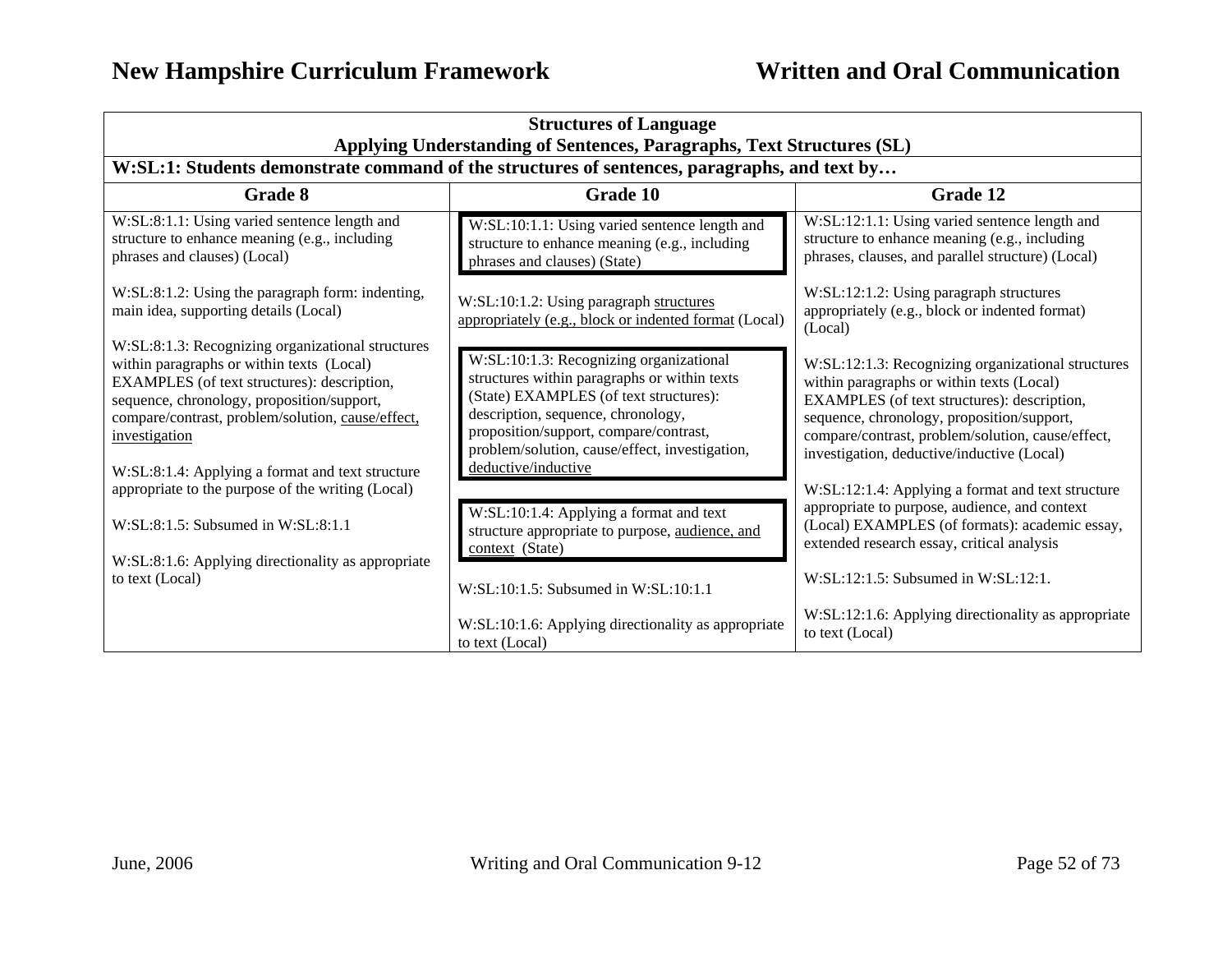| <b>Reading Connection</b><br>Writing in Response to Literary or Informational Text – Showing Understanding of Ideas in Text (RC:1)                                                                                                             |                                                                                                                                                                                                                                                           |                                                                                                                                                                                                                                                                                    |
|------------------------------------------------------------------------------------------------------------------------------------------------------------------------------------------------------------------------------------------------|-----------------------------------------------------------------------------------------------------------------------------------------------------------------------------------------------------------------------------------------------------------|------------------------------------------------------------------------------------------------------------------------------------------------------------------------------------------------------------------------------------------------------------------------------------|
|                                                                                                                                                                                                                                                | W:RC:1: In response to literary or informational text, students show understanding of plot /ideas/concepts by                                                                                                                                             |                                                                                                                                                                                                                                                                                    |
| Grade 8                                                                                                                                                                                                                                        | Grade 10                                                                                                                                                                                                                                                  | Grade 12                                                                                                                                                                                                                                                                           |
| W:RC:8:1.1: Selecting and summarizing key ideas<br>to set context (Local)<br>$W:RC:8:1.2$ : Subsumed in $W:RC:8:1.1$                                                                                                                           | W:RC:10:1.1: Selecting and summarizing key<br>ideas to set context, appropriate to audience<br>(State)                                                                                                                                                    | W:RC:12:1.1: Selecting and summarizing key ideas<br>to set context, appropriate to audience (Local)<br>W:RC:12:1.2: Subsumed in W:RC:12:1.1                                                                                                                                        |
| W:RC:8:1.3: Connecting what has been read<br>(plot/ideas/concepts) to prior knowledge, other texts,<br>or the broader world of ideas, by referring to and<br>explaining relevant ideas (Local)<br>W:RC:8:1.4: Not assessed at this grade level | $W:RC:10:1.2$ : Subsumed in $W:RC:10:1.1$<br>W:RC:10:1.3: Connecting what has been read<br>(plot/ideas/concepts) to prior knowledge, other<br>texts, or the broader world of ideas, by referring<br>to and explaining relevant ideas or themes<br>(State) | W:RC:12:1.3: Connecting what has been read<br>(plot/ideas/concepts) to prior knowledge, other texts,<br>or the broader world of ideas, by referring to and<br>explaining relevant ideas, themes, motifs, or<br>archetypes (Local)<br>W:RC:12:1.4: Explaining the visual components |
|                                                                                                                                                                                                                                                | W:RC:10:1.4: Not assessed at this grade level                                                                                                                                                                                                             | (e.g., charts, diagrams, artwork) of the text, when<br>appropriate (Local)                                                                                                                                                                                                         |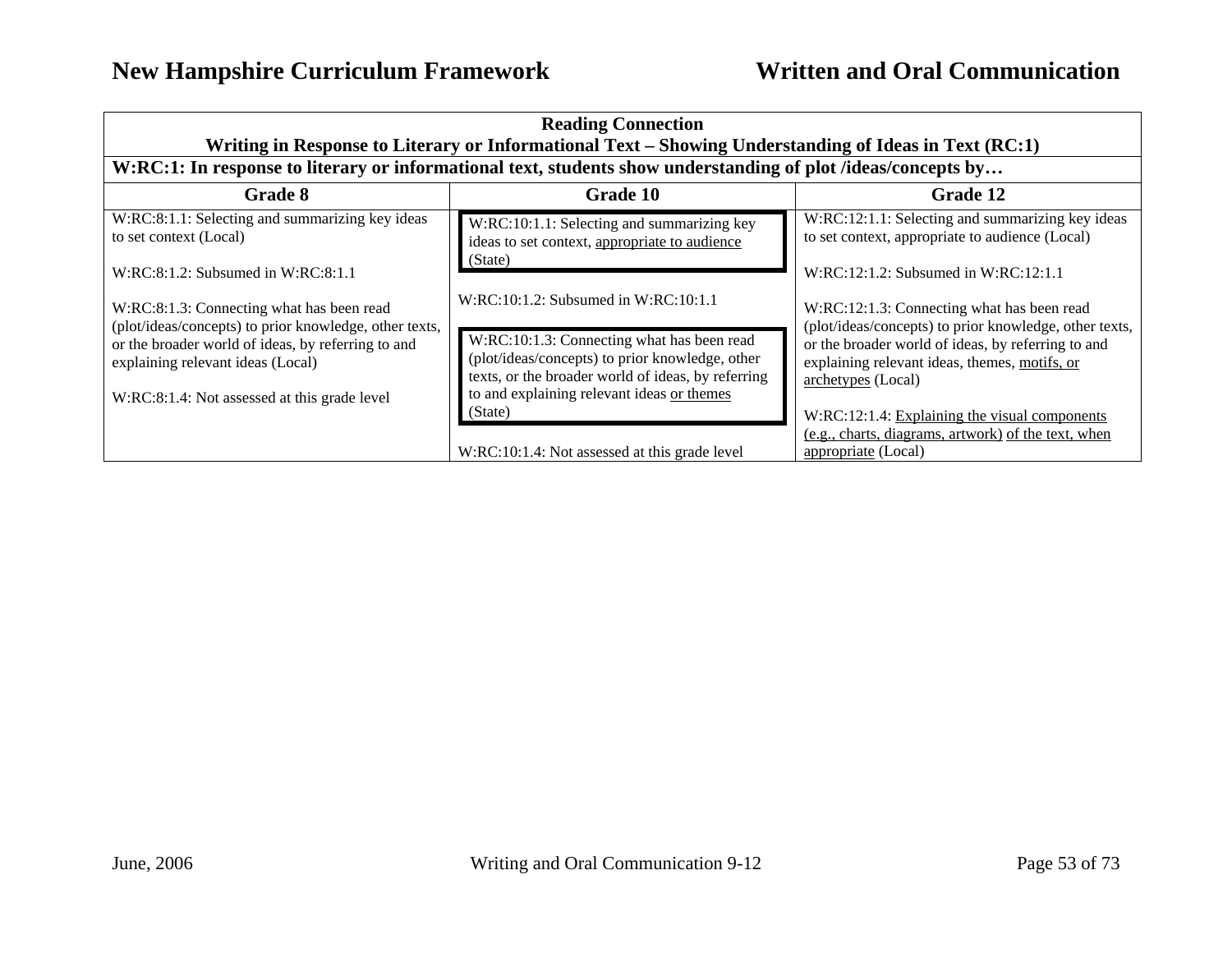| <b>Reading Connection</b><br>Writing in Response to Literary or Informational Text – Making Analytical Judgments about Text (RC:2)                                                                                                                 |                                                                                                                                                                                                         |                                                                                                                                                                                                                                                     |
|----------------------------------------------------------------------------------------------------------------------------------------------------------------------------------------------------------------------------------------------------|---------------------------------------------------------------------------------------------------------------------------------------------------------------------------------------------------------|-----------------------------------------------------------------------------------------------------------------------------------------------------------------------------------------------------------------------------------------------------|
| W:RC:2: In response to literary or informational text read aloud, students make and support analytical judgments about text                                                                                                                        |                                                                                                                                                                                                         |                                                                                                                                                                                                                                                     |
| by                                                                                                                                                                                                                                                 |                                                                                                                                                                                                         |                                                                                                                                                                                                                                                     |
| Grade 8                                                                                                                                                                                                                                            | <b>Grade 10</b>                                                                                                                                                                                         | Grade 12                                                                                                                                                                                                                                            |
| W:RC:8:2.1: Stating and maintaining a focus<br>(purpose), a firm judgment, or point of view when<br>responding to a given question (Local)                                                                                                         | W:RC:10:2.1a: Establishing an interpretive<br>claim/assertion in the form of a thesis (purpose),<br>when responding to a given prompt (State)                                                           | W:RC:12:2.1: Establishing an interpretive<br>claim/assertion in the form of a thesis (purpose)<br>(Local)                                                                                                                                           |
| W:RC:8:2.2: Making inferences about the<br>relationship(s) among content, events, characters,<br>setting, theme, or author's craft (Local)<br>EXAMPLES: Making links to author's choice of<br>words, style, bias, literary techniques, or point of | W:RC:10:2.1b: Establishing an interpretive<br>claim/assertion in the form of a thesis (purpose)<br>(Local)                                                                                              | W:RC:12:2.2: Making inferences about the<br>relationship(s) among content, events, characters,<br>setting, theme, or author's craft (Local)<br>EXAMPLES: Making links to author's choice of<br>words, style, bias, literary techniques, or point of |
| view; making links to characteristics of literary<br>forms or genres                                                                                                                                                                               | W:RC:10:2.2: Making inferences about the<br>relationship(s) among content, events,<br>characters, setting, theme, or author's craft                                                                     | view; making links to characteristics of literary<br>forms or genres                                                                                                                                                                                |
| W:RC:8:2.3: Using specific details and references to<br>text or relevant citations to support focus or<br>judgment (Local)                                                                                                                         | (State) EXAMPLES: Making links to author's<br>choice of words, style, bias, literary techniques,<br>or point of view; making links to characteristics<br>of literary forms or genres                    | W:RC:12:2.3: Using specific details and references<br>to text or relevant citations to support thesis,<br>interpretations, or conclusions (Local)                                                                                                   |
| W:RC:8:2.4: Organizing ideas, using transitional<br>words/phrases and drawing a conclusion by<br>synthesizing information (e.g., demonstrate a<br>connection to the broader world of ideas) (Local)                                                | W:RC:10:2.3: Using specific details and<br>references to text or relevant citations to support<br>thesis, interpretations, or conclusions (State)                                                       | W:RC:12:2.4: Organizing ideas, using transitional<br>words/phrases and drawing a conclusion by<br>synthesizing information (e.g., demonstrate a<br>connection to the broader world of ideas) (Local)                                                |
|                                                                                                                                                                                                                                                    | W:RC:10:2.4: Organizing ideas, using<br>transitional words/phrases and drawing a<br>conclusion by synthesizing information (e.g.,<br>demonstrate a connection to the broader world of<br>ideas) (State) |                                                                                                                                                                                                                                                     |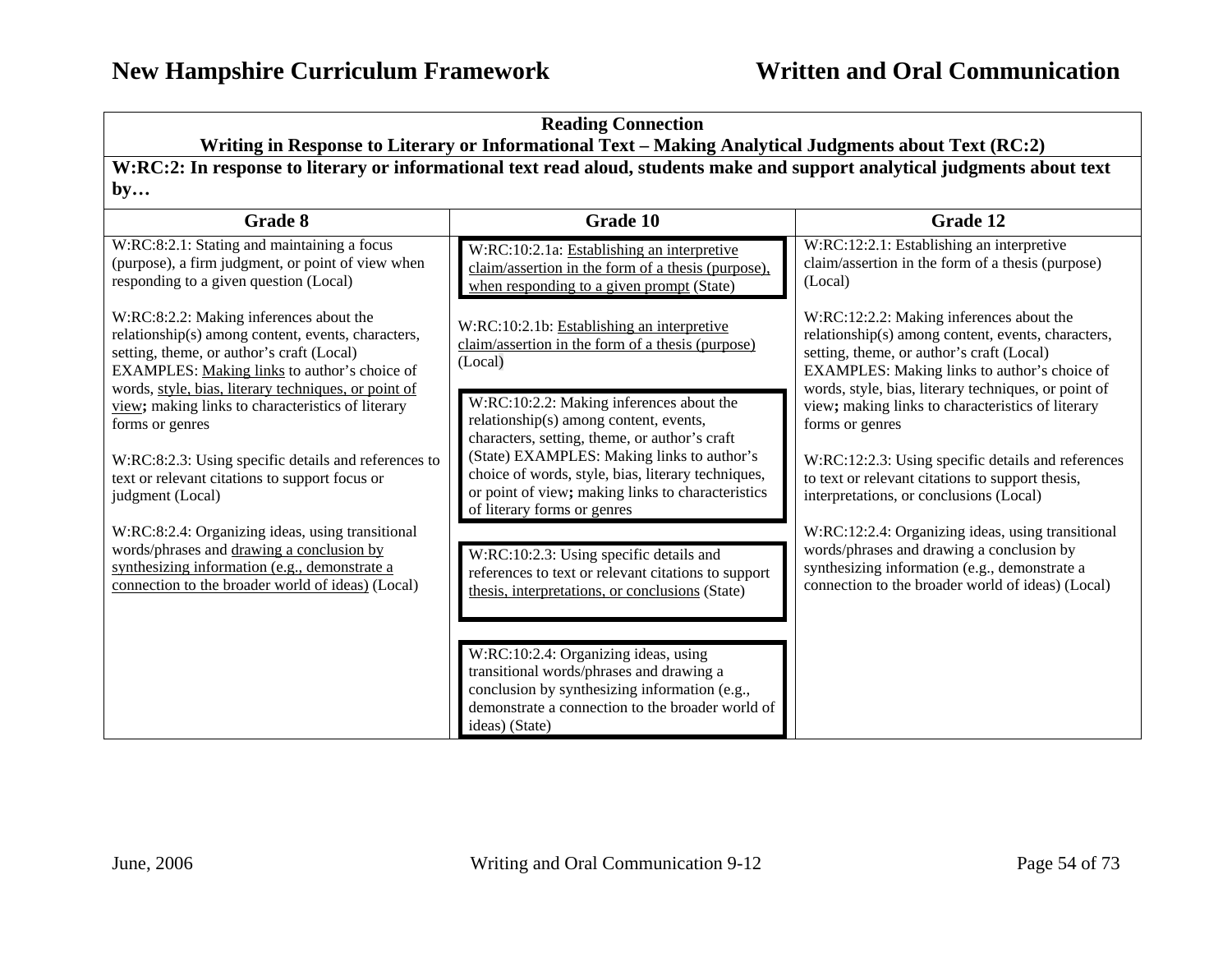| <b>Expressive Writing</b><br>Narrative Writing – Creating a Story Line and Applying Narrative Strategies (EW:1)                                                                                                                                                                                                                                                                                                                                                                           |                                                                                                                                                                                                                                                                                                                                                                                                                                                                                                                                                                                                                                                                              |                                                                                                                                                                                                                                                                                                                                                                                                                                                                                                                                                                                                                                                                                                                                                                                                                   |
|-------------------------------------------------------------------------------------------------------------------------------------------------------------------------------------------------------------------------------------------------------------------------------------------------------------------------------------------------------------------------------------------------------------------------------------------------------------------------------------------|------------------------------------------------------------------------------------------------------------------------------------------------------------------------------------------------------------------------------------------------------------------------------------------------------------------------------------------------------------------------------------------------------------------------------------------------------------------------------------------------------------------------------------------------------------------------------------------------------------------------------------------------------------------------------|-------------------------------------------------------------------------------------------------------------------------------------------------------------------------------------------------------------------------------------------------------------------------------------------------------------------------------------------------------------------------------------------------------------------------------------------------------------------------------------------------------------------------------------------------------------------------------------------------------------------------------------------------------------------------------------------------------------------------------------------------------------------------------------------------------------------|
| W:EW:1: In written narratives, students organize and relate a story line/plot/series of events by                                                                                                                                                                                                                                                                                                                                                                                         |                                                                                                                                                                                                                                                                                                                                                                                                                                                                                                                                                                                                                                                                              |                                                                                                                                                                                                                                                                                                                                                                                                                                                                                                                                                                                                                                                                                                                                                                                                                   |
| Grade 8                                                                                                                                                                                                                                                                                                                                                                                                                                                                                   | Grade 10                                                                                                                                                                                                                                                                                                                                                                                                                                                                                                                                                                                                                                                                     | Grade 12                                                                                                                                                                                                                                                                                                                                                                                                                                                                                                                                                                                                                                                                                                                                                                                                          |
| W:EW:8:1.1: Creating a clear and coherent<br>(logically consistent) story line (Local)                                                                                                                                                                                                                                                                                                                                                                                                    | W:EW:10:1.1: Creating a clear and coherent<br>(logically consistent) story line (Local)                                                                                                                                                                                                                                                                                                                                                                                                                                                                                                                                                                                      | W:EW:12:1.1: Creating a clear and coherent,<br>logically consistent structure (Local) EXAMPLES:<br>Biographical or historical accounts, fiction or non-                                                                                                                                                                                                                                                                                                                                                                                                                                                                                                                                                                                                                                                           |
| W:EW:8:1.2: Establishing context, character<br>motivation, problem/conflict/challenge, and<br>resolution, and maintaining point of view (Local)<br>W:EW:8:1.3: Using a variety of effective<br>transitional devices (e.g., ellipses, time transitions,<br>white space, or words/phrases) to enhance meaning<br>(Local)<br>W:EW:8:1.4: Not assessed at this grade level<br>W:EW:8:1.5: Establishing and maintaining a theme<br>(Local)<br>W:EW:8:1.6: Providing a sense of closure (Local) | W:EW:10:1.2: Establishing context, character<br>motivation, problem/conflict/challenge, and<br>resolution, significance of setting, and maintaining<br>point of view (Local)<br>W:EW:10:1.3: Using a variety of effective<br>transitional devices (e.g., ellipses; time transitions:<br>such as flashback or foreshadowing; white space; or<br>words/phrases) to enhance meaning (Local)<br>W:EW:10:1.4: Using a variety of effective literary<br>devices (i.e., flashback or foreshadowing, figurative<br>language imagery) to enhance meaning (Local)<br>W:EW:10:1.5: Establishing and maintaining a<br>theme (Local)<br>W:EW:10:1.6: Providing a sense of closure (Local) | fiction stories, personal narratives, narrative poems<br>or songs, parodies of particular narrative styles<br>(fable, soap opera)<br>W:EW:12:1.2: Establishing context, character<br>motivation, problem/conflict/challenge, and<br>resolution, significance of setting, and maintaining<br>point of view (Local)<br>W:EW:12:1.3: Using a variety of effective<br>transitional devices (e.g., ellipses; time transitions:<br>such as flashback or foreshadowing; white space; or<br>words/phrases) to enhance meaning (Local)<br>W:EW:12:1.4: Using a variety of effective literary<br>devices (i.e., flashback or foreshadowing, figurative<br>language imagery) to enhance meaning (Local)<br>W:EW:12:1.5: Establishing and maintaining a<br>theme (Local)<br>W:EW:12:1.6: Providing a sense of closure (Local) |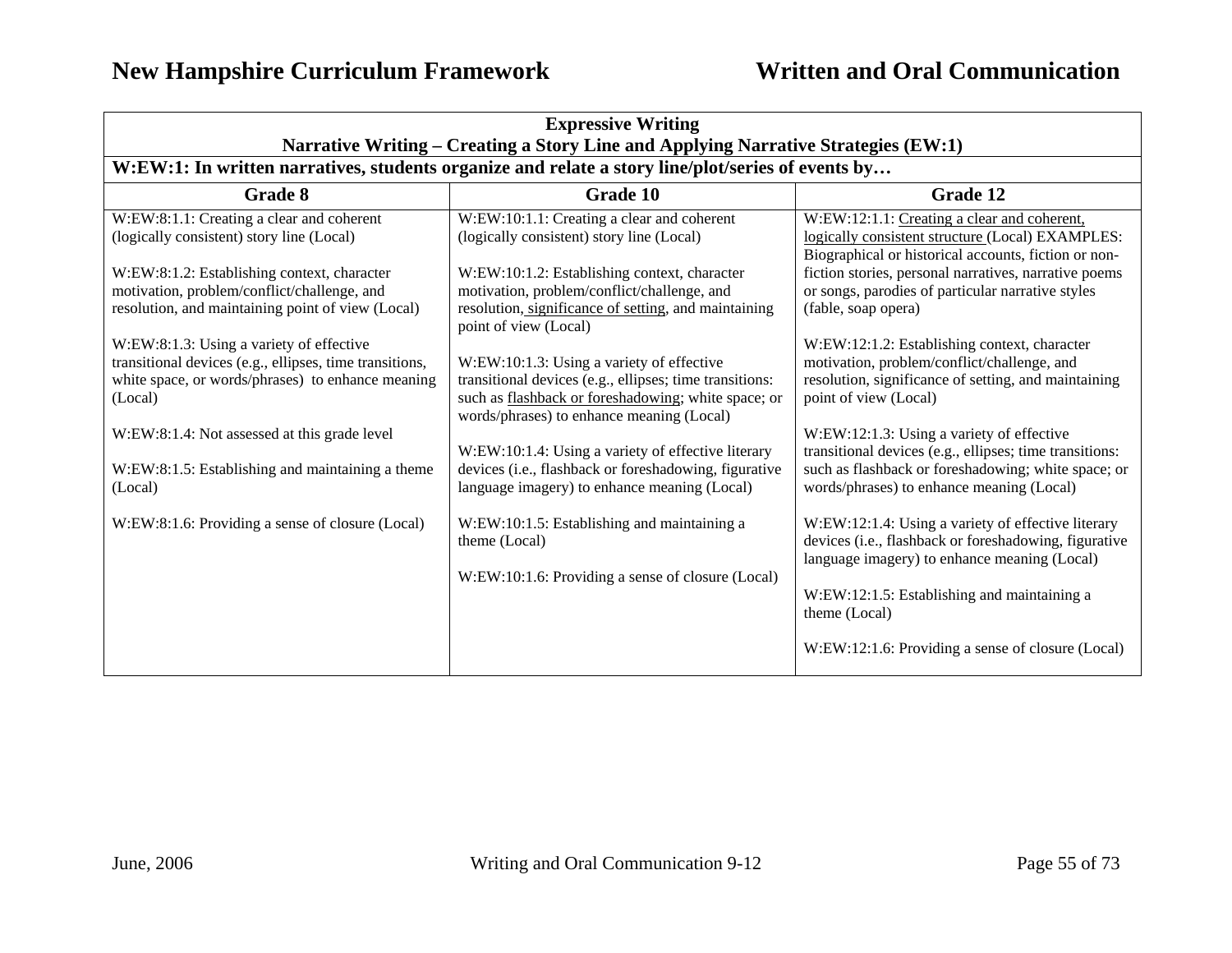| <b>Expressive Writing</b><br><b>Narrative Writing – Applying Narrative Strategies (EW:2)</b>                                                      |                                                                                                                                                    |                                                                                                                                                                                         |
|---------------------------------------------------------------------------------------------------------------------------------------------------|----------------------------------------------------------------------------------------------------------------------------------------------------|-----------------------------------------------------------------------------------------------------------------------------------------------------------------------------------------|
| W:EW:8:2: Students demonstrate use of narrative strategies by                                                                                     |                                                                                                                                                    |                                                                                                                                                                                         |
|                                                                                                                                                   | W:EW:10:2: Students demonstrate use of narrative strategies to engage the reader by                                                                |                                                                                                                                                                                         |
|                                                                                                                                                   | W:EW:12:2: Students demonstrate use of narrative strategies to engage the reader by                                                                |                                                                                                                                                                                         |
| Grade 8                                                                                                                                           | Grade 10                                                                                                                                           | Grade 12                                                                                                                                                                                |
| W:EW:8:2.1: Creating images, using details and<br>sensory language to advance the plot/story line<br>(Local)                                      | W:EW:10:2.1: Creating images, using relevant and<br>descriptive details and sensory language to advance<br>the plot/story line (Local)             | W:EW:12:2.1: Creating images, using relevant and<br>descriptive details and sensory language to advance<br>the plot/story line (Local)                                                  |
| W:EW:8:2.2: Using dialogue to advance plot/story<br>line (Local)                                                                                  | W:EW:10:2.2: Using dialogue to advance plot/story<br>line (Local)                                                                                  | W:EW:12:2.2: Using dialogue to advance plot/story<br>line (Local)                                                                                                                       |
| W:EW:8:2.3: Developing characters through<br>description, dialogue, actions, and relationships with<br>other characters, when appropriate (Local) | W:EW:10:2.3: Developing characters through<br>description, dialogue, actions, and relationships with<br>other characters, when appropriate (Local) | W:EW:12:2.3: Developing characters through<br>description, dialogue, actions (including gestures,<br>expressions), and relationships with other<br>characters, when appropriate (Local) |
| W:EW:8:2.4: Using voice appropriate to purpose<br>(Local)                                                                                         | W:EW:10:2.4: Using voice appropriate to purpose<br>(Local)                                                                                         | W:EW:12:2.4: Using voice appropriate to purpose<br>(Local)                                                                                                                              |
| W:EW:8:2.5: Maintaining focus (Local)                                                                                                             | W:EW:10:2.5: Maintaining focus (Local)                                                                                                             | W:EW:12:2.5: Maintaining focus (Local)                                                                                                                                                  |
| W:EW:8:2.6: Selecting and elaborating important<br>ideas; and excluding extraneous details (Local)                                                | W:EW:10:2.6: Selecting and elaborating important<br>ideas; and excluding extraneous details (Local)                                                | W:EW:12:2.6: Selecting and elaborating important<br>ideas; and excluding extraneous details (Local)                                                                                     |
| W:EW:8:2.7: Controlling the pace of the story<br>(Local) EXAMPLE: Developing the narrative with<br>greatest emphasis on the most important parts  | W:EW:10:2.7: Controlling the pace of the story<br>(Local) EXAMPLE: Intentional use of sentence<br>length and punctuation                           | W:EW:12:2.7: Controlling the pace of the story<br>(Local) EXAMPLE: Developing tension or suspense                                                                                       |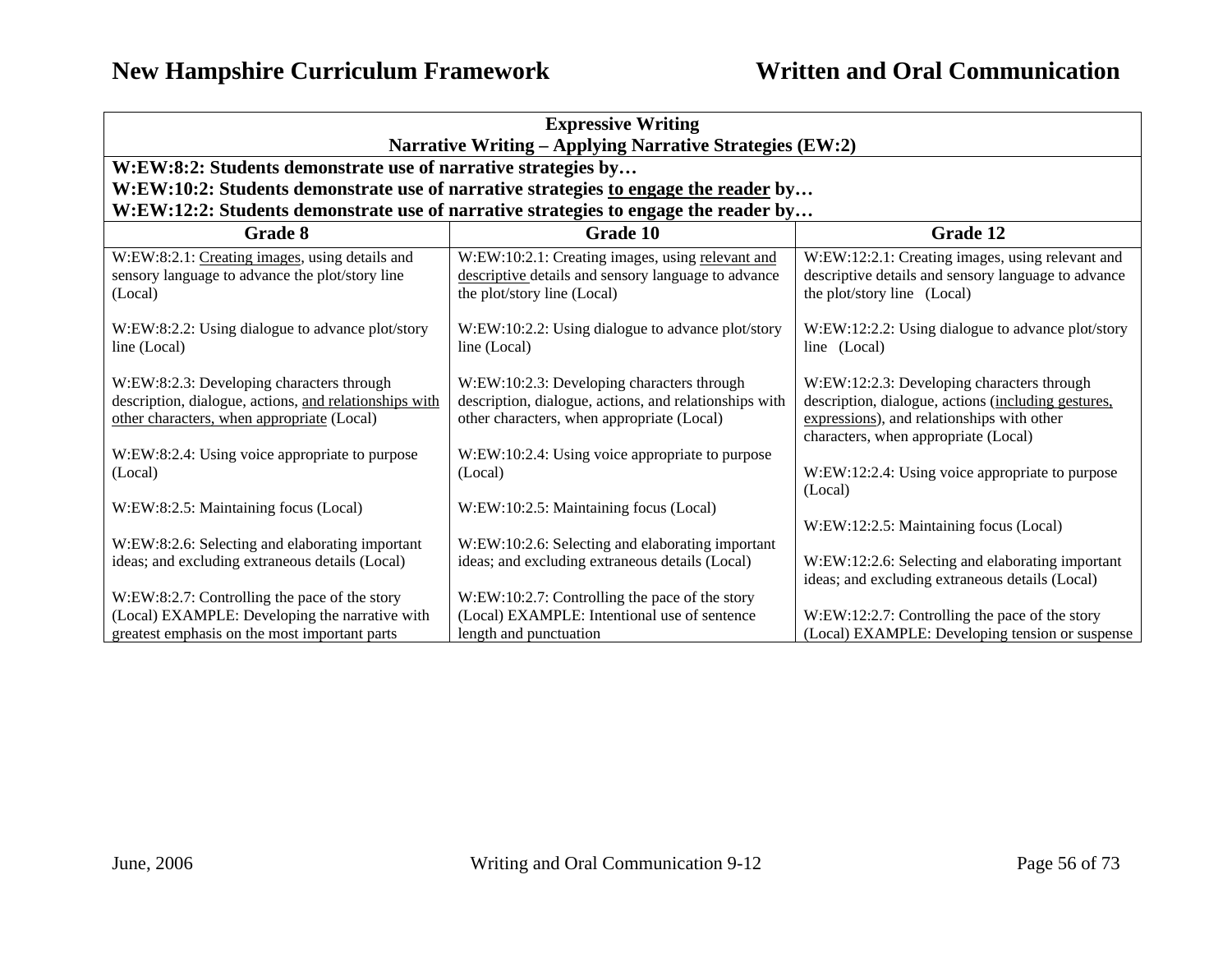| <b>Expressive Writing</b><br>Poetry (EW:3)                                                                                                                        |                                                                                                                                                                                         |                                                                                                   |
|-------------------------------------------------------------------------------------------------------------------------------------------------------------------|-----------------------------------------------------------------------------------------------------------------------------------------------------------------------------------------|---------------------------------------------------------------------------------------------------|
| W:EW:3: In writing poetry, students demonstrate awareness of purpose by                                                                                           |                                                                                                                                                                                         |                                                                                                   |
| Grade 8                                                                                                                                                           | <b>Grade 10</b>                                                                                                                                                                         | Grade 12                                                                                          |
| W:EW:8:3.1: Writing poems in a variety of voices<br>for a variety of audiences (purpose) (Local)                                                                  | W:EW:10:3.1: Writing poems in a variety of voices<br>for a variety of audiences (purpose) (Local)                                                                                       | W:EW:12:3.1: Writing poems in a variety of voices<br>for a variety of audiences (purpose) (Local) |
| W:EW:8:3.2: Writing poems that express speaker's<br>moods, thoughts, or feelings (Local)                                                                          | W:EW:10:3.2: Writing poems that express speaker's<br>moods, thoughts, or feelings (Local)                                                                                               | W:EW:12:3.2: Writing poems that express speaker's<br>moods, thoughts, or feelings (Local)         |
| W:EW:8:3.3: Choosing conventional or alternative<br>text structures to achieve impact (Local)<br>EXAMPLES (text structures): free verse, haiku,<br>concrete poems | W:EW:10:3.3: Choosing conventional or alternative<br>text structures to achieve impact (Local)<br>EXAMPLES (text structures): sonnet, free verse,<br>haiku, ballad, ode, concrete poems | W:EW:12:3.3: Choosing conventional or alternative<br>text structures to achieve impact (Local)    |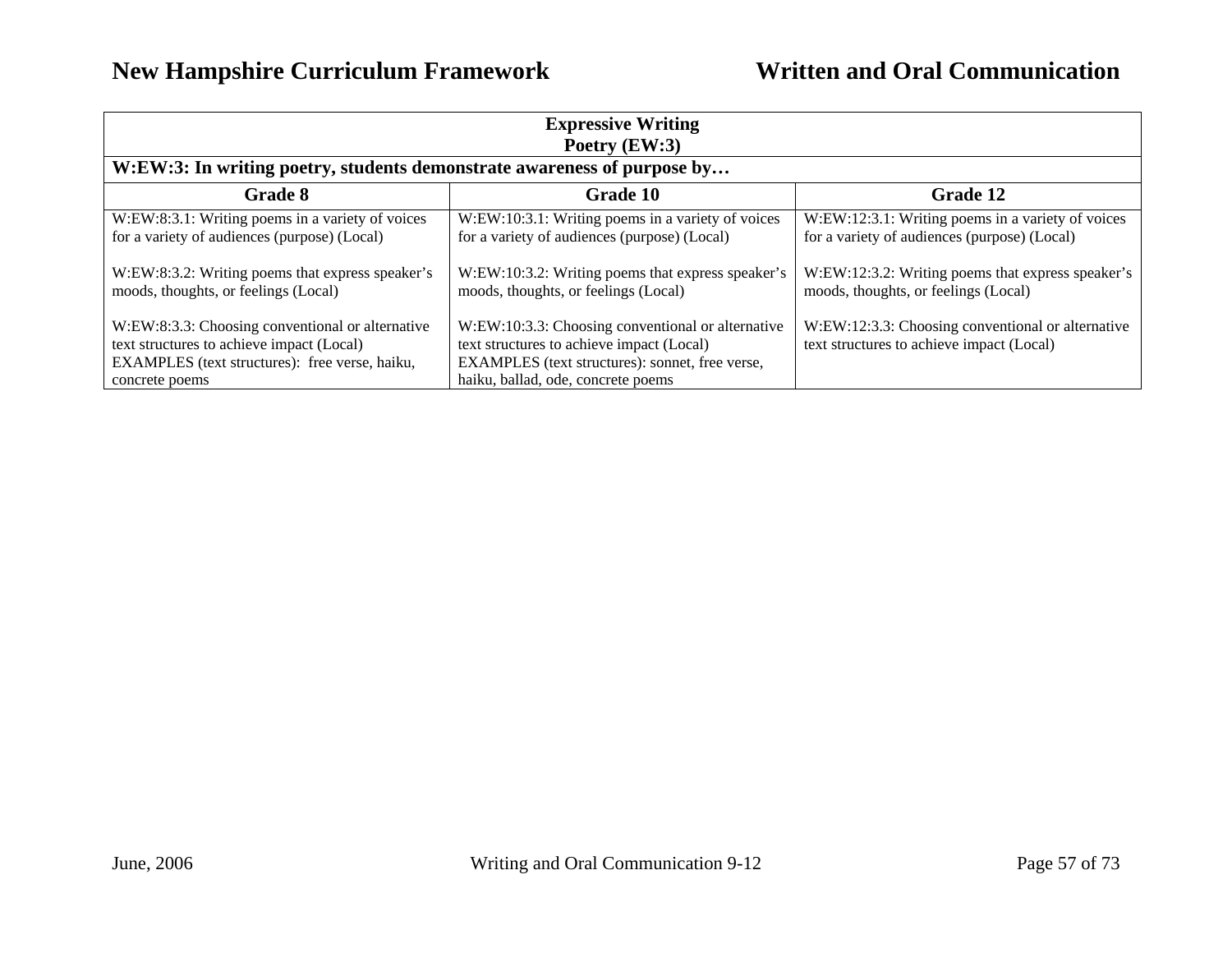| <b>Expressive Writing</b><br>Poetry (EW:4)                                                                                                                                                        |                                                                                                                                                                                                                                          |                                                                                                                                                                                                                                          |  |
|---------------------------------------------------------------------------------------------------------------------------------------------------------------------------------------------------|------------------------------------------------------------------------------------------------------------------------------------------------------------------------------------------------------------------------------------------|------------------------------------------------------------------------------------------------------------------------------------------------------------------------------------------------------------------------------------------|--|
| W:EW:4: In writing poetry, use language effectively by                                                                                                                                            |                                                                                                                                                                                                                                          |                                                                                                                                                                                                                                          |  |
| Grade 8                                                                                                                                                                                           | <b>Grade 10</b>                                                                                                                                                                                                                          | Grade 12                                                                                                                                                                                                                                 |  |
| W:EW:8:4.1: Selecting vocabulary according to<br>purpose and for effect on audience (Local)                                                                                                       | W:EW:10:4.1: Selecting vocabulary according to<br>purpose and for effect on audience (Local)                                                                                                                                             | W:EW:12:4.1: Selecting vocabulary according to<br>purpose and for effect on audience (Local)                                                                                                                                             |  |
| W:EW:8:4.2: Using rhyme, figurative language<br>(Local) EXAMPLES (of figurative language):<br>simile, personification, alliteration, onomatopoeia<br>W:EW:8:4.3: Not assessed at this grade level | W:EW:10:4.2: Using rhyme, rhythm, meter, literary<br>elements (e.g., setting, plot, characters) or figurative<br>language (Local) EXAMPLES (of figurative<br>language): simile, personification, alliteration,<br>onomatopoeia, metaphor | W:EW:12:4.2: Using rhyme, rhythm, meter, literary<br>elements (e.g., setting, plot, characters) or figurative<br>language (Local) EXAMPLES (of figurative<br>language): simile, personification, alliteration,<br>onomatopoeia, metaphor |  |
| W:EW:8:4.4: Using a variety of poetic forms<br>(Local)                                                                                                                                            | W:EW:10:4.3: Selecting and manipulating words,<br>phrases, or clauses, for connotation/shades of<br>meaning and impact (Local)                                                                                                           | W:EW:12:4.3: Selecting and manipulating words,<br>phrases, or clauses, for connotation/shades of<br>meaning and impact (Local)                                                                                                           |  |
|                                                                                                                                                                                                   | W:EW:10:4.4: Using a variety of poetic forms<br>(Local)                                                                                                                                                                                  | W:EW:12:4.4: Using a variety of poetic forms<br>(Local)                                                                                                                                                                                  |  |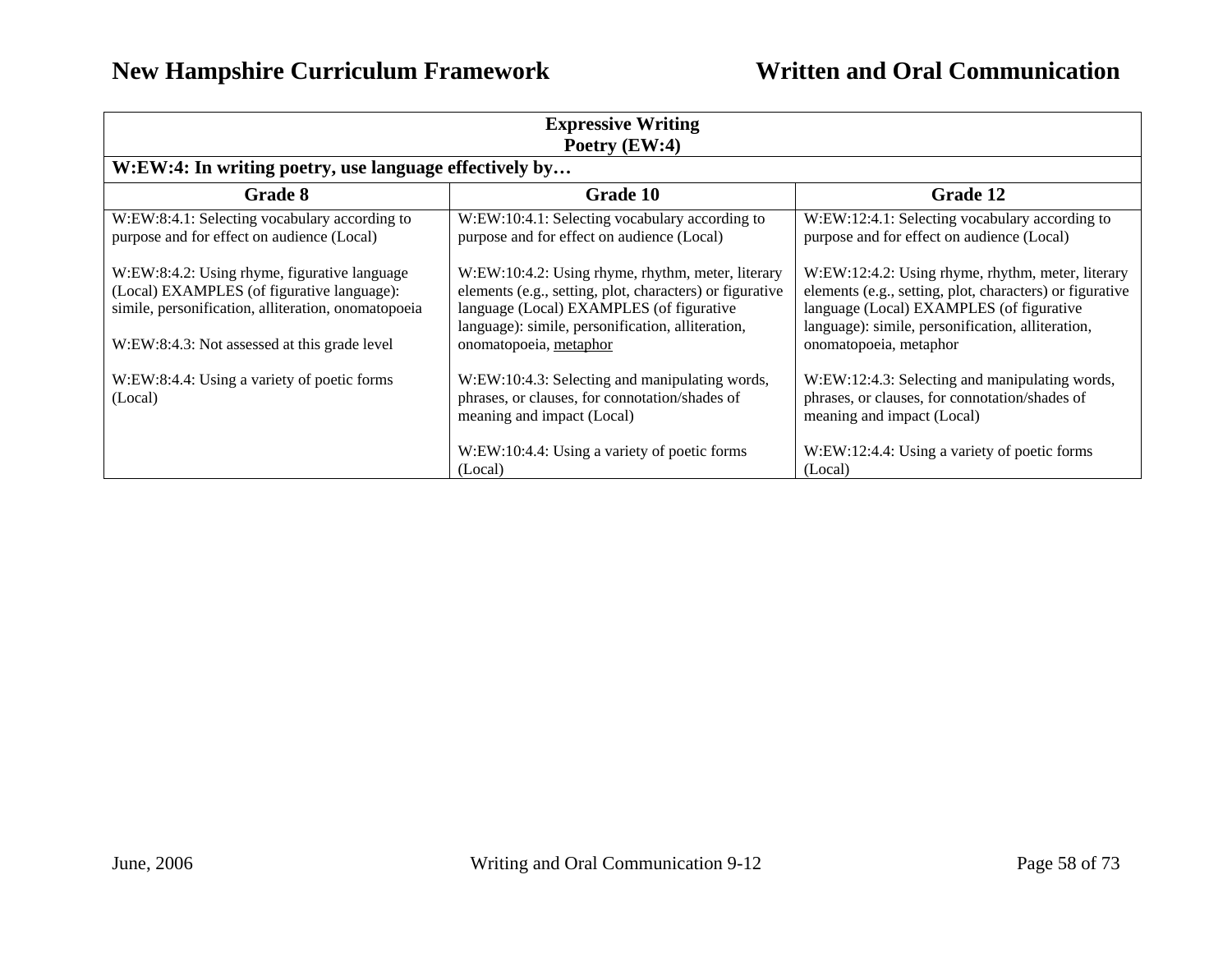| <b>Expressive Writing</b><br><b>Reflective Essay (EW:5)</b>                                                                                                                                                                     |                                                                                                                                                                                                        |                                                                                                                                                                                                                |
|---------------------------------------------------------------------------------------------------------------------------------------------------------------------------------------------------------------------------------|--------------------------------------------------------------------------------------------------------------------------------------------------------------------------------------------------------|----------------------------------------------------------------------------------------------------------------------------------------------------------------------------------------------------------------|
| W:EW:5: In reflective writing, students explore and share thoughts, observations, and impressions by                                                                                                                            |                                                                                                                                                                                                        |                                                                                                                                                                                                                |
| Grade 8                                                                                                                                                                                                                         | Grade 10                                                                                                                                                                                               | Grade 12                                                                                                                                                                                                       |
| W:EW:8:5.1: Engaging the reader by establishing<br>context (purpose) (Local)                                                                                                                                                    | W:EW:10:5.1: Engaging the reader by<br>establishing context (purpose) (State)                                                                                                                          | W:EW:12:5.1: Engaging the reader by establishing<br>context (purpose) (Local)                                                                                                                                  |
| W:EW:8:5.2: Analyzing a condition or situation of<br>significance (e.g., reflecting on a personal learning<br>or personal growth), or developing a commonplace,<br>concrete occasion as the basis for the reflection<br>(Local) | W:EW:10:5.2: Analyzing a condition or situation<br>of significance (e.g., reflecting on a personal<br>learning or personal growth), or developing a<br>commonplace, concrete occasion as the basis for | W:EW:12:5.2: Analyzing a condition or situation of<br>significance or developing a commonplace, concrete<br>occasion as the basis for the reflection (Local)<br>W:EW:12:5.3: Using an organizational structure |
| W:EW:8:5.3: Not assessed at this grade level                                                                                                                                                                                    | the reflection (State)                                                                                                                                                                                 | that allows for a progression of ideas to develop<br>(Local)                                                                                                                                                   |
| W:EW:8:5.4: Using a range of elaboration<br>techniques (i.e., questioning, comparing,<br>connecting, interpreting, analyzing, or describing) to                                                                                 | W:EW:10:5.3: Using an organizational structure<br>that allows for a progression of ideas to develop<br>(State)                                                                                         | W:EW:12:5.4: Using a range of elaboration<br>techniques (i.e., questioning, comparing,<br>connecting, interpreting, analyzing, or describing) to                                                               |
| establish a focus (Local)<br>W:EW:8:5.5: Providing closure - leaving the reader<br>with something to think about (Local)                                                                                                        | W:EW:10:5.4: Using a range of elaboration<br>techniques (i.e., questioning, comparing,<br>connecting, interpreting, analyzing, or<br>describing) to establish a focus (State)                          | establish a focus (Local)<br>W:EW:12:5.5: Providing closure - leaving the<br>reader with something to think about (Local)                                                                                      |
| W:EW:8:5.6: Not assessed at this grade level                                                                                                                                                                                    | W:EW:10:5.5: Providing closure - leaving the<br>reader with something to think about (State)                                                                                                           | W:EW:12:5.6: Making connections between<br>personal ideas and experiences and more abstract<br>aspects of life, leading to new perspectives or<br>insights (Local) EXAMPLE: In a reflection upon a             |
|                                                                                                                                                                                                                                 | W:EW:10:5.6: Not assessed at this grade level                                                                                                                                                          | personal friendship, a student identifies a new<br>insight about the relationship.                                                                                                                             |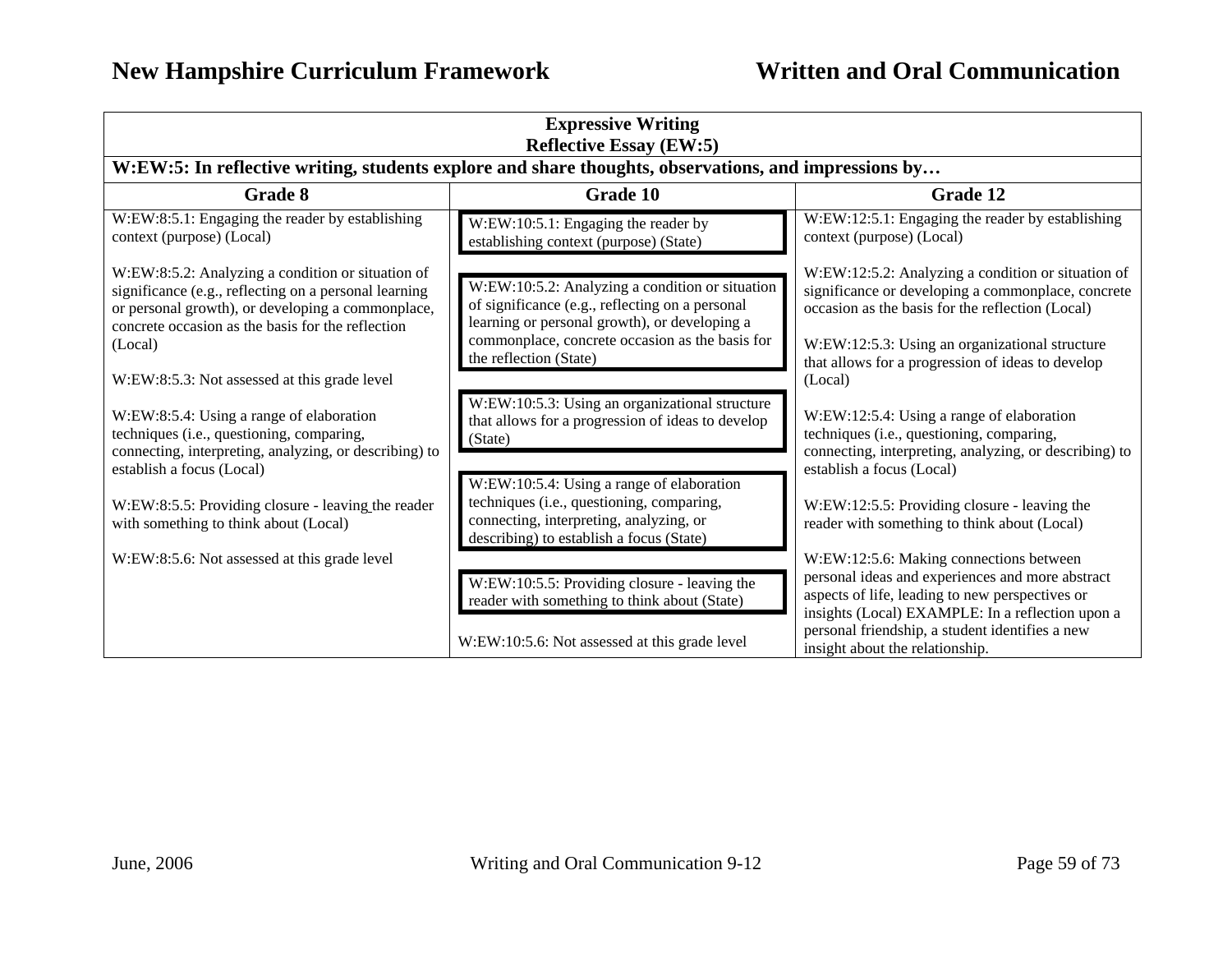| <b>Informational Writing</b>                                                                                                                                                                                                                                                                                                                                     |                                                                                                                                                                                                                                                                                                                                           |                                                                                                                                                                                                                                                                                                                                                                                              |
|------------------------------------------------------------------------------------------------------------------------------------------------------------------------------------------------------------------------------------------------------------------------------------------------------------------------------------------------------------------|-------------------------------------------------------------------------------------------------------------------------------------------------------------------------------------------------------------------------------------------------------------------------------------------------------------------------------------------|----------------------------------------------------------------------------------------------------------------------------------------------------------------------------------------------------------------------------------------------------------------------------------------------------------------------------------------------------------------------------------------------|
| Reports, Procedures, or Persuasive Writing – Organizing and Conveying Information (IW:1)<br>W:IW:1: In informational writing (reports or procedures), students organize ideas/concepts by                                                                                                                                                                        |                                                                                                                                                                                                                                                                                                                                           |                                                                                                                                                                                                                                                                                                                                                                                              |
| Grade 8                                                                                                                                                                                                                                                                                                                                                          | Grade 10                                                                                                                                                                                                                                                                                                                                  | Grade 12                                                                                                                                                                                                                                                                                                                                                                                     |
| W:IW:8:1.1: Using an organizational text structure<br>appropriate to focus/controlling idea (Local)<br>EXAMPLES (of text structures): sequence,<br>chronology, proposition/support, compare/contrast,<br>problem/solution, cause/effect, investigation<br>W:IW:8:1.2: Selecting appropriate information to<br>set context, which may include a lead/hook (Local) | W:IW:10:1.1: Using a text structure appropriate<br>to focus/controlling idea or thesis (e.g., purpose,<br>audience, context) (State) EXAMPLES (of text<br>structures): sequence (in procedures),<br>chronology, proposition/support,<br>compare/contrast, problem/solution, cause/effect,<br>investigation, deductive/inductive reasoning | W:IW:12:1.1: Using a text structure appropriate to<br>focus/controlling idea or thesis (e.g., purpose,<br>audience, context) (Local) EXAMPLES (of text<br>structures): sequence (in procedures), chronology,<br>proposition/support, compare/contrast,<br>problem/solution, cause/effect, investigation,<br>deductive/inductive reasoning<br>W:IW:12:1.2: Selecting appropriate and relevant |
|                                                                                                                                                                                                                                                                                                                                                                  | W:IW:10:1.2: Selecting appropriate and relevant<br>information (excluding extraneous details) to set<br>context (State)                                                                                                                                                                                                                   | information (excluding extraneous details) to set<br>context (Local)                                                                                                                                                                                                                                                                                                                         |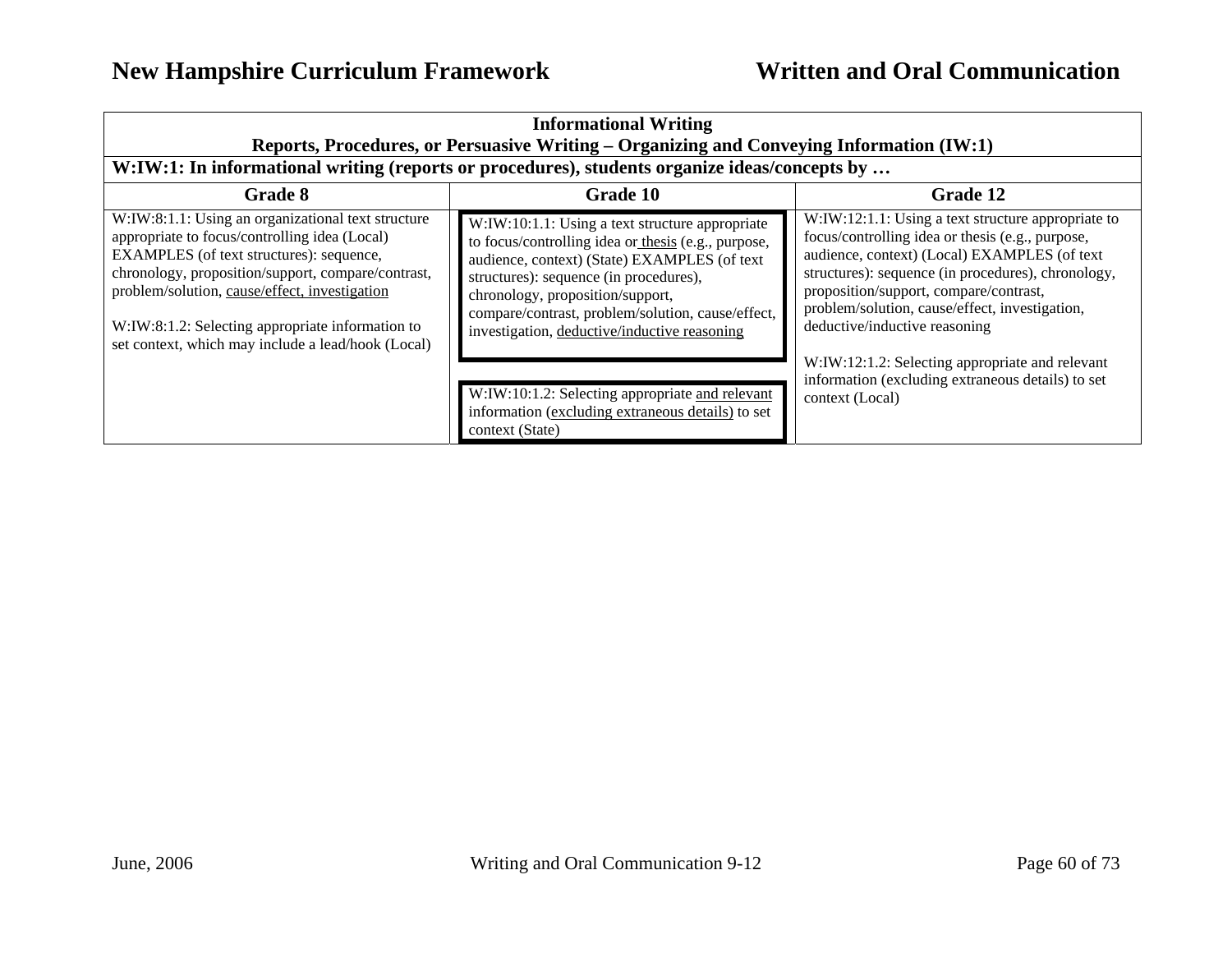| <b>Informational Writing</b>                                                                               |                                                                                                                                                                                                   |                                                                                                                                      |  |
|------------------------------------------------------------------------------------------------------------|---------------------------------------------------------------------------------------------------------------------------------------------------------------------------------------------------|--------------------------------------------------------------------------------------------------------------------------------------|--|
|                                                                                                            | Reports, Procedures, or Persuasive Writing - Organizing and Conveying Information (IW:2)<br>W:IW:2: In informational writing (reports or procedures only), students effectively convey purpose by |                                                                                                                                      |  |
| <b>Grade 8</b>                                                                                             | Grade 10                                                                                                                                                                                          | Grade 12                                                                                                                             |  |
| W:IW:8:2.1: Establishing a topic (Local)                                                                   | W:IW:10:2.1: Establishing a topic (State)                                                                                                                                                         | W:IW:12:2.1: Establishing a topic (Local)                                                                                            |  |
| W:IW:8:2.2: Stating and maintaining a<br>focus/controlling idea/thesis (Local)                             | W:IW:10:2.2: Stating and maintaining a<br>focus/controlling idea/thesis (State)                                                                                                                   | W:IW:12:2.2: Stating and maintaining a<br>focus/controlling idea/thesis (Local)                                                      |  |
| W:IW:8:2.3: Writing with a sense of audience, when<br>appropriate (Local)                                  | W:IW:10:2.3: Writing with a sense of audience,<br>when appropriate (State)                                                                                                                        | W:IW:12:2.3: Selecting and using formal, informal,<br>literary, or technical language appropriate to<br>audience and context (Local) |  |
| W:IW:8:2.4: Establishing an authoritative voice<br>(Local)<br>W:IW:8:2.5: Not assessed at this grade level | W:IW:10:2.4: Establishing an authoritative voice<br>(State)                                                                                                                                       | W:IW:12:2.4: Establishing an authoritative voice<br>(Local)                                                                          |  |
|                                                                                                            | W:IW:10:2.5: Using precise and descriptive<br>language that clarifies and supports intent (State)                                                                                                 | W:IW:12:2.5: Using precise and descriptive<br>language that clarifies and supports intent and<br>enhances meaning (Local)            |  |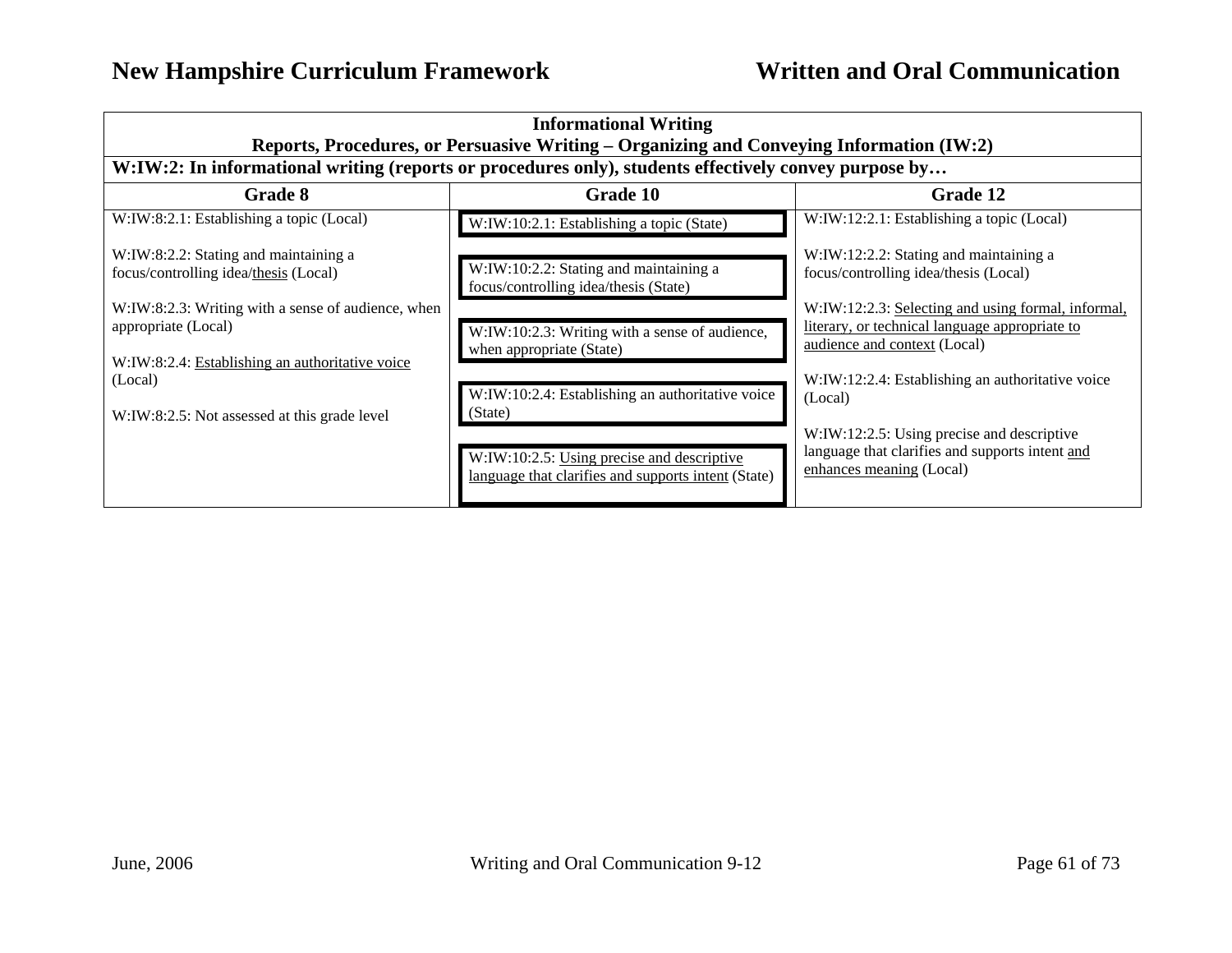| <b>Informational Writing</b><br>Reports, Procedures, or Persuasive Writing - Using Elaboration Strategies (IW:3)                                                                                                                                |                                                                                                                                                                                                                                                                                |                                                                                                                                                                                                                                                                                                                                                          |
|-------------------------------------------------------------------------------------------------------------------------------------------------------------------------------------------------------------------------------------------------|--------------------------------------------------------------------------------------------------------------------------------------------------------------------------------------------------------------------------------------------------------------------------------|----------------------------------------------------------------------------------------------------------------------------------------------------------------------------------------------------------------------------------------------------------------------------------------------------------------------------------------------------------|
| W:IW:3: In informational writing(reports or procedures only), students demonstrate use of a range of elaboration strategies by:                                                                                                                 |                                                                                                                                                                                                                                                                                |                                                                                                                                                                                                                                                                                                                                                          |
| Grade 8                                                                                                                                                                                                                                         | Grade 10                                                                                                                                                                                                                                                                       | Grade 12                                                                                                                                                                                                                                                                                                                                                 |
| W:IW:8:3.1: Including facts and details relevant to<br>focus/controlling idea, and excluding extraneous<br>information (Local)                                                                                                                  | W:IW:10:3.1: Including facts and details<br>relevant to focus/controlling idea or thesis, and<br>excluding extraneous information (State)                                                                                                                                      | W:IW:12:3.1: Including facts and details relevant to<br>focus/controlling idea or thesis, and excluding<br>extraneous information (Local)                                                                                                                                                                                                                |
| W:IW:8:3.2: Including sufficient details or facts for<br>appropriate depth of information: naming,<br>describing, explaining, comparing, using visual<br>images (Local)<br>W:IW:8:3.3: Addressing readers' concerns                             | W:IW:10:3.2: Including sufficient details or facts<br>for appropriate depth of information: naming,<br>describing, explaining, comparing, contrasting,<br>or using visual images to support intended<br>purpose (State)                                                        | W:IW:12:3.2: Including sufficient details or facts<br>for appropriate depth of information: naming,<br>describing, explaining, comparing, contrasting, or<br>using visual images to support intended purpose<br>(Local)                                                                                                                                  |
| $(including counterarguments - in pervasive)$<br>writing; addressing potential problems -in<br>procedures; providing context -in reports) (Local)<br>W:IW:8:3.4: Commenting on the significance of the<br>information, when appropriate (Local) | W:IW:10:3.3: Addressing readers' concerns<br>(anticipating and addressing potential problems,<br>mistakes, or misunderstandings that might arise<br>for the audience) (State)<br>W:IW:10:3.4: Commenting on the significance<br>of the information (in reports, throughout the | W:IW:12:3.3: Addressing readers' concerns<br>(anticipating and addressing potential problems,<br>mistakes, or misunderstandings that might arise for<br>the audience) (Local)<br>W:IW:12:3.4: Commenting on the significance of<br>the information (in reports, throughout the piece; in<br>procedural or persuasive writing, as appropriate)<br>(Local) |
|                                                                                                                                                                                                                                                 | piece; in procedural or persuasive writing, as<br>appropriate) (State)                                                                                                                                                                                                         |                                                                                                                                                                                                                                                                                                                                                          |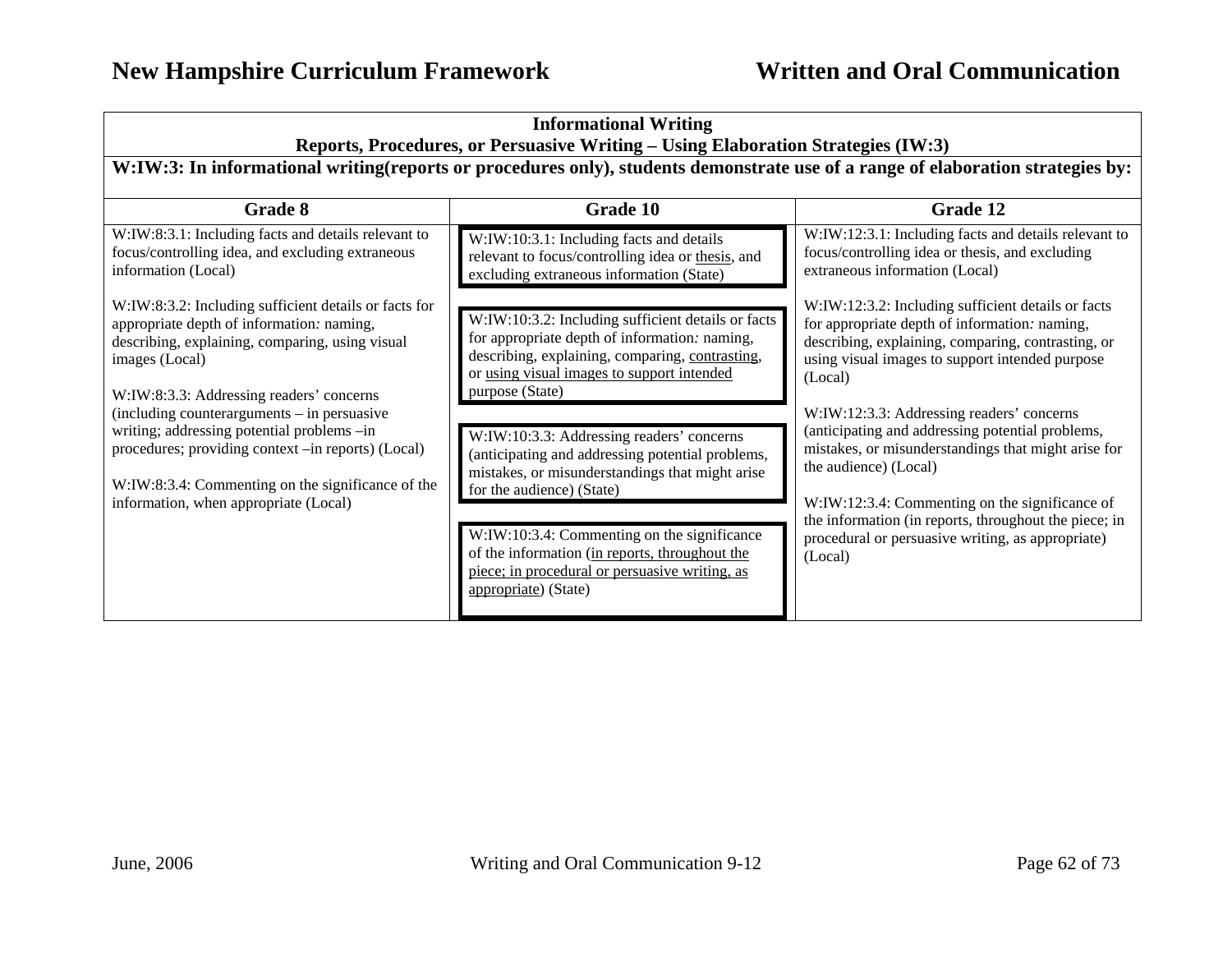| Writing Conventions – Applying Rules of Grammar, Usage, and Mechanics (C)                                                                                                                                                                                                                                                                                   |                                                                                                                                                                                                                                                                                                                                                                  |                                                                                                                                                                                                                                                                                                                                           |
|-------------------------------------------------------------------------------------------------------------------------------------------------------------------------------------------------------------------------------------------------------------------------------------------------------------------------------------------------------------|------------------------------------------------------------------------------------------------------------------------------------------------------------------------------------------------------------------------------------------------------------------------------------------------------------------------------------------------------------------|-------------------------------------------------------------------------------------------------------------------------------------------------------------------------------------------------------------------------------------------------------------------------------------------------------------------------------------------|
| W:C:1: In independent writing, students demonstrate command of appropriate English conventions by                                                                                                                                                                                                                                                           |                                                                                                                                                                                                                                                                                                                                                                  |                                                                                                                                                                                                                                                                                                                                           |
| Grade 8                                                                                                                                                                                                                                                                                                                                                     | <b>Grade 10</b>                                                                                                                                                                                                                                                                                                                                                  | Grade 12                                                                                                                                                                                                                                                                                                                                  |
| W:C:8:1.1: Applying rules of standard English<br>usage to correct grammatical errors (Local)<br>EXAMPLES: subject-verb agreement, pronoun-<br>antecedent, consistency of verb tense, case of<br>pronouns                                                                                                                                                    | W:C:10:1.1: Applying rules of standard English<br>usage to correct grammatical errors (State)<br>EXAMPLES: subject-verb agreement, pronoun-<br>antecedent, consistency of verb tense, case of<br>pronouns                                                                                                                                                        | W:C:12:1.1: Applying rules of standard English<br>usage to correct grammatical errors (Local)<br>EXAMPLES: subject-verb agreement, pronoun-<br>antecedent, consistency of verb tense, case of<br>pronouns                                                                                                                                 |
| W:C:8:1.2: Applying capitalization rules (Local)                                                                                                                                                                                                                                                                                                            | W:C:10:1.2: Applying capitalization rules (Local)                                                                                                                                                                                                                                                                                                                | W:C:12:1.2: Applying capitalization rules (Local)                                                                                                                                                                                                                                                                                         |
| $W:C:8:1.3$ : Subsumed in $W:C:8:1.4$                                                                                                                                                                                                                                                                                                                       | $W: C: 10:1.3$ : Subsumed in $W: C: 10:1.4$                                                                                                                                                                                                                                                                                                                      | $W: C: 12:1.3$ : Subsumed in $W: C: 12:1.4$                                                                                                                                                                                                                                                                                               |
| W:C:8:1.4: Applying appropriate punctuation to<br>various sentence patterns to enhance meaning<br>(Local) EXAMPLES: hyphens, dashes, parentheses<br>W:C:8:1:5: Applying conventional and word-<br>derivative spelling patterns/rules (Local)<br>EXAMPLES: identifying relationships among roots<br>and common pre/suffixes, including foreign<br>derivation | W:C:10:1.4: Applying appropriate punctuation<br>to various sentence patterns to enhance meaning<br>(State) EXAMPLES: hyphens, dashes,<br>parentheses<br>W:C:10:1.5: Applying conventional and word-<br>derivative spelling patterns/rules (Local)<br>EXAMPLES: identifying relationships among roots<br>and common pre/suffixes, including foreign<br>derivation | W:C:12:1.4: Applying appropriate punctuation to<br>various sentence patterns to enhance meaning<br>(Local) EXAMPLES: brackets<br>W:C:12:1.5: Applying conventional and word-<br>derivative spelling patterns/rules (Local)<br>EXAMPLES: identifying relationships among roots<br>and common pre/suffixes, including foreign<br>derivation |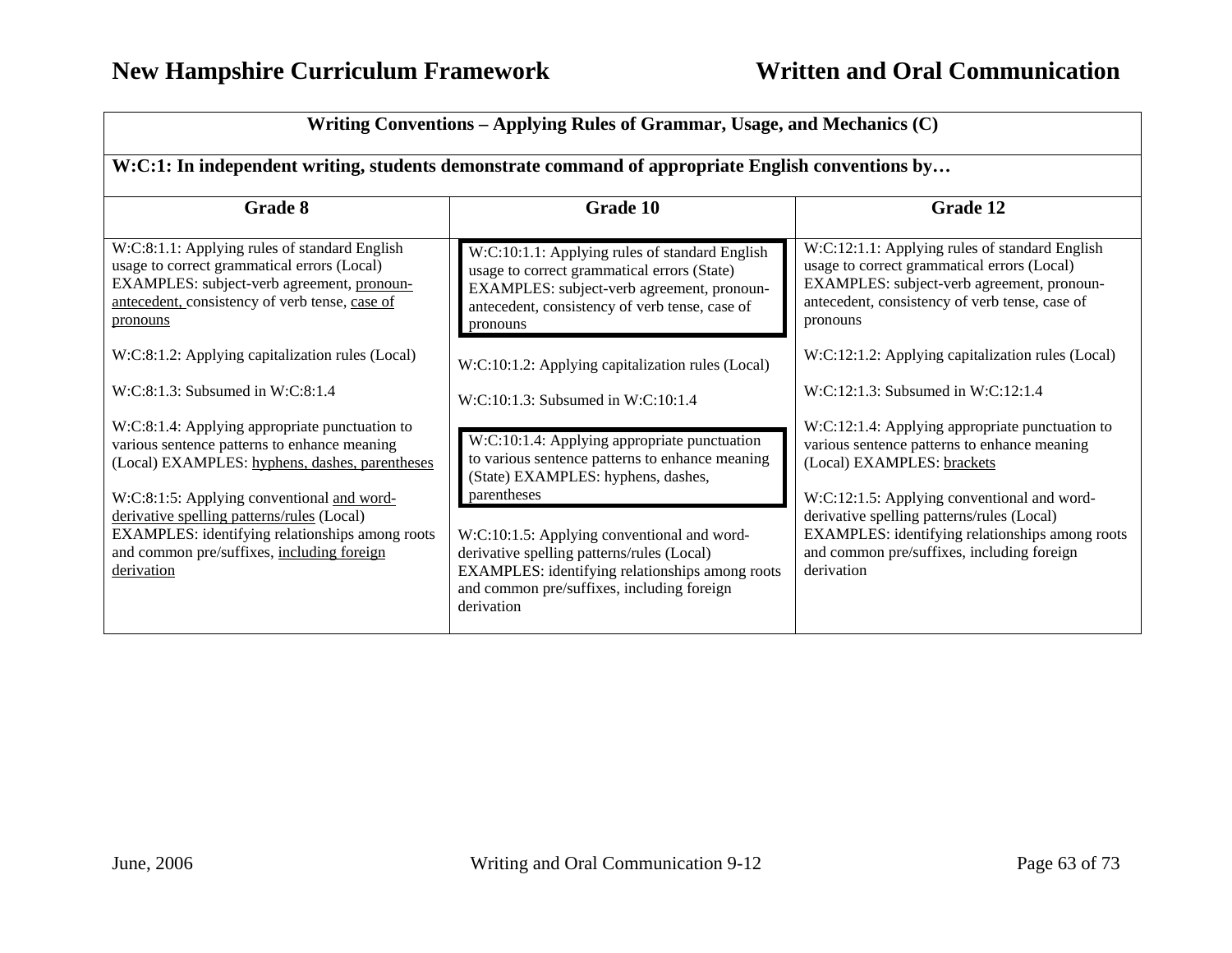| <b>Habit of Writing: Uses a Writing Process (HW:1)</b>                                                                     |                                    |                                    |
|----------------------------------------------------------------------------------------------------------------------------|------------------------------------|------------------------------------|
| W:HW:1: Students use pre-writing, drafting, revising, editing, and critiquing to produce final drafts of written products. |                                    |                                    |
| Grade 8                                                                                                                    | <b>Grade 10</b>                    | Grade 12                           |
| See Appendix B for Writing Process                                                                                         | See Appendix B for Writing Process | See Appendix B for Writing Process |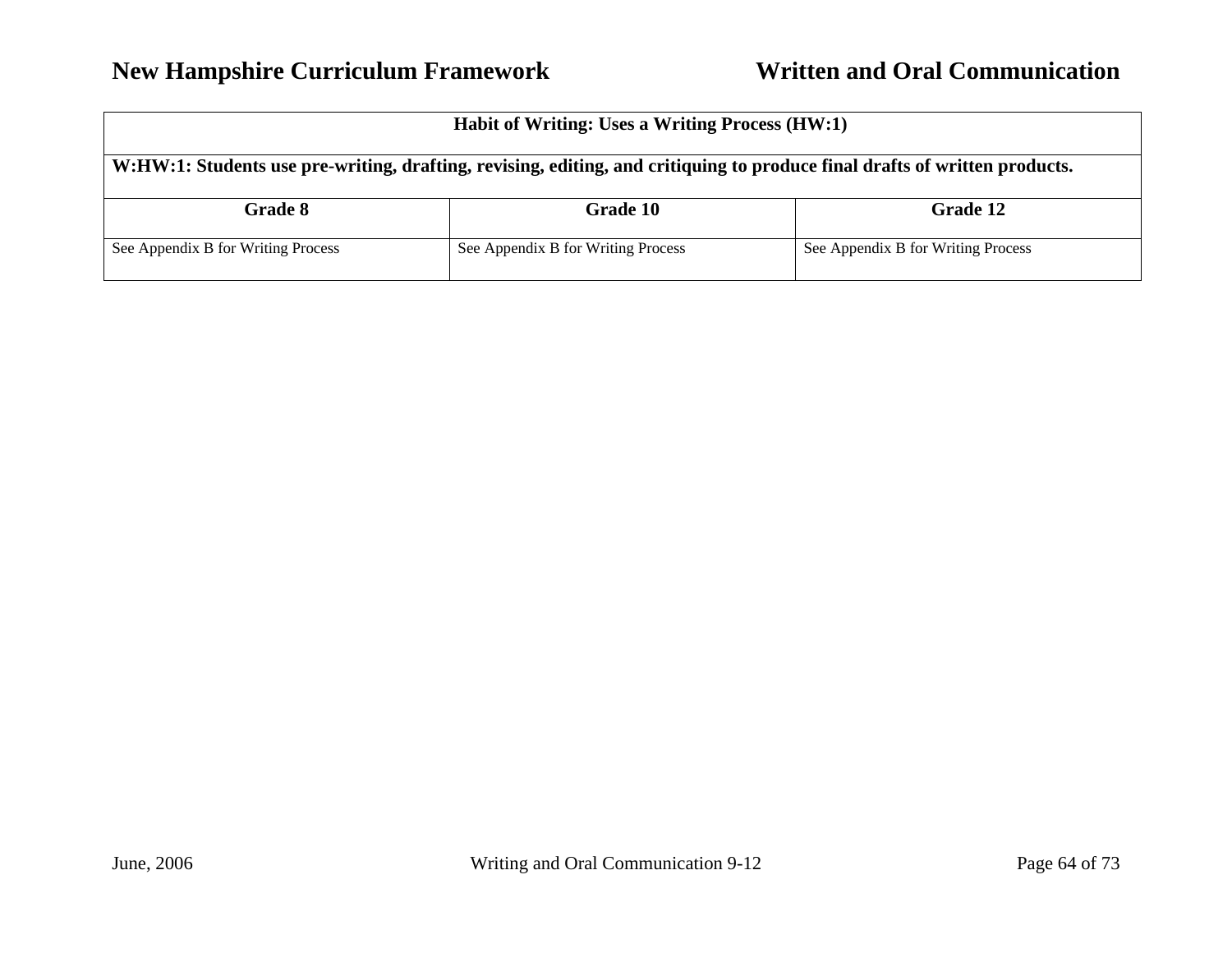| Habit of Writing: Writing Extensively (HW:2)                                                                                                                                                                                                                                                                                            |                                                                                                                                                                                                                                                                                                                                          |                                                                                                                                                                                                                                                                                                                                          |
|-----------------------------------------------------------------------------------------------------------------------------------------------------------------------------------------------------------------------------------------------------------------------------------------------------------------------------------------|------------------------------------------------------------------------------------------------------------------------------------------------------------------------------------------------------------------------------------------------------------------------------------------------------------------------------------------|------------------------------------------------------------------------------------------------------------------------------------------------------------------------------------------------------------------------------------------------------------------------------------------------------------------------------------------|
| W:HW:2: Demonstrates the habit of writing extensively by                                                                                                                                                                                                                                                                                |                                                                                                                                                                                                                                                                                                                                          |                                                                                                                                                                                                                                                                                                                                          |
| Grade 8                                                                                                                                                                                                                                                                                                                                 | Grade 10                                                                                                                                                                                                                                                                                                                                 | Grade 12                                                                                                                                                                                                                                                                                                                                 |
| W:HW:8:2.1: Writing with frequency, including in-<br>school, out-of-school, and during the summer<br>(Local)                                                                                                                                                                                                                            | W:HW:10:2.1: Writing with frequency, including<br>in-school, out-of-school, and during the summer<br>(Local)                                                                                                                                                                                                                             | W:HW:12:2.1: Writing with frequency, including<br>in-school, out-of-school, and during the summer<br>(Local)                                                                                                                                                                                                                             |
| W:HW:8:2.2: Sharing thoughts, observations, or<br>impressions (Local)                                                                                                                                                                                                                                                                   | W:HW:10:2.2: Sharing thoughts, observations, or<br>impressions (Local)                                                                                                                                                                                                                                                                   | W:HW:12:2.2: Sharing thoughts, observations, or<br>impressions (Local)                                                                                                                                                                                                                                                                   |
| W:HW:8:2.3: Generating topics for writing (Local)<br>EXAMPLES: Journal writing, free writes, poetry,<br>quick writes, scientific observations, learning logs,<br>readers'/writers' notebook, letters and personal<br>notes, reading response journals, sketch<br>journals/cartooning, songs, lyrics, reflective writing,<br>short plays | W:HW:10:2.3: Generating topics for writing (Local)<br>EXAMPLES: Journal writing, free writes, poetry,<br>quick writes, scientific observations, learning logs,<br>readers'/writers' notebook, letters and personal<br>notes, reading response journals, sketch<br>journals/cartooning, songs, lyrics, reflective writing,<br>short plays | W:HW:12:2.3: Generating topics for writing (Local)<br>EXAMPLES: Journal writing, free writes, poetry,<br>quick writes, scientific observations, learning logs,<br>readers'/writers' notebook, letters and personal<br>notes, reading response journals, sketch<br>journals/cartooning, songs, lyrics, reflective writing,<br>short plays |
| W:HW:8:2.4: Writing in a variety of genres (Local)                                                                                                                                                                                                                                                                                      | W:HW:10:2.4: Writing in a variety of genres<br>(Local)                                                                                                                                                                                                                                                                                   | W:HW:12:2.4: Writing in a variety of genres<br>(Local)                                                                                                                                                                                                                                                                                   |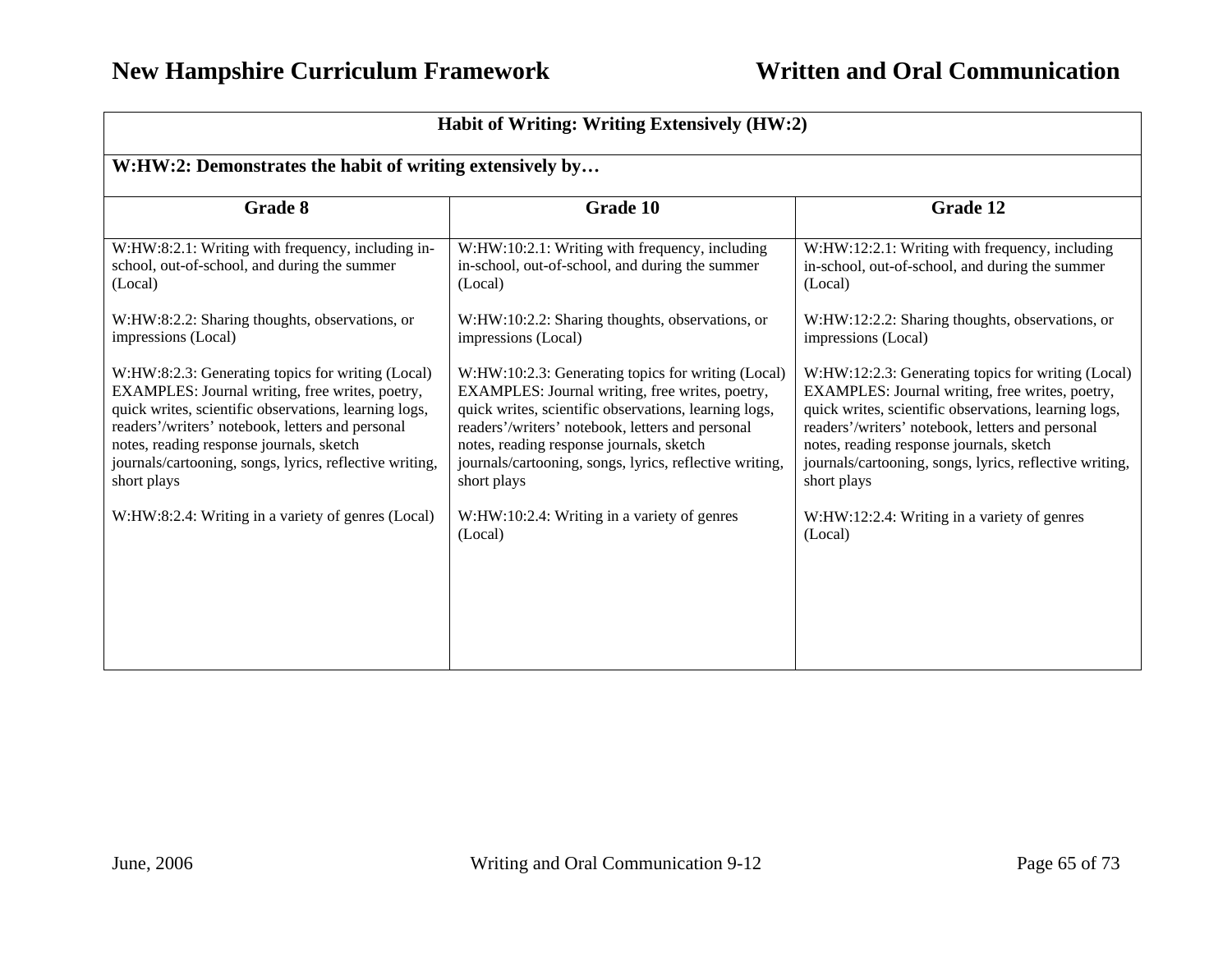| <b>Oral Communication Strategies (OC:1)</b><br><b>Interactive Listening</b>                                                                                                  |                                                                                                                                                                       |                                                                                                                                                                          |
|------------------------------------------------------------------------------------------------------------------------------------------------------------------------------|-----------------------------------------------------------------------------------------------------------------------------------------------------------------------|--------------------------------------------------------------------------------------------------------------------------------------------------------------------------|
| W:OC:1: In oral communication, students demonstrate interactive listening by                                                                                                 |                                                                                                                                                                       |                                                                                                                                                                          |
| Grade 8                                                                                                                                                                      | Grade 10                                                                                                                                                              | Grade 12                                                                                                                                                                 |
| W:OC:8:1.1: Following verbal instructions to<br>perform specific tasks, to answer questions, or to<br>solve problems (Local)                                                 | W:OC:10:1.1: Following verbal instructions, to<br>perform specific tasks, to answer questions, or to<br>solve problems (Local)                                        | $W:OC:12:1.1$ : Following verbal instructions to<br>perform specific tasks, to answer questions, or to<br>solve problems (Local)                                         |
| W:OC:8:1.2: Summarizing, paraphrasing,<br>questioning, or contributing to information<br>presented (Local)                                                                   | W:OC:10:1.2: Summarizing, paraphrasing,<br>questioning, or contributing to information<br>presented (Local)                                                           | W:OC:12:1.2: Summarizing, paraphrasing,<br>questioning, or contributing to information<br>presented to advance understanding (Local)                                     |
| W:OC:8:1.3: Not assessed at this grade level<br>W:OC:8:1.4: Participating in large and small group<br>discussions showing respect for a range of<br>individual ideas (Local) | W:OC:10:1.3: Identifying the thesis of a<br>presentation, determining the essential elements of<br>elaboration, and interpreting or evaluating the<br>message (Local) | $W:OC:12:1.3$ : Identifying the thesis of a<br>presentation, determining the essential elements of<br>elaboration, and interpreting or evaluating the<br>message (Local) |
| W:OC:8:1.5: Reaching consensus to solve a<br>problem, make a decision, or achieve a goal (Local)                                                                             | W:OC:10:1.4: Participating in large and small group<br>discussions showing respect for a range of<br>individual ideas (Local)                                         | W:OC:12:1.4: Participating in large and small group<br>discussions showing respect for individual ideas<br>(Local)                                                       |
|                                                                                                                                                                              | W:OC:10:1.5: Reaching consensus to solve a<br>problem, make a decision, or achieve a goal (Local)                                                                     | W:OC:12:1.5: Reaching consensus to solve a<br>problem, make a decision, or achieve a goal (Local)                                                                        |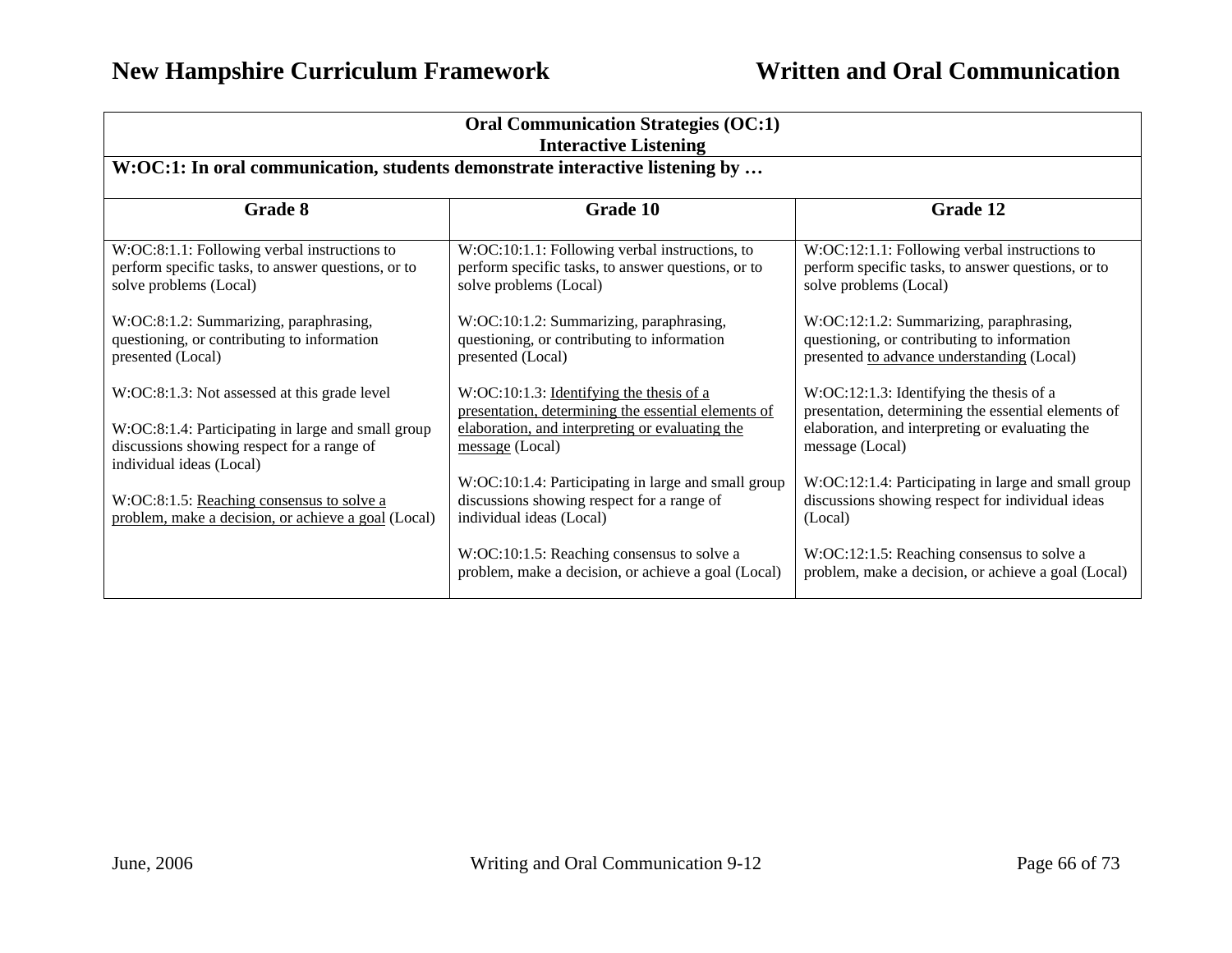| <b>Oral Communication Strategies (OC:2)</b><br><b>Make Oral Presentations</b>                                                                                                                                                                                                                               |                                                                                                                                                                                                                                                                                                                                      |                                                                                                                                                                                                                                                                                                                                    |
|-------------------------------------------------------------------------------------------------------------------------------------------------------------------------------------------------------------------------------------------------------------------------------------------------------------|--------------------------------------------------------------------------------------------------------------------------------------------------------------------------------------------------------------------------------------------------------------------------------------------------------------------------------------|------------------------------------------------------------------------------------------------------------------------------------------------------------------------------------------------------------------------------------------------------------------------------------------------------------------------------------|
| W:OC:2: In oral communication, students make oral presentations by                                                                                                                                                                                                                                          |                                                                                                                                                                                                                                                                                                                                      |                                                                                                                                                                                                                                                                                                                                    |
| Grade 8                                                                                                                                                                                                                                                                                                     | <b>Grade 10</b>                                                                                                                                                                                                                                                                                                                      | Grade 12                                                                                                                                                                                                                                                                                                                           |
| W:OC:8:2.1: Exhibiting logical organization and<br>language use, appropriate to audience, context, and<br>purpose (Local)                                                                                                                                                                                   | W:OC:10:2.1: Exhibiting logical organization and<br>language use, appropriate to audience, context, and<br>purpose (Local)                                                                                                                                                                                                           | W:OC:12:2.1: Exhibiting logical organization and<br>language use, appropriate to audience, context, and<br>purpose (Local)                                                                                                                                                                                                         |
| W:OC:8:2.2: Maintaining a consistent focus (Local)                                                                                                                                                                                                                                                          | W:OC:10:2.2: Maintaining a consistent focus<br>(Local)                                                                                                                                                                                                                                                                               | W:OC:12:2.2: Maintaining a consistent focus<br>(Local)                                                                                                                                                                                                                                                                             |
| W:OC:8:2.3: Including smooth transitions,<br>supporting thesis with well-chosen details, and<br>providing a coherent conclusion (Local)<br>EXAMPLES (of support and elaboration): Using<br>illustrations, visuals, detailed descriptions,<br>restatements, paraphrases, examples, comparisons,<br>artifacts | W:OC:10:2.3: 3 Including smooth transitions,<br>supporting thesis with well-chosen details, and<br>providing a coherent conclusion (Local)<br>EXAMPLES (of support and elaboration): Using<br>anecdotes, analogies, illustrations, visuals, detailed<br>descriptions, restatements, paraphrases, examples,<br>comparisons, artifacts | W:OC:12:2.3: Including smooth transitions,<br>supporting thesis with well-chosen details, and<br>providing a coherent conclusion (Local)<br>EXAMPLES (of support and elaboration): Using<br>anecdotes, analogies, illustrations, visuals, detailed<br>descriptions, restatements, paraphrases, examples,<br>comparisons, artifacts |
| W:OC:8:2.4: Effectively responding to audience<br>questions and feedback (Local)<br>W:OC:8:2.5: Using a variety of strategies of address                                                                                                                                                                    | W:OC:10:2.4: Effectively responding to audience<br>questions and feedback (Local)                                                                                                                                                                                                                                                    | W:OC:12:2.4: Effectively responding to audience<br>questions and feedback (Local)                                                                                                                                                                                                                                                  |
| (e.g., eye contact, speaking rate, volume,<br>articulation, , inflection, intonation, rhythm, and<br>gesture) to communicate ideas effectively (Local)<br>W:OC:8:2.6: Not assessed at this grade level                                                                                                      | W:OC:10:2.5: Using a variety of strategies of<br>address (e.g., eye contact, speaking rate, volume,<br>articulation, enunciation, pronunciation, inflection,<br>voice modulation, intonation, rhythm, and gesture)<br>to communicate ideas effectively (Local)                                                                       | W:OC:12:2.5: Using a variety of strategies of<br>address (e.g., eye contact, speaking rate, volume,<br>articulation, enunciation, pronunciation, inflection,<br>voice modulation, intonation, rhythm, and gesture)<br>to communicate ideas effectively (Local)                                                                     |
|                                                                                                                                                                                                                                                                                                             | W:OC:10:2.6: Using tools of technology to enhance<br>message (Local)                                                                                                                                                                                                                                                                 | W:OC:12:2.6: Using tools of technology to enhance<br>message (Local)                                                                                                                                                                                                                                                               |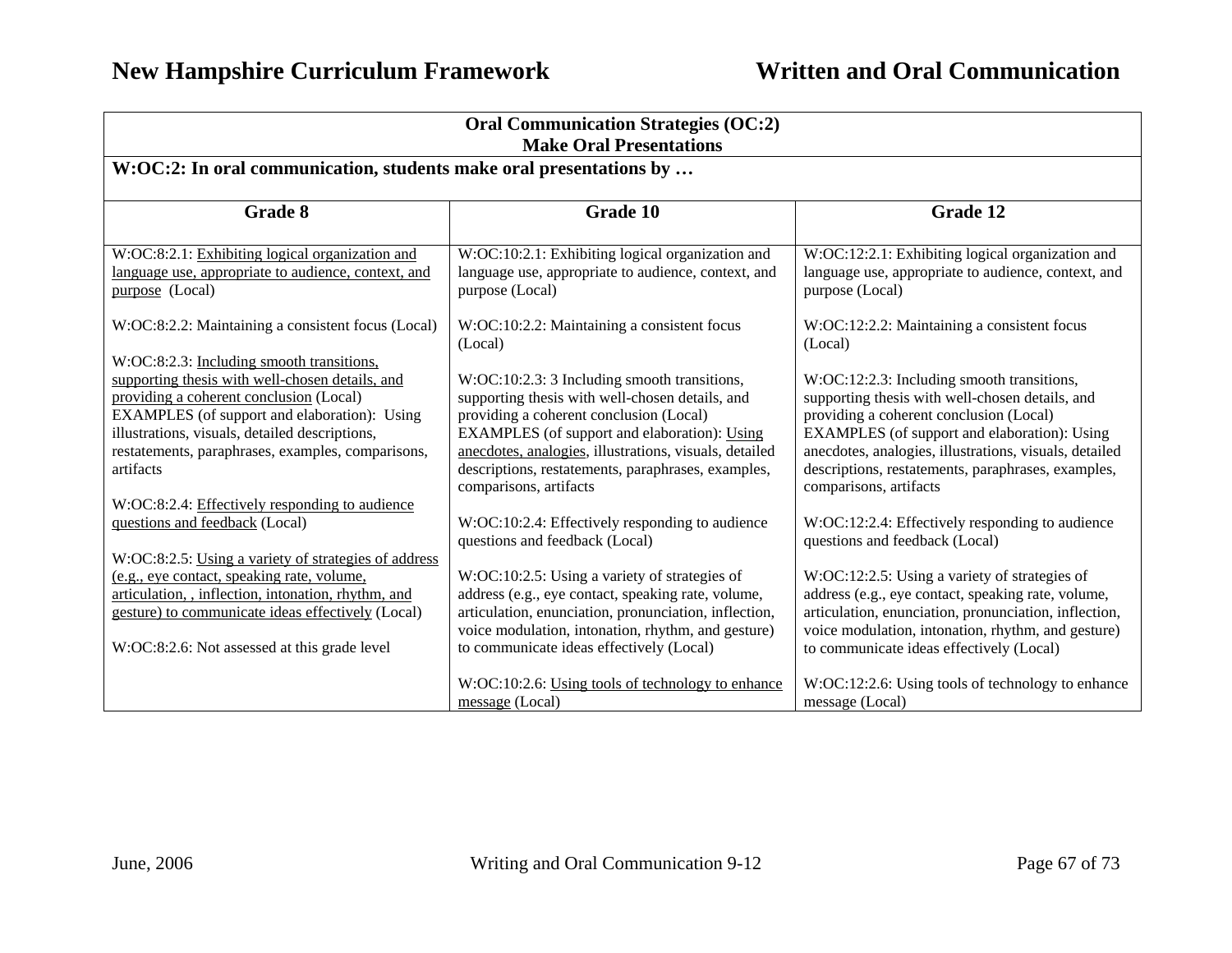## **Appendix A: GLOSSARY of Terms Used in WRITING Instruction and Assessment**

### **NECAP States have grouped the Writing GLEs/GSEs into six writing content clusters:**

Habit of Writing: Writing Process and Writing Extensively (Applies to all Genres of Writing) Structures of Language (Applies to all Genres of Writing) Reading-Writing Connection: Writing in Response to Literary or Informational Text Expressive Writing: Narratives, Poetry, Reflective Writing Informational Writing: Reports, Procedures, Persuasive Writing Writing Conventions (Applies to all Genres of Writing)

## **Writing Genres Defined**

**NARRATIVE** – Writing that tells a story or recounts an event.

**REFLECTIVE ESSAY –** A form of writing in which the student explores and shares the meaning of a personal experience, belief, or idea.

**PERSUASIVE** – Persuasive writing is writing that aims to convince people to accept a point of view, to change their minds about something or to act in a certain way. A persuasive essay is a form of writing in which a writer supports an opinion and tries to persuade an audience.

**PROCEDURE** – Procedural writing a procedure is writing to explain a process or to inform an audience of how to do something. A procedure piece presents the steps of the process in a clear, logical, easy-to-follow manner; includes all necessary steps; and defines any terms the audience may not know.

**REPORT** – Writing that results from gathering, investigating, and organizing facts and thoughts on a focused topic.

**RESPONSE TO LITERARY OR INFORMATIONAL TEXT – Writing in which the writer analyzes plot/ideas/concepts, making** inferences about content, characters, philosophy, theme, author's craft, or other elements within a piece of literature or informational text.

Source: Adapted from Vermont Writing GLE Development, Kurzman, Gephart, Hawkins, 2000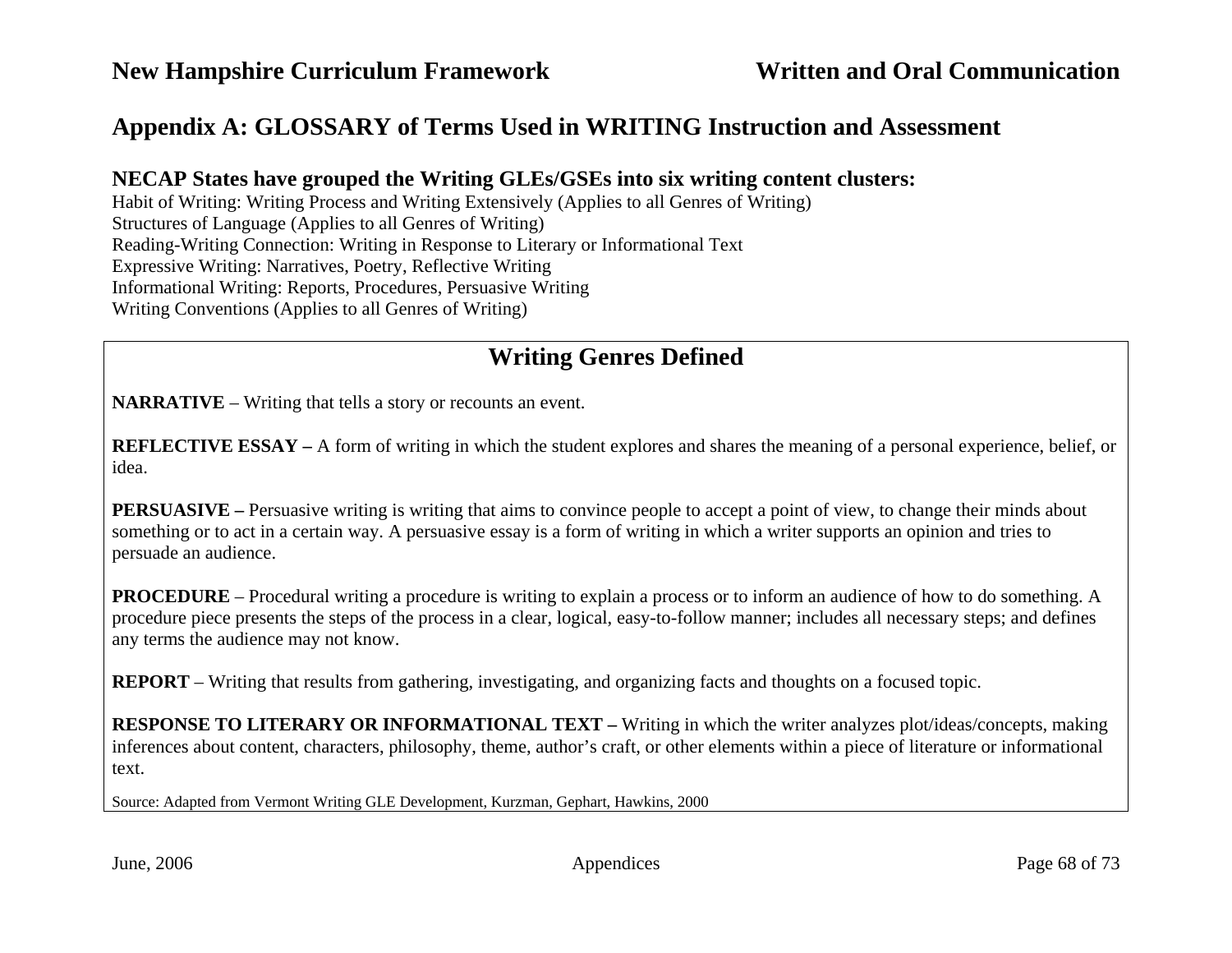## **Glossary of Writing Terms**

**Analysis** – A separating of a whole into its parts with an examination of these parts to find out their nature and function

**Antithesis** - A contrast or opposition of thought, the opposite. In persuasive writing, it is the idea that every argument generates a counter argument. In effective persuasive writing, opposing arguments should be addressed and rebutted.

**Audience –** Those who read or hear what is written**.** Many qualities of writing must be appropriate to the audience: voice and tone, language, etc.

**Author's Craft –** The techniques the author chooses to enhance writing. Examples: style, bias, point of view, flashback, foreshadowing, symbolism, figurative language, sensory details, soliloquy, stream of consciousness, etc.

**Citation** – A direct quote from the text; acknowledgment and documentation of sources of information.

**Climax –** The high point or turning point in the plot of the story.

**Coherence –** The quality achieved when all the ideas are clearly arranged and connected. The arrangement of ideas, within and among paragraphs, should be organized in such a way that the reader can easily move from one point to another. When all ideas are arranged and connected, a piece of writing has coherence.

**Context -** The background information a reader needs to know. It may be a set of facts or circumstances surrounding an event or a situation, explanation of characters, or definition of important terms.

**Concrete or Specific Details** – Details are concrete when they can be seen, heard, smelled, tasted, or touched. The use of factual details to create a picture (e.g., ten antique, light brown wooden desks, each with a built-in ink well, were lined in two straight rows.)

**Controlling Idea –** This is the main idea/focus that runs throughout the paper.

**Conventions** - Features of standard written English that usually include sentence formation, grammar, spelling, usage, punctuation, and capitalization.

**Counter Argument** – See antithesis.

**Diction** – The writer's choice of words based on their effectiveness.

**Elaboration –** Words used to explain and in some way support the central idea; the development and expansion of ideas and arguments. Elaboration varies with the type of writing. (For example, a report may have statistics, examples, anecdotes, and facts, while a narrative would have description, dialogue**,** show-not-tell, etc.)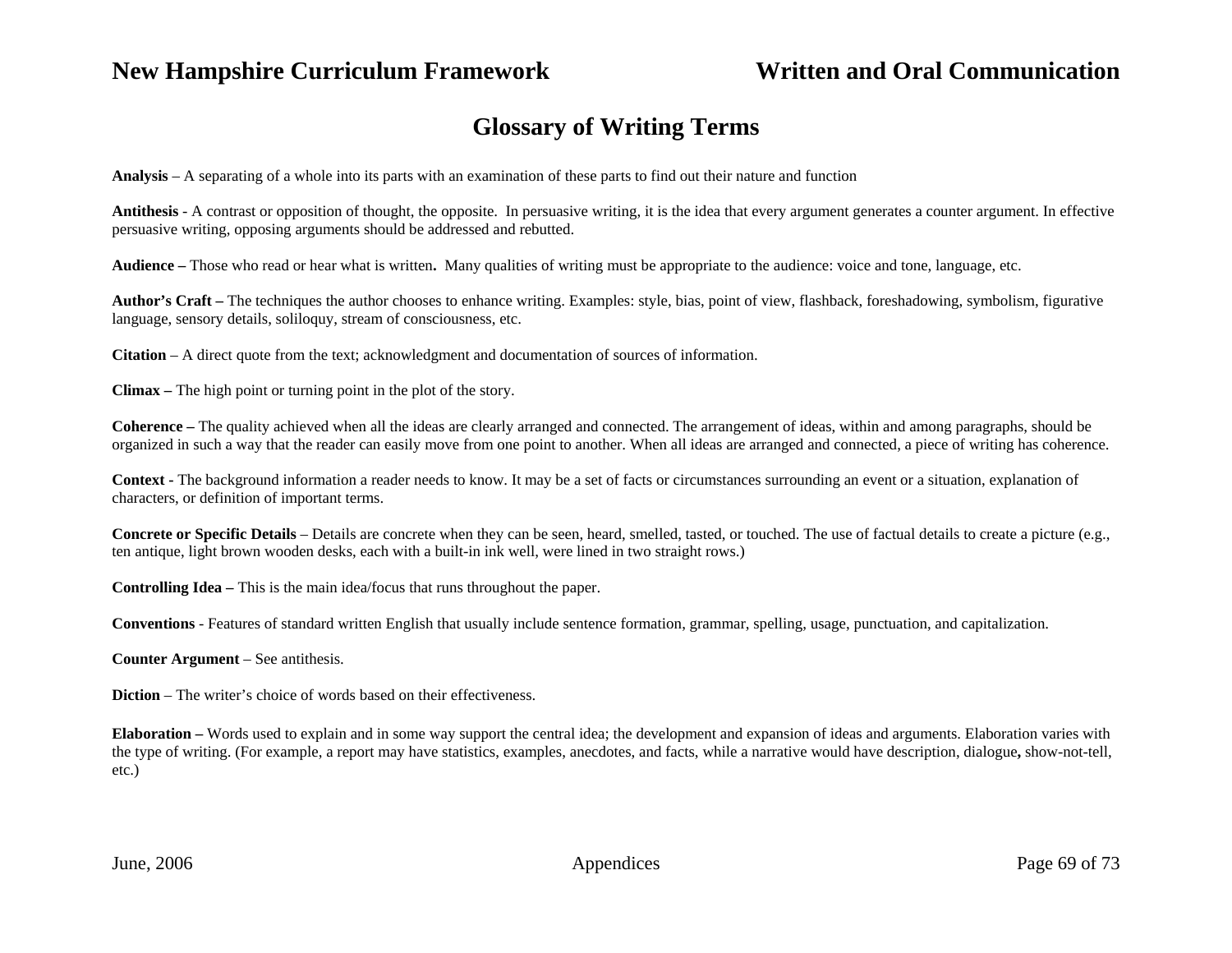**Embedded Phrases and Clauses –** Grammatical structures which are placed in simple sentences to enhance sentence variety (e.g., The bird sat on the fence…chirping loudly in the early morning mist; the bird with the colorful feathers sat on the fence which divided the pasture from the yard, while the cat looked longingly from the window.)

**Figurative Language –** Techniques used in writing (particularly expressive writing) to create images (e.g., similes, metaphors, alliteration, assonance, personification, onomatopoeia).

**Focus –** The specific idea(s) within the topic that the writer is addressing. **(**For example, if the topic is "horses," the focus might be: Horses are very expensive to own.)

**Inference -** A deduction or conclusion made from facts that are suggested or implied rather than overtly stated (Example: Mom said that I should study more and watch television less. I inferred that I should get better grades or the television would be taken out of my room.)

**Occasion** – The happening or event that makes the response possible.

**Organization – The clear** evidence of a plan or foundation on which writing is built; includes intentional introduction, conclusion, and internal/external transitions to connect ideas.

**Pacing** – The rate of movement and action of a narrative. (Examples of a problem with pacing: The story may take a long time to build to the climax, it may have only one or two sentences about the climax, or it may end abruptly.)

**Pedestrian** – Commonplace, usual; when applied to vocabulary, over-used ("good things," "nice stuff").

**Purpose** – The specific reason for writing; the goal of the writing (to entertain, express, inform, explain, persuade, etc.). Purpose has to do with the topic and the focus the writer is addressing, its central idea, theme, or message.

**Reference to Text –** Mentioning or alluding to something in the text without directly quoting the text (For example: Pip was frightened when he met the convict in the graveyard.)

**Resolution -** The portion of a play or story in which the problem is resolved. It comes after the climax and falling action, and is intended to bring the story to a satisfying end.

**Retelling** - A restatement of the events in the story.

**Sensory Description** – Elaboration on a key part or character of the story that includes the five senses: sight, smell, touch, taste, and sound. All five senses do not have to be used, just the ones that naturally fit into the description. Feelings and thoughts, as well as dialogue, may be embedded.

**Stance –** The attitude or position the author has adopted; literally, how an author stands on the topic.

**Stereotype** – A pattern or form that does not change. A character is "stereotyped" if she or he has no individuality and fits a mold.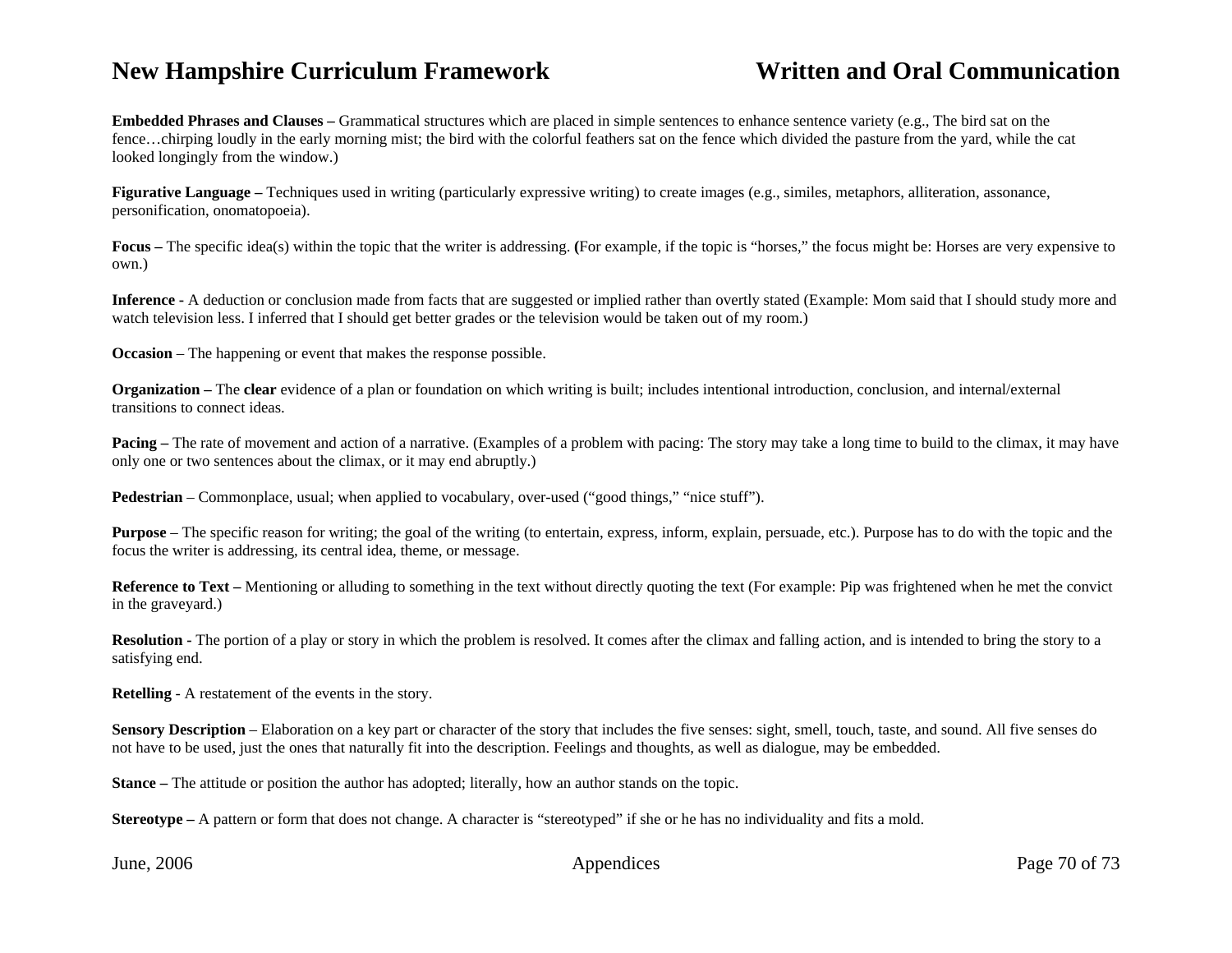**Summary** – Writing that presents the main points of a larger work in condensed form.

**Text Structures –** The organizational structures used within paragraphs or within texts, appropriate to writing genre and purpose. Examples of text structures include: description, sequential chronology, proposition/support, compare/contrast, problem/solution, cause/effect, and investigation.

**Theme** – The central idea, message, concern, or purpose in a literary work, which may be stated directly or indirectly.

**Thesis** – The controlling idea about a topic that the writer is attempting to prove; a sentence that announces the writer's main, unifying, controlling idea about a topic. A thesis statement usually contains two main elements: a limited subject (Internet), a strong verb, and the reason for it - the "why"- (The Internet provides information of varying depth and quality).

**Tone** – The overall feeling or effect created by a writer's attitude, use of words, and sentence structure. This feeling may be serious, mock-serious, humorous, sarcastic, solemn, objective, etc.

**Topic –** The general subject matter covered in a piece of writing**.** 

**Transitions –** Words or phrases that help tie ideas together (e.g., however, on the other hand, since, first, etc.); **Transitional devices** also include numbering, use of such things as space, ellipses to enhance meaning.

**Voice** – The style and quality of the writing which includes word choice, a variety of sentence structures, and evidence of investment. Voice portrays the author's personality. It is the fluency, rhythm, and liveliness in writing that makes it unique to the writer. A distinctive voice establishes personal expression and enhances the writing. (see Reading)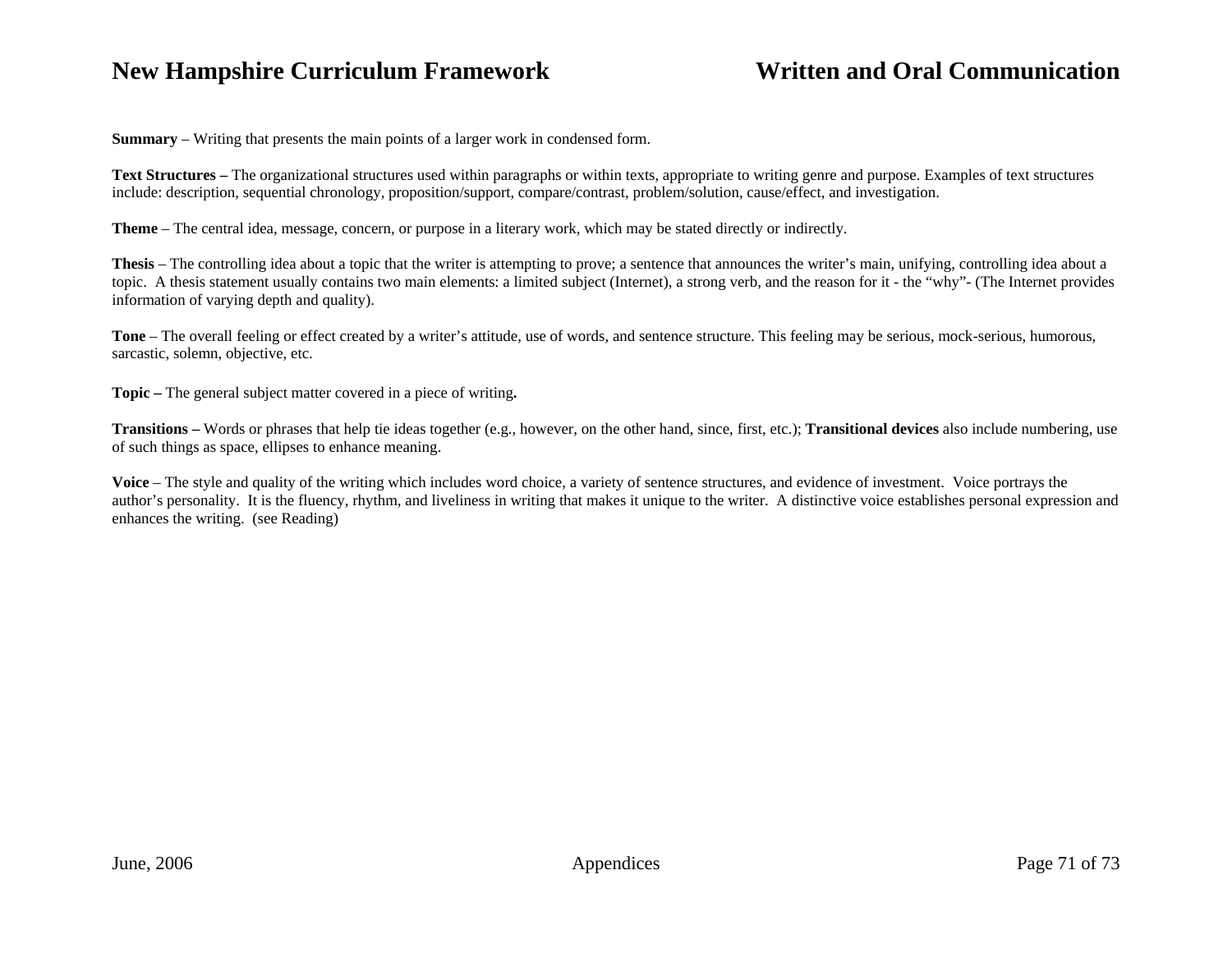## **Appendix B: Overview of the Writing Process**

Source: Adapted from New England Compact GLE Development; Stimson, Hyman and Bourassa, 2003

| Aspects of the         | <b>Strategies</b>                                                                                                                                                                                                       |
|------------------------|-------------------------------------------------------------------------------------------------------------------------------------------------------------------------------------------------------------------------|
| <b>Writing Process</b> | Successful student writers learn through their own experiences with writing that writing is a recursive                                                                                                                 |
|                        | rather than a linear process, and that not all pieces of writing will be published. Classroom time for writing<br>instruction should provide ample opportunities for prewriting activities, drafting multiple versions, |
|                        | revising, teacher and peer conferencing, self-assessment, and sharing of writing.                                                                                                                                       |
| <b>Prewriting</b>      | Establish a purpose and central/controlling idea or focus<br>$\bullet$                                                                                                                                                  |
|                        | Generate ideas – mapping, webbing, note taking, interviewing, researching, etc.                                                                                                                                         |
|                        | Organize ideas – consider other models of good writing, appropriate text structures to match purpose,<br>various ways to organize information, etc.                                                                     |
|                        | Written draft(s) for an intended audience                                                                                                                                                                               |
| <b>Drafting</b>        | Develop topic, elaborate, explore sentence variety and language use                                                                                                                                                     |
| <b>Revising</b>        | Reflect, add, delete, define/redefine content by self, teacher, peer                                                                                                                                                    |
| (Content/Ideas)        | Consider voice, tone, style, intended audience, coherence, transitions, pacing                                                                                                                                          |
|                        | Compare with rubric criteria and benchmark papers/models                                                                                                                                                                |
| Editing                | Check for correctness with self, teacher, peer                                                                                                                                                                          |
| (Conventions           | Compare with rubric criteria and benchmark papers/models                                                                                                                                                                |
| and Mechanics)         | Use resources to support editing                                                                                                                                                                                        |
|                        | Read aloud with self, teacher, peer                                                                                                                                                                                     |
| <b>Publishing</b>      | Share final draft with intended audience – orally, in print, electronically, etc.                                                                                                                                       |